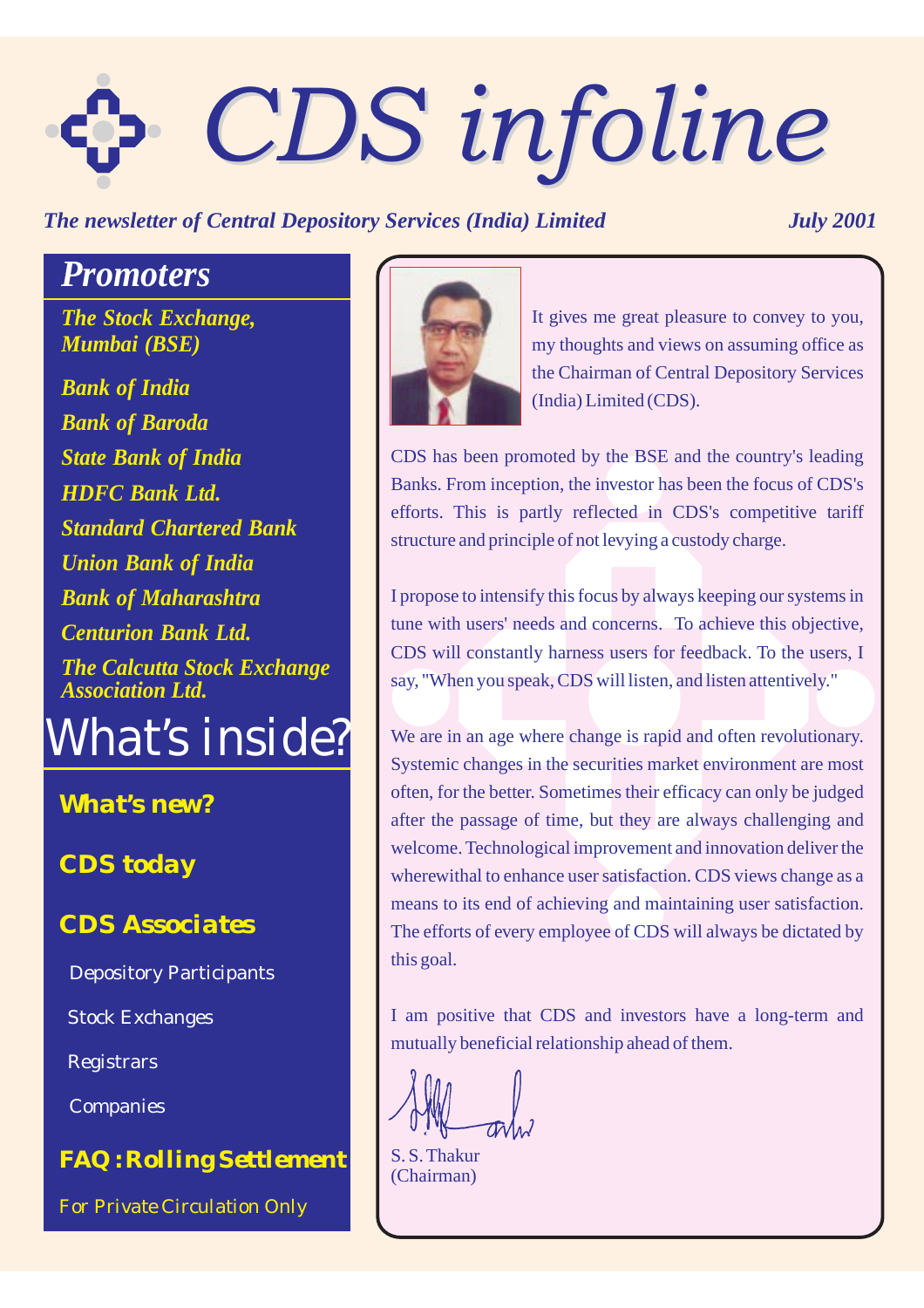

# *What's new?*

At the meeting of the Board of Directors of Central Depository Services (India) Limited (CDS) held on June 16, 2001, Shri S.S. Thakur, former Chairman of HDFC Bank Ltd. was appointed as an Additional Director of CDS. He was simultaneously appointed as the Non-executive Chairman of CDS. At this meeting Shri N.P. Sarda, Chartered Accountant and former President of the Institute of Chartered Accountants of India was appointed as an Additional Director. ShriA.S. Khurana, General Manager, Bank of Baroda was also inducted as a Director representing Bank of Baroda in place of Dr. K.C. Chakraborty, General Manager, who has now been posted at London.



Shri M G Damani stepped down from the post of

Chairman and Managing Director of CDS on June 12, 2001. Shri Damani was appointed the CMD of CDS in August 2000 and during his tenure CDS made remarkable progress under his astute leadership. The number of Depository Participants increased to 160 in June 2001 from 81 in August 2000. Similarly the number of companies admitted into CDS also increased to 3293 from 1369.

CDS has re-launched its website www.centraldepository.com with effect from 25-06-2001. Several additional features have been included in the website which includes searching for a Depository Participant using the map of India. CDS is also shortly launching its electronic newsletter, CDS e-infoline, which will provide the details of the latest happenings in CDS. One can register for the newsletter by registering their email ID on our website. Queries if any relating to the above may be addressed to Mr.Sunil Alvares (extn 8627) or e-mail at sunila@cdslindia.com.

SEBI has announced the list of 251 scrips would go into compulsory rolling settlement with effect from July 02, 2001 vide its letter no. SMDRP/Policy/Cir-30/2001 dated May 24, 2001. SEBI had earlier announced vide their circular no. SMDRP/ Policy/cir-23/2001 dated March 20, 2001 that scrips having deferral products such asALBM / BLESS / MCFS on any of the exchanges and the scrips in BSE 200 would go into compulsory rolling settlement with effect from July 02, 2001. All these 251 companies have already admitted their securities into CDS.

CDS has introduced the facility of transposition-cum-dematerialisation to enable investors to transpose names of the joint holders alongwith the process of dematerialisation through their DPs. In case of transposition-cumdematerialisation, an investor can get his securities dematerialised in the same account if the names appearing on the certificates match with the names in which the account has been opened but are in a different order. To avail of transposition-cum-dematerialisation, an investor should submit his physical certificates along with the Transposition Form and the Dematerialisation Request Form (DRF) duly completed to his DP. Earlier, investors holding shares in joint names (Mr.  $X \& Mr. Y$ ), but in different sequence (Mr.  $Y \& Mr. X$ ) were either required to open multiple accounts for each sequence (Mr.  $X \& Mr. Y$  and Mr.  $Y \& Mr. X$ ) or to effect the transposition directly with the Issuer/R&T Agent and then dematerialise their securities through their DPs.



Oriental Bank of Commerce (OBC) launched its CDS Depository services at its Stock Exchange Branch in Mumbai, at a grand function held on June 14, 2001. Shri B D Narang, Chairman and Managing Director, OBC performed the inauguration. Shri V.V.Raut, Executive Director, CDS, Shri R K Dargan, Dy. General Manager, OBC and Shri R C Diwan, Asst. Gen. Manager, OBC were also present at the inauguration.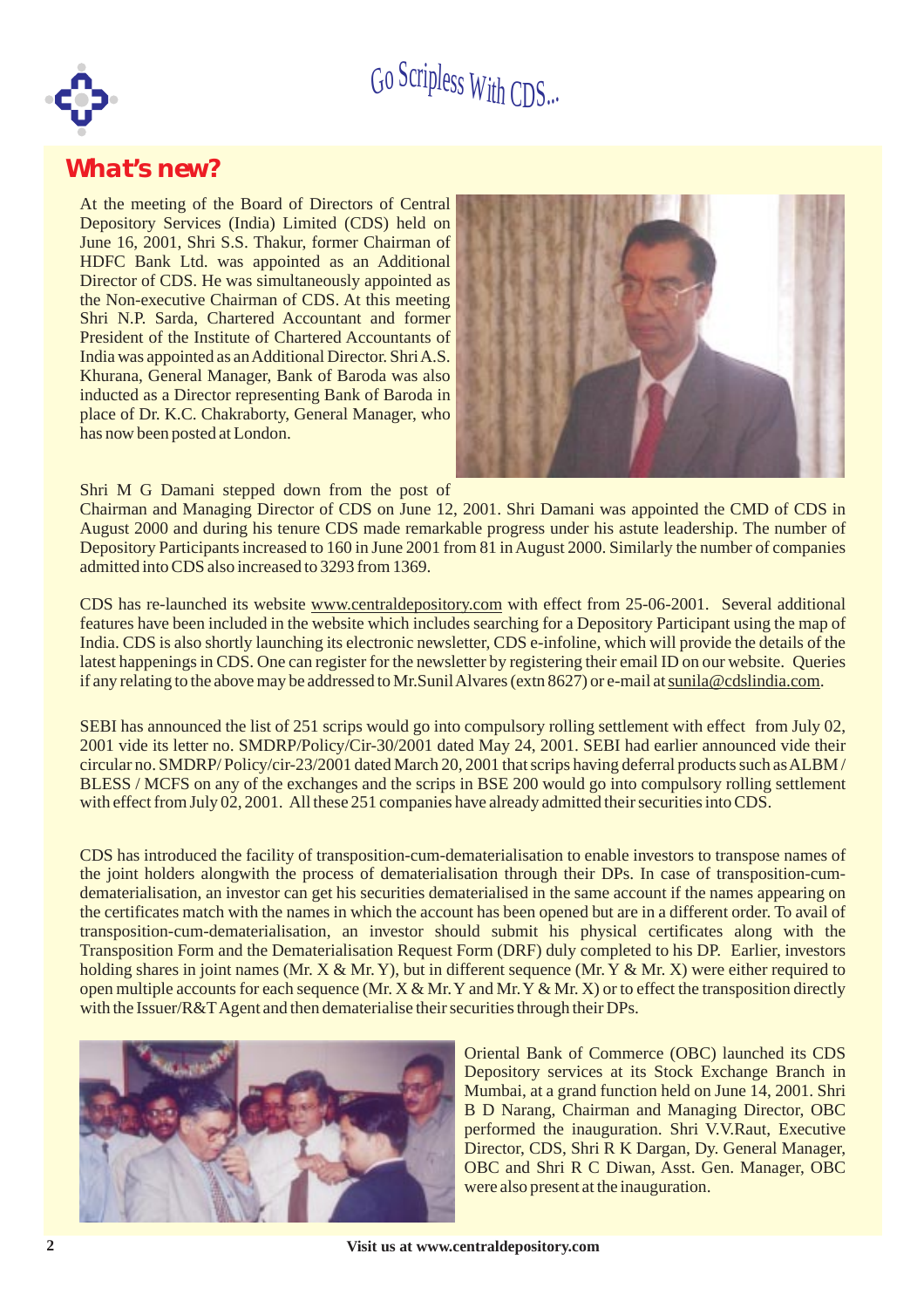

# *CDS Today:*

*COMPANIES:*

As on June 30, 2001, CDS, has signed agreements with 3297 companies. Of these 3258 companies are available for demat services.





### DEPOSITORY PARTICIPANTS:

As on June 30, 2001, CDS has 160 DP's offering depository services in 78 cities/towns across 147 locations in the country .



### SETTLEMENT:

As in June, 2001, a total quantity of 503 mn shares worth Rs. 44322.80 mn were settled in demat form.

### *DEMATERIALISATION:*

As on June 30, 2001, the total number of shares held in CDS was 2294.51 mn shares.

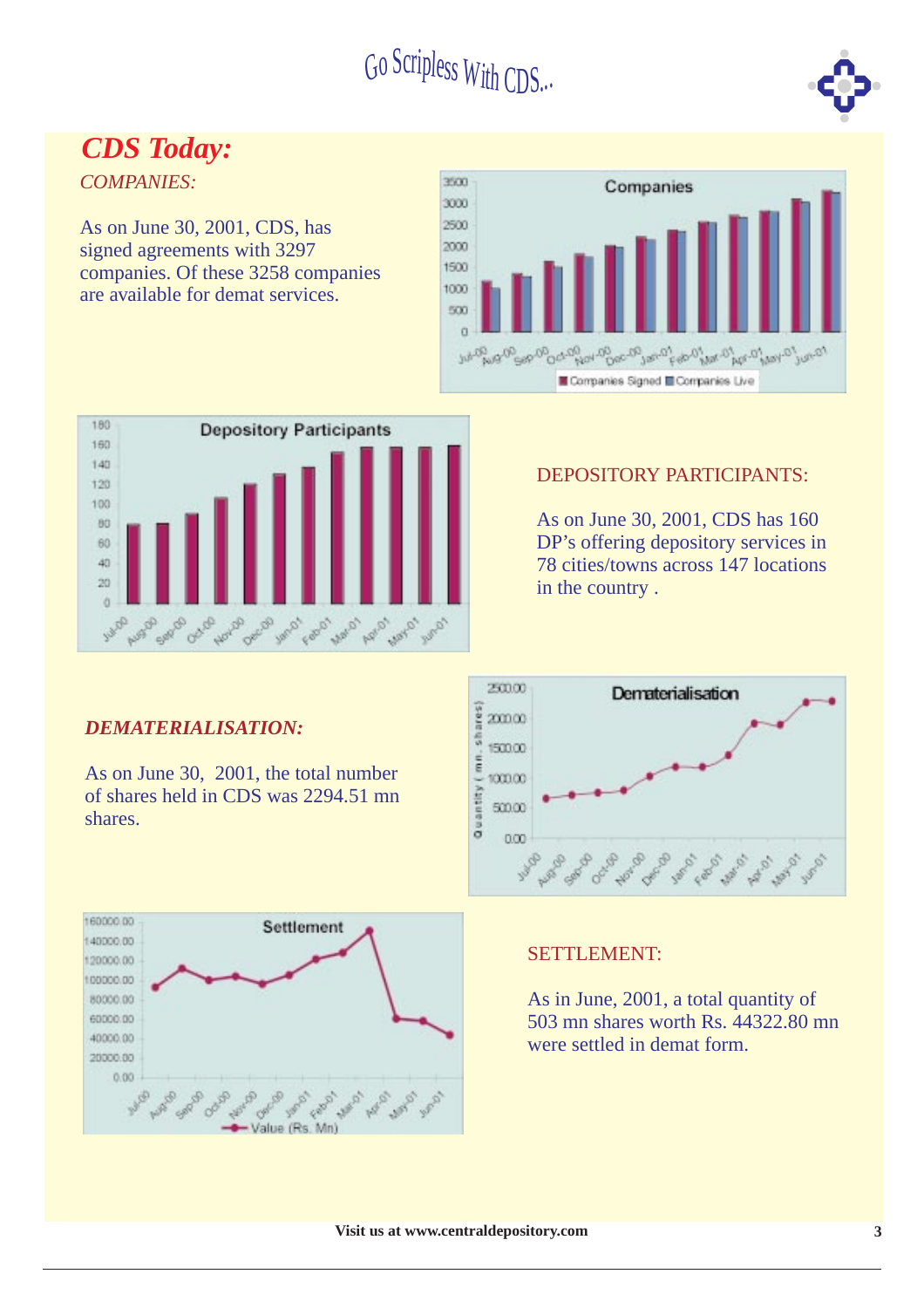

# *CDS Associates - Depository Participants :*

| <b>Depository Participants</b>                                                                   | <b>Address</b>                                                                                                                       | Tel. number                           | <b>Fax</b>                                |  |
|--------------------------------------------------------------------------------------------------|--------------------------------------------------------------------------------------------------------------------------------------|---------------------------------------|-------------------------------------------|--|
| <b>Bank of India</b>                                                                             | Ahmedabad<br>Navrangpura Branch Bldg, 2nd Floor Swastik<br>Char Rasta, Navrangpura, Ahmedabad-380009                                 | $(079)$ 6561984                       | $(079)$ 6425949                           |  |
| Money Care Securities And Financial Services Ltd                                                 | B 604, Nirman, Opp Havmor Restaurant,<br>Behind Navrangpura Bus Stand, Navrangpura,<br>Ahmedabad-380009                              | $(079)$ 6561700                       | $(079)$ 6563056                           |  |
| Renaissance Securities Limited                                                                   | C/O Crystal Finstock P. Limited, 193/1<br>New Cloth Market, Ahmedabad-380002                                                         | (079)2167976/<br>2176660/61/62        | (079)2176664                              |  |
| The Stock Exchange, Ahmedabad                                                                    | Kamdhenu Complex, Opp.Sahajanand College,<br>Near Polythenic, Ambawadi, Ahmedabad-380015                                             | $(079)6307971 - 76$                   | (079) 6308877                             |  |
| Nagar Urban Co-operative Bank Limited; Ahmednagar Bank Road, Post Box No: 7, Ahmednagar-414001   | Ahmednagar                                                                                                                           | (0241)343641/642<br>/345 385          | (0241)346951                              |  |
| Motilal Oswal Securities Limited                                                                 | Akola<br>C/o Goel Financial Services, 2nd floor, Shram Shakti<br>Bhavan, Opp. Telephone Exchange, Old Cotton Market,<br>Akola-444001 | $(0724)$ 430795/304                   | $(0724)$ 425309                           |  |
| The Akola Janata Co-operative Bank Limited; Akola                                                | Old Cotton Market, Akola-444001                                                                                                      | (0724) 430012/241/639                 | $(0724)$ 430814                           |  |
| Asit C Mehta Investment Intermediates Limited                                                    | <b>Allahabad</b><br>300 Colonel Ganj, Allahabad-211002                                                                               | $(0532)$ 460822/460937                | (0532)460937                              |  |
| HT Nanavati Securities Pvt Ltd                                                                   | Anand<br>204, Kishore Plaza, A wing,<br>2nd floor, Station Road, Anand-388001                                                        | (02692)40439/41412                    | $(02692)$ 41671                           |  |
| <b>Bangalore Stock Exchange Limited</b>                                                          | <b>Bangalore</b><br>Stock Exchange Towers, 1st Cross,<br>J.C. Road, Bangalore-560027                                                 |                                       |                                           |  |
| <b>Bank</b> of India                                                                             | Bank of India Bldg 2nd Floor, 11, K G Road, Bangalore-9                                                                              | $(080)$ 2289050-53                    | $(080)$ 2389870                           |  |
| Churiwala Securities Pvt. Limited                                                                | No:32, Iind Main Road, Vyalikaval, Bangalore-560003                                                                                  | (080) 3443327/3750/3930 (080) 3443327 |                                           |  |
| Stock Holding Corporation India Limited                                                          | Bangalore Stock Exchange, Stock Exchange<br>Towers, 51, 1st Cross, J C Road, Bangalore-560027                                        |                                       | $(080)$ 2995211                           |  |
| Sam Global Securities Limited                                                                    | <b>Bharatpur</b><br>1st floor, Simpson Agencies, Ranjeet Nagar Road,<br>Bharatpur-321001                                             |                                       |                                           |  |
| Gandhi Securities And Investments P. Ltd.                                                        | <b>Bharuch</b><br>29, B G Centre, Paanch Batti, Bharuch-392001                                                                       | (02642) 62140                         |                                           |  |
| Suresh Rathi Securities Pvt. Limited                                                             | <b>Bhatinda</b><br>5968, Birla Mill Road, Bhatinda                                                                                   | $(0164)$ 2524599                      |                                           |  |
| The Bank of Rajasthan Ltd                                                                        | <b>Bhilwara</b><br>Bhupalganj, Bhilwara                                                                                              | $(01482)$ 26242                       |                                           |  |
| <b>Renaissance Securities Limited</b>                                                            | <b>Bhiwandi - Thane</b><br>187/3, Prabhu Ali, Near India Bank,<br>Mauli Building, Bhiwandi-421302                                    | (952522) 55220/24912                  | $(952522)$ 24912                          |  |
| Sam Global Securities Limited                                                                    | <b>Bhubaneshwar</b><br>A-22, Falcon House, Cuttack House, Bhubaneshwar-751006 (0674) 575008/404/703                                  |                                       | (0674)575713                              |  |
| M/s Jitendra J Bhabhera                                                                          | <b>Bhuj</b><br>Above Vaibhav Trading Co. Near Harish Transport,<br>$(02832)$ 55553/52653<br>Bhid Bazar, Kutch, Bhuj-370001           |                                       | $(02832)$ 52653                           |  |
| Hem Securities Limited                                                                           | <b>Bikaner</b><br>D-9, Khajanchi Market, 1st Floor,<br>$(0151)$ 549467<br>KEM Road, Bikaner-334001                                   |                                       |                                           |  |
| Suresh Rathi Securities Pvt. Limited<br>C/O N M Investment, E-18, 23, Khazanchi Market, Bikaner- |                                                                                                                                      | $(0151)$ 520297                       | (0151) 202358                             |  |
| <b>Accord Capital Markets Limited</b>                                                            | <b>Calcutta</b><br>13, Mahendra Road, Sushila Apartment,<br>3rd floor, Calcutta-700025                                               |                                       | $(033)$ 4762125/2126/3208 $(033)$ 4762126 |  |
| <b>Bank of India</b>                                                                             | Zonal Office Bldg, 1st Floor, BRM Sarani, Calcutta-700001                                                                            | $(033)$ 2485703/4850                  | $(033)$ 2481969                           |  |
| Dalmia securities Limited                                                                        | Ideal Plaza, 3rd floor, Suite No. 315, 11/1,<br>Sarat Bose Road, Calcutta-700020                                                     | $(033)$ 2806544-49                    | $(033)$ 2806643                           |  |
| <b>Daulat Securities Limited</b>                                                                 | 86, Canning Street, 3rd Floor, Calcutta-700001                                                                                       | $(033)$ 2354996/4930                  | $(033)$ 2215565                           |  |
| DJS Stock & Shares Limited                                                                       | $(033)$ 2206269 / 2484288                                                                                                            | $(033)$ 2211257                       |                                           |  |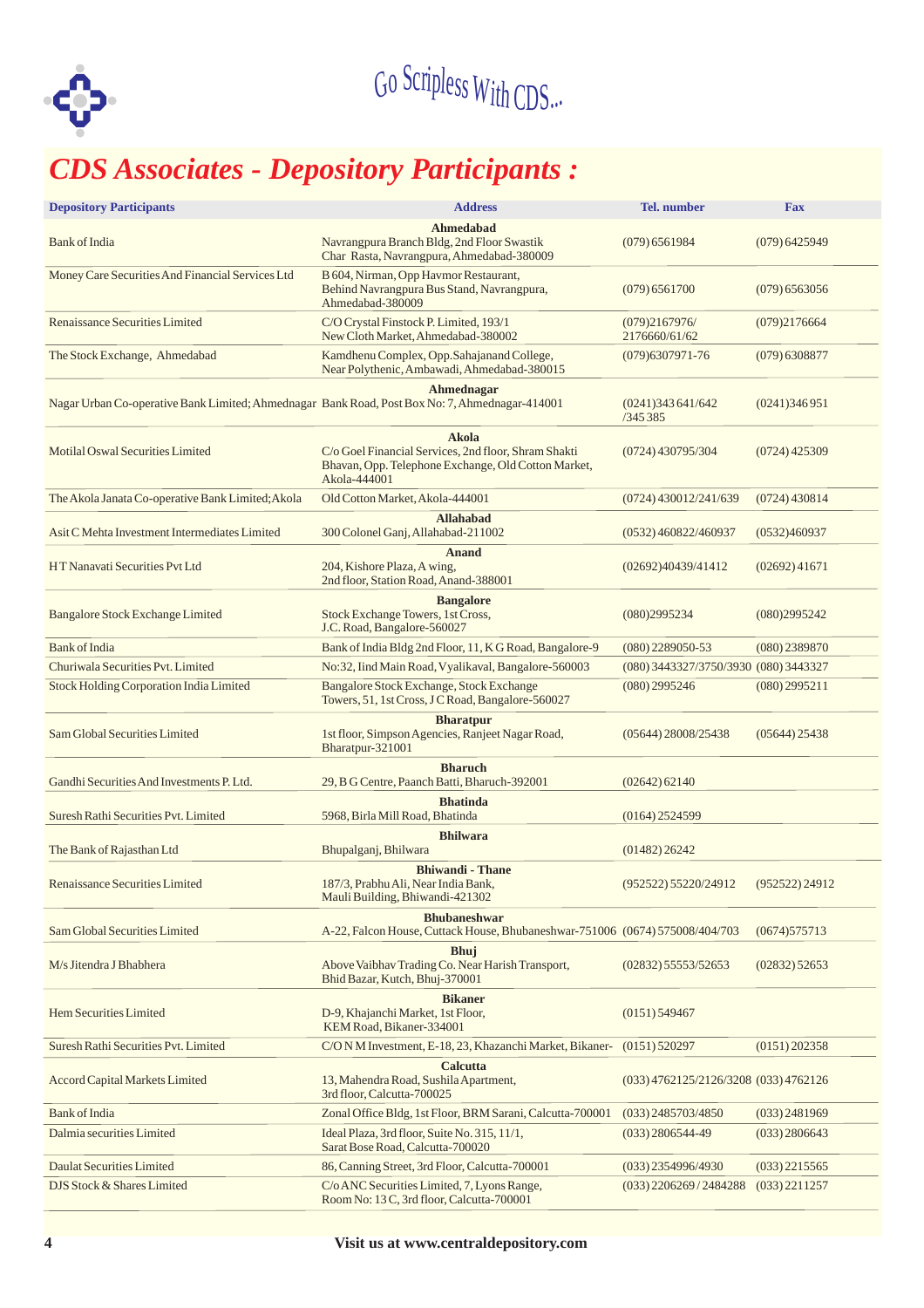

| <b>Depository Participants</b>              | <b>Address</b>                                                                                                       | <b>Tel.</b> number                      | <b>Fax</b>      |  |
|---------------------------------------------|----------------------------------------------------------------------------------------------------------------------|-----------------------------------------|-----------------|--|
| East India Securities Limited               | D-14, Sector 1, Salt Lake, Calcutta-700064                                                                           | $(033)$ 3216683                         | $(033)$ 3586631 |  |
| Lohia Securities Limited                    | 6, Lyons Range, Calcutta-700001                                                                                      | $(033)$ 2103724/26,<br>2107993/95       | $(033)$ 2103719 |  |
| Loknath Saraf Securities Limited            | M-33, Fortune Chambers, 6, Lyons Range, Calcutta-700001                                                              | $(033)$ 2208520/26/27                   | $(033)$ 2211434 |  |
| M. Prasad & Co.                             | 7, Lyons Range, 3rd Floor, Room No. 7, Calcutta-700001                                                               | $(033)$ 2201775/1776/<br>8100/9816      | $(033)$ 2205250 |  |
| M Prasad & Co Ltd                           | 11a, Judges Court Road, Calcutta-700027                                                                              | $(033)$ 4792700-01                      | $(033)$ 4793700 |  |
| <b>Mathran Securities Limited</b>           | 506, Vaisno Chambers, 6, Brabourne Road, Calcutta-700001                                                             | (033) 2253927/3928/4697(033) 2254541    |                 |  |
| <b>Sam Global Securities Limited</b>        | 16, India Exchange Place, Room No: 9, 2nd floor, Calcutta-1                                                          | $(033)$ 2211096/97                      | $(033)$ 2200820 |  |
| Shree Hariyansha Securities Private Limited | 22, Brabourne Road, Calcutta-700001                                                                                  | (033) 2351815/9195/8080 (033) 2159166   |                 |  |
| <b>SKP</b> Securities Limited               | 201, Mangalam, 24, Hemanta Basu Sarani, Calcutta-700001                                                              | (033)2435061                            | (033)2484896    |  |
| Stock Holding Corporation India Limited     | A G Towers, 125/1 Park Street, Calcutta-700017                                                                       | $(033)$ 2262030                         | $(033)$ 2458276 |  |
| The Bank of Rajasthan Ltd                   | 6, Ganesh Chandra Avenue, Calcutta-700013                                                                            | $(033)$ 2468648/9336/<br>8746/8175      | $(033)$ 2498482 |  |
| Vedika Securities Private Limited           | 2-B Shambhunath Pandit Street, Calcutta-700020                                                                       | $(033)$ 2231245                         | $(033)$ 2231712 |  |
| Sam Global Securities Limited               | <b>Chandigarh</b><br>S.C.O. 11, Sector 26, Chandigarh-160019                                                         | $(0172)$ 779562/<br>678/778501          | (0172)779562    |  |
| Bank of India                               | <b>Chennai</b><br>Garuda Building, 46, Cathedral Road,<br>Gopalpuram Post Office, Chennai-600086                     | $(044)$ 8111033/3930                    | (044) 8110282   |  |
| Madras Stock Exchange Limited               | No.11, second Line Beach, Exchange<br>Building, P.B. No. 183, Chennai-600001                                         | (044) 5221070/71/5224352 (044) 5244897  |                 |  |
| Stock Holding Corporation India Limited     | Justice Basheer Ahmed Sayeed Building, 45,<br>2nd Line Beach, Chennai-600001                                         | (044) 5340725                           | (044) 5341252   |  |
| The Bank of Rajasthan Ltd                   | Wavoo complex No 191, NSC Bose Road, Chennai-600001                                                                  | $(044)$ 8213222                         |                 |  |
| Suresh Rathi Securities Pvt. Limited        | <b>Churu</b><br>C/o Dhanlaxmi Securities, Ladies Market,<br>Near Sabji Mandi, Churu-311001, Rajasthan                | $(01562)$ 52339                         |                 |  |
| DJS Stock & Shares Limited                  | <b>Coimbatore</b><br>14, Arts College Road, Coimbatore-641018                                                        | $(0422)$ 211487/217939                  | $(0422)$ 217930 |  |
| Gandhi Securities And Investments P. Ltd.   | <b>Cuttack</b><br>Mangalam Niwas, 3rd floor, Bajrak Bati Road, Cuttack-1                                             | (0671)<br>619036                        |                 |  |
| Anand Rathi Securities P Ltd                | <b>Dehradun</b><br>65, Anekant Palace, 29, Rajpur Road, Dehradun-248001                                              |                                         | (0135) 652111   |  |
| Motilal Oswal Securities Limited            | C/o Sainath Investments, 1/A Onkar Road,                                                                             | $(0135)$ 652313/620919<br>(0135) 724342 |                 |  |
|                                             | Behind H. P. O., Dehradun-                                                                                           |                                         |                 |  |
| Motilal Oswal Securities Limited            | <b>Dhule</b><br>C/o Dwarka Share Brokers Limited, G-3 Nakoda Complex,<br>Lane no: 5, Dhule-424001                    | $(02562)$ 41781/881                     | $(02562)$ 41981 |  |
| Sam Global Securities Limited               | Ghaziabad<br>KA-41, Kavi Nagar, Ghaziabad-201001                                                                     | (0575) 782803/780599                    | (0575)751041    |  |
| Renaissance Securities Limited              | <b>Gwalior</b><br>1st floor, Indapurkar Building, Ram Mandir<br>Churaha, Phalka Bazar, Lashkar, Gwalior-474001       | (0751)431950                            | (0751)431953    |  |
| Suresh Rathi Securities Pvt. Limited        | Hanumangarh<br>252, Bank of Rajasthan Building, Hanumangarh-335513                                                   |                                         |                 |  |
| Sam Global Securities Limited               | <b>Hardwani</b><br>Ashirwad, Shivaji Colony, Rampur Road, Hardwani-263139 (05946) 21928/25307                        |                                         | $(05946)$ 23849 |  |
| Sam Global Securities Limited               | <b>Hissar</b><br>104, SCF, 1st floor, Green Square Market, Hissar-125001                                             | $(01662)$ 39045/37745                   | $(01662)$ 39045 |  |
| SMK Shares And Stock Broking Pvt. Limited   | Room No: 112, 1st floor, Ravi Arcade, 95-97,<br>Green Square Market, Hissar-125001                                   | $(01662)$ 31084                         | $(01662)$ 3104  |  |
| Motilal Oswal Securities Limited            | <b>Hospet</b><br>C/o R D Soni Securities, 620/3 Mudugal Benakappa<br>Complex, College Road, Hospet-583201, Karnataka | 27718                                   |                 |  |
| <b>CIL Securities Limited</b>               | <b>Hyderabad</b><br>208, Raghava Ratna Towers, Chirag Ali Lane,<br>Abids, Hyderabad-500001                           | (040)3203155/3204647/<br>3203188        | (040)3203028    |  |
| <b>Karvy Consultants Limited</b>            | No. 46, Avenue 4, Street No. 1,<br>Banjara Hills, Hyderabad-500034                                                   | (040)3312454                            | (040)3311968    |  |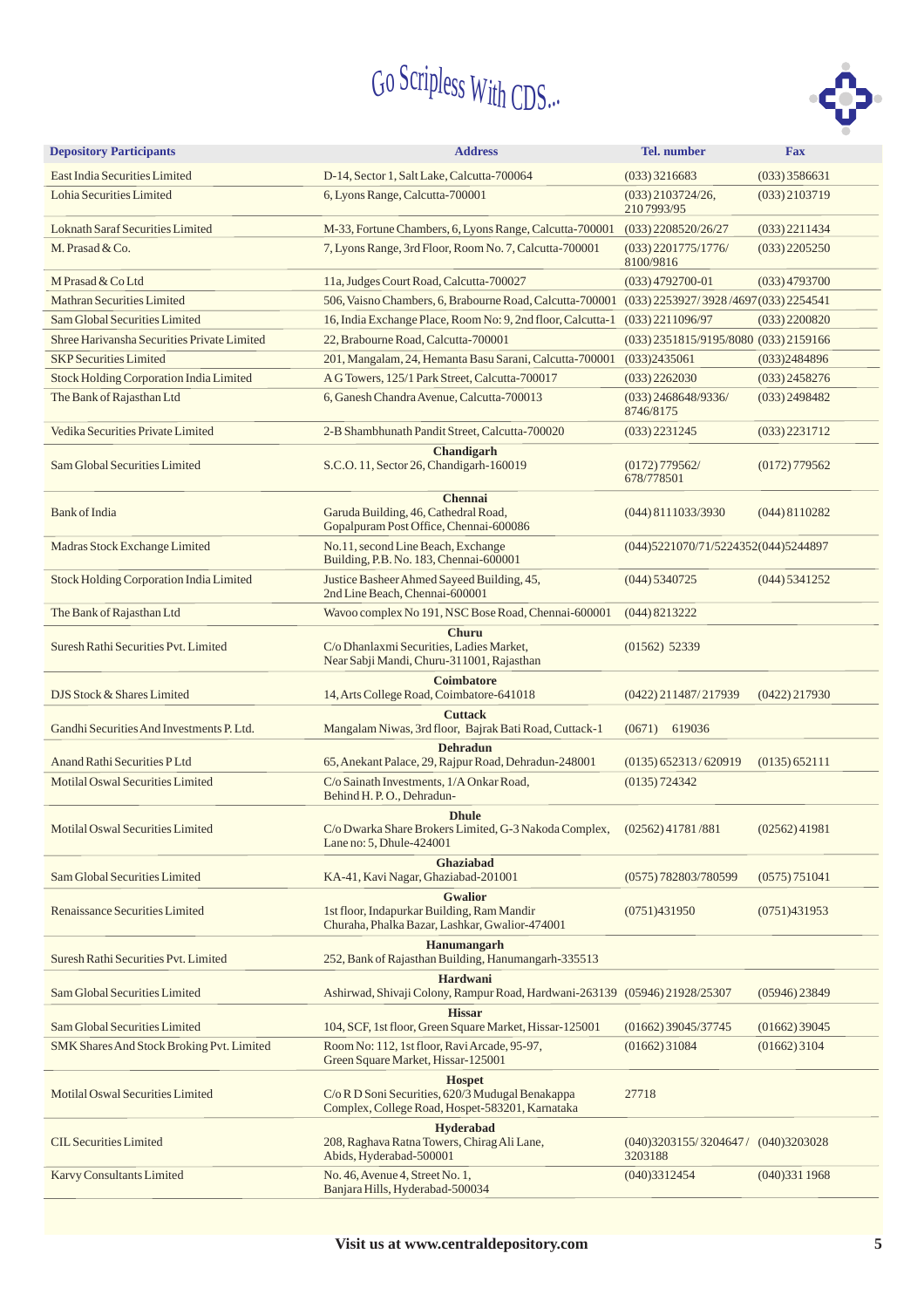

| <b>Depository Participants</b>                                                                                                          | <b>Address</b>                                                                                                                                       |                                        | <b>Fax</b>                           |  |
|-----------------------------------------------------------------------------------------------------------------------------------------|------------------------------------------------------------------------------------------------------------------------------------------------------|----------------------------------------|--------------------------------------|--|
| Stock Holding Corporation India Limited                                                                                                 | Hyderabad Stock Exchange, 3-6-275, Himayat Nagar,<br>$(040)$ 3222645<br>Hyderabad-500029                                                             |                                        | $(040)$ 3228127                      |  |
| The Bank of Rajasthan Ltd                                                                                                               | Hotel Rajdhani Complex, Post Box No: 1124,<br>15-1-503/A/83, Siddiamber Bazar, Hyderabad-500012                                                      |                                        |                                      |  |
| The Hyderabad Stock Exchange Limited                                                                                                    | 3-6-275, Himayat Nagar, Hyderabad-500029                                                                                                             | $(040)$ 3222641/43                     | (040)3220804                         |  |
| Renaissance Securities Limited                                                                                                          | Ichalkaranji<br>C/O S R Investments, 10/10 Phoenix Building,<br>Near Sunder Bagh, Ichalkranji-416115                                                 | (0230) 421934/935                      | $(0230)$ 421934                      |  |
| <b>ISJ</b> Securities Limited                                                                                                           | <b>Indore</b><br>15, 4th floor, Dawa Bazar, 13-14, R NT Marg, Indore-452001                                                                          |                                        |                                      |  |
| M/s Sanjay C Baxi                                                                                                                       | C/o Vijaykumar Ramavat, Rmamavat House,<br>D-15 Saket Nagar, Indore-452001                                                                           |                                        |                                      |  |
| State Bank of India                                                                                                                     | Main Branch, Near GPO, Opp. Nehru Stadium,<br>A.B. Road, Indore-452001                                                                               | (0731) 702736                          | (0731) 700441                        |  |
| <b>State Bank Of Indore</b><br>The Bank of Rajasthan Ltd                                                                                | Head Office, 5, Y. N. Road, Indore-452003<br>536-537, Mahatma Gandhi Road, Indore-452002                                                             | (0731)532907/530712<br>$(0731)$ 533062 | (0731)433630/537217<br>(0731) 533341 |  |
| Hem Securities Limited                                                                                                                  | <b>Jaipur</b><br>203, Jaipur Towers, Opp. A.I.R., M.I. Road, Jaipur-302001                                                                           | $(0141)$ 378608                        | $(0141)$ 363278                      |  |
| Hem Securities Limited                                                                                                                  | 111, Jaipur Towers, M.I. Road, Jaipur-302001                                                                                                         |                                        |                                      |  |
| Suresh Rathi Securities Pvt. Limited                                                                                                    | 12, Vidhyut Abhiyanta Colony, C Block Hans Nagar,<br>Malviya Nagar, Jaipur-302017                                                                    | $(0141)$ 520682                        |                                      |  |
| The Bank of Rajasthan Ltd                                                                                                               | Bhagat Bhavan, M.I. Road, Jaipur-302001                                                                                                              | (0141) 369445/372221                   | $(0141)$ 364819                      |  |
| HT Nanavati Securities Pvt Ltd                                                                                                          | <b>Jalandhar</b><br>108, C S Chetti Towers, Nakodar Chowk, Jalandhar-144001                                                                          | (0181) 226964/227469                   | $(0181)$ 226964                      |  |
| Asit C Mehta Investment Intermediates Limited                                                                                           | <b>Jalgaon</b><br>SK Wani, 365, Jaikisan wadi, Jalgoan-425001                                                                                        | $(0257)$ 225885                        | $(0257)$ 226743                      |  |
|                                                                                                                                         | <b>Jamnagar</b><br>Bhavik Rajesh Khandhar Shares & Stock Brokers PLtd 427, KP Shah House, 3rd Floor, Bedi Gate, Jamnagar-361001 (0288) 553310/592180 |                                        | (0288) 556194                        |  |
| Motilal Oswal Securities Limited                                                                                                        | C/o Disha Securities Services P. Limited, 405,<br>Panorama, Near DSP Bungalow, Teen Bati, Jamnagar-361001                                            | $(0288)$ 661246/248                    |                                      |  |
| Suresh Rathi Securities Pvt. Limited                                                                                                    | <b>Jhalrapatan</b><br>Chanda Prabhuji ki Galli, Mehta Bhavan, Jhalrapatan-326023 (07432) 40116                                                       |                                        | $(07432)$ 40116                      |  |
| Jhunjhunu<br>C/O Mangalam Securities, A-6, Mangalam Mannagar,<br>Suresh Rathi Securities Pvt. Limited<br>Station Road, Jhunjhunu-333001 |                                                                                                                                                      | (01592) 32355/38727                    | $(01592)$ 37005                      |  |
| Motilal Oswal Securities Limited                                                                                                        | <b>Jodhpur</b><br>C/o Marudhar Securities, 10, Happy Home, 4th C Road,<br>Sardarpura, Jodhpur-342003                                                 |                                        |                                      |  |
| Renaissance Securities Limited                                                                                                          | Plot No. 275, Manji Ka Hatta, Jodhpur-342007                                                                                                         | (0291) 550334/550434                   | 550434                               |  |
| Renaissance Securities Limited                                                                                                          | 108-Osho Tower, Sadarpura, Jodhpur-342007                                                                                                            | $(0291)$ 612374                        | 612374                               |  |
| Renaissance Securities Limited                                                                                                          | 117/118, Modi Arcade, 1st floor, Chopansi Road, Jodhpur-3                                                                                            | (0291)628619/719                       |                                      |  |
| Suresh Rathi Securities Pvt. Limited                                                                                                    | Mahesh Hostel Complex, Opp. Bomba Motors, Jodhpur-3                                                                                                  | (0291) 636170                          |                                      |  |
| Gandhi Securities And Investments P. Ltd.                                                                                               | Kalol<br>Panch Hatdi Bazar, Near Sheth Vas, Kalol-382721                                                                                             | $(02764)$ 22817                        |                                      |  |
| State Bank of India                                                                                                                     | <b>Kanpur</b><br>Kanpur Main Branch, The Mall, Kanpur-208001                                                                                         | $(0512)$ 303123                        |                                      |  |
| Cochin Stock Brokers Limited                                                                                                            | Kochi<br>36/1565-A17, 4 <sup>th</sup> Floor, MES Building, Judges Avenue,<br>Kaloor, Cochin-682017                                                   | (0484) 401898/3913                     | (0484)400330                         |  |
| Renaissance Securities Limited                                                                                                          | Kolhapur<br>C/O Tradenet Securities Limited, 5,<br>Trade Centre, 334 E ward, Station Road, Kolhapur-416001                                           | $(0231)$ 660713/650171                 | $(0231)$ 658156                      |  |
| Suresh Rathi Securities Pvt. Limited<br>The Bank of Rajasthan Ltd                                                                       | Kota<br>339/A Talwandi, Kota-<br>(0744) 329246<br>Industrial Estate, Kota-324007<br>(0744) 324007/362284                                             |                                        |                                      |  |
| Asit C Mehta Investment Intermediates Limited                                                                                           | Lucknow<br>C-5, KusumDeep Complex, Chowk, Lucknow-226003                                                                                             | (0522) 255022/23                       | $(0522)$ 255021                      |  |
| Motilal Oswal Securities Limited                                                                                                        | C/o MLK Securities P. Limited, 1-A,<br>Ground floor, Govinda, Shahnagar Road, Lucknow-226001                                                         | 231695/211903                          | 217492                               |  |
| Sykes & Rays Equities India Limited                                                                                                     | 2A-3A, Prgatai Kendra, Kapoorthala, Lucknow-226020                                                                                                   | $(0522)$ 331196                        | $(0522)$ 331834                      |  |
|                                                                                                                                         |                                                                                                                                                      |                                        |                                      |  |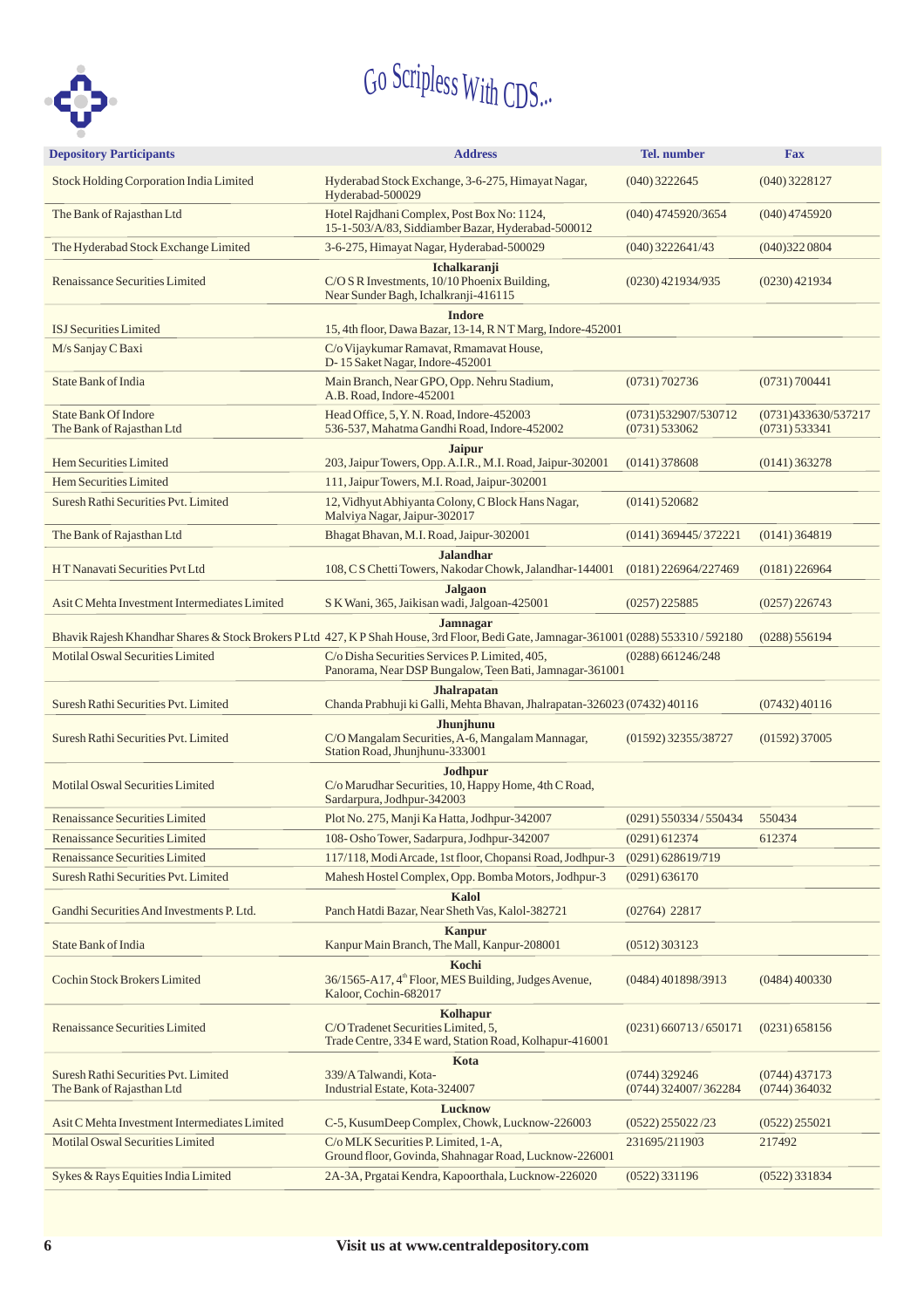

| <b>Depository Participants</b><br><b>Address</b>                                                       |                                                                                                                 | Tel. number                                     | Fax                 |
|--------------------------------------------------------------------------------------------------------|-----------------------------------------------------------------------------------------------------------------|-------------------------------------------------|---------------------|
|                                                                                                        |                                                                                                                 |                                                 |                     |
| <b>LSE Securities Limited</b>                                                                          | Ludhiana<br>Ludhiana Stock Exchange,<br>Feroze Gandhi Market, Ludhiana-141001                                   | (0161)412316/317/318                            | (0161)401645/405756 |
| State Bank of India                                                                                    | Civil Lines, Ludhiana-141001                                                                                    | $(0161)$ 449080/081                             | $(0161)$ 449076     |
| Bhavik Rajesh Khandhar Shares & Stock Brokers P Ltd Godown Area, Near Lml Showroom,                    | <b>Mithapur</b><br>Mithapur, Gujarat-361345                                                                     | (0289)224360                                    |                     |
| <b>Uttam Financial Services Limited</b>                                                                | <b>Moradabad</b><br>7-B, Dev Vihar, M D A Colony, Civil Lines, Moradabad-                                       | (0591) 428721/417908                            | $(0591)$ 351940     |
| A C Choksi Share Brokers Pvt. Limited                                                                  | <b>Mumbai</b><br>222 P J Towers, Dalal Street, Mumbai-400001                                                    | 2675955/10                                      | 2618333             |
| <b>ABN</b> Amro NV                                                                                     | Ground Floor, Raheja Chambers, Nariman Point, Mumbai-21 2812527/2829                                            |                                                 | 2812589             |
| <b>ACK Capital Management Private Limited</b>                                                          | 106, Vikas Building, 11th Bank Street, Fort, Mumbai-400023 2662321/2679923                                      |                                                 | 2654741             |
| <b>ACME Shares &amp; Stock Private Limited</b>                                                         | 719, P.J. Towers, Dalal Street, Mumbai-400023                                                                   | 2657318/2308011                                 | 2657316             |
| Advani Share Brokers Pvt. Limited                                                                      | 52, Bhupen Chambers, Dalal Street, Fort, Mumbai-400023                                                          | 2671533/1549 / 4823                             | 2624369             |
| Amu Shares & Securities Limited                                                                        | Crescent Chambers, Ground Floor, Homi Modi<br>Cross Street No. 2, Mumbai-400001                                 | 2653410/2656989                                 | 2655299             |
| Anand Rathi Securities PLtd                                                                            | Union Co-operative Insurance Bldg., 23, PM Road,<br>Fort, Mumbai-400001                                         | 2826999/2825693/5857/2825633/2825850<br>2826103 |                     |
| Anand Rathi Securities P Ltd                                                                           | 35/B Ganjawala Shopping Centre, Unit No.<br>1/35/B, SVP Road, Borivali (West), Mumbai-400092                    | 8935838/8918340                                 | 8956124             |
| Asian Markets Securities P. Limited                                                                    | 21-A Shruti, Yashodhan Enclave, Filmcity Road,<br>Goregoan (E), Mumbai-400063                                   | 8413030                                         | 8406189             |
| Asit C Mehta Investment Intermediates Limited                                                          | 67, Poddar Chambers, 3rd Floor, S.A. Brelvi Road, Mumbai. 2700115/116/117                                       |                                                 | 2700118/124         |
| Asit C Mehta Investment Intermediates Limited                                                          | 5 E Court Chambers, 35, New Marine Lines, Mumbai-400020                                                         |                                                 |                     |
| <b>B D Shah Securities Limited</b>                                                                     | R-701, Rotunda, Apollo Street, Fort, Mumbai-400023                                                              | 2652110/2652104                                 | 2811816             |
| <b>B R Jalan Securities Private Limited</b>                                                            | 3, Rutherfield, 3rd floor, Kalaghoda, Fort, Mumbai-400023                                                       | 2675815/5997/2389                               | 2677705             |
| <b>Bank of Baroda</b>                                                                                  | 44, Shree Krupa, M G Road, Ghatkopar, Mumbai-400086                                                             | 5116899/6717/5141862                            | 5113499             |
| <b>Bank of Baroda</b>                                                                                  | Hem Niwas Compound, SV Road,<br>Kandivli (W), Mumbai-400067                                                     | 8050291/0600                                    | 8072167             |
| <b>Bank of India</b>                                                                                   | Jeroo Building, 137/139, M. G. Road, Fort, Mumbai-400023 2621820/2611599                                        |                                                 | 2622027             |
| <b>Bank</b> of India                                                                                   | Stock Exchange Building, Ground floor, P.J. Towers,<br>Fort, Mumbai-400023                                      | 2626998/6956                                    | 2625896             |
| <b>Bank of Maharashtra</b>                                                                             | 2nd Floor, Janmangal, 45-47 Bombay Samachar Marg,<br>2626748/2621779<br>Fort, Mumbai-400023                     |                                                 | 2661295             |
| Bhagirat Merchant Stock Broking Pvt. Limited                                                           | 24 Rajabahadur Compound, 115, 3rd floor, Hamam Street,<br>Fort, Mumbai-400023                                   | 2621618/2621526                                 | 2621618             |
| Bhagwandas Gordhandas Financial Private Limited                                                        | Cama Building, 4th Floor, Dalal Street, Fort, Mumbai-23.                                                        | 2656363/7373                                    | 2654913             |
| Bhavik Rajesh Khandhar Shares & Stock Brokers P Ltd C/O Rajesh Enterprises, 2nd Flr, 278 Jeevan Udyog, | Above Khadi Bandar, Dr.D N Road, Fort, Mumbai-400001                                                            | 2075651                                         | 2073486             |
| <b>Bharat C Bagri</b>                                                                                  | 1207/A, PJ Towers, Dalal St., Mumbai-400001                                                                     | 2655502/6074                                    | 2657337             |
| <b>Bharat C Bagri</b>                                                                                  | 404, PJ Towers, Dalal St., Mumbai-400001                                                                        | 2652792                                         |                     |
| Bhogilal Trikamlal Securities Pvt Ltd                                                                  | 177, Lohar Chawl, Manhar Building,<br>2nd Floor, Mumbai-400002                                                  | 022-2072979/1960/62/<br>2000545/46              | 022-2081759         |
| <b>Birla Sunlife Securities Limited</b>                                                                | Ahura Centre, 2nd floor, Tower B, 96A.D. Mahakali<br>Caves Rd, Andheri (E), Mumbai-400093                       | 8302952/3/4                                     | 830703              |
| <b>BNR Capital Services Private Limited</b>                                                            | 303, Veena Chambers, 21, Dalal Street, Fort, Mumbai-400001 2670029/2675155                                      |                                                 | 2678723             |
| <b>BOI</b> Shareholding Limited                                                                        | Stock Exchange Mumbai, Rotunda Bldg;<br>Ground Floor, Ambalal Doshi Marg, Fort, Mumbai-400001                   | 2655989/2675626                                 | 2650801             |
| <b>Centurion Bank Limited</b>                                                                          | Bandukwala Building, British Hotel Lane,<br>2705036-39/2705736<br>Off Bombay Samachar Marg, Fort, Mumbai-400023 |                                                 | 2704956             |
| Churiwala Securities Pvt. Limited                                                                      | 304/5, Commerce House, Meadow Street, Fort, Mumbai-23                                                           | 2670035/2671713                                 | 2674614             |
| Citibank NA                                                                                            | Ramnord House, 77, Dr. Annie Beasant Road,<br>4949275/4167<br>P.O. Box 16586, Worli, Mumbai-400018              |                                                 | 4943400             |
| Dalal & Broacha Stock Broking P. Limited                                                               | 506, Maker Chambers V, 221,<br>Nariman Point, Mumbai-400021                                                     | 2822992/2876173                                 | 2870092             |
| Deutsche Bank AG                                                                                       | Kodak House, 222, Dr. D. N. Road, Mumbai-400001                                                                 | 2075778/2073262/92                              | 2075975/2073077     |
| Dindayal Biyani Stock Brokers Limited                                                                  | 417, Stock Exchange Towers, Dalal Street, Fort, Mumbai-23                                                       | 2654099/2655442                                 | 2651641             |
| DJS Stock & Shares Limited                                                                             | 2846550/2875693/<br>2651503                                                                                     | 2020169                                         |                     |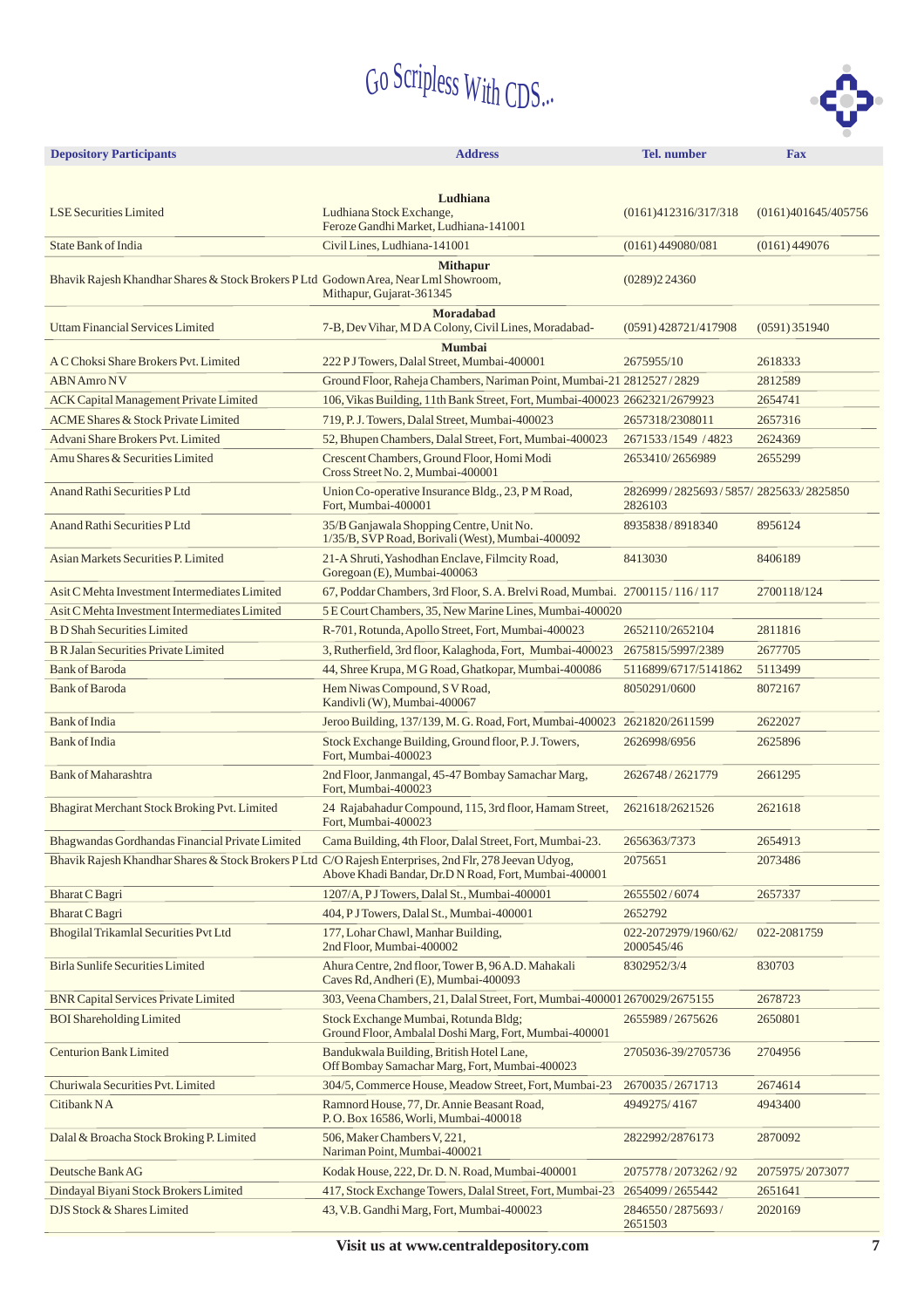

| <b>Depository Participants</b>                      | <b>Address</b><br><b>Tel.</b> number                                                                                              |                                | <b>Fax</b>      |
|-----------------------------------------------------|-----------------------------------------------------------------------------------------------------------------------------------|--------------------------------|-----------------|
| DJS Stock & Shares Limited                          | C/o Mittali Trust, 8/B Shirin Shorab Palace,                                                                                      | 6108397                        | 6185011         |
| Emkay Share and Stock Brokers Pvt. Limited          | Nariman Road, off Nehru Road, Vile Parle, Mumbai-400057<br>4D, 4th floor, Hamam House, Ambalal Doshi Marg,<br>Fort, Mumbai-400023 | 2650923/2623836-37             | 2650933         |
| <b>Enam Securities P. Limited</b>                   | 2A -2B Hari Chambers, Ground Floor, 58,<br>Sahid Bhagat Singh Road, Fort, Mumbai-400023                                           | 2655535/36                     | 2666201/02      |
| Gandhi Securities And Investments P. Ltd.           | 545, Rotunda Building, Ambalal Doshi Marg,<br>Fort, Mumbai-400001                                                                 | 2653177/<br>2650923            | 2623834         |
| Global Trust Bank Limited                           | 2nd Floor, Hari Chambers, Fort, Mumbai-400023                                                                                     | 2644920                        | 2694257         |
| Gupta Equities Pvt. Limited                         | 9th Floor, PJ Towers, Dalal St., Fort, Mumbai-400023                                                                              | 2613688/2620638                | 2632891         |
| HT Nanavati Securities Pvt Ltd                      | 104, Vikas Building, 11, Bank Street, Fort, Mumbai-400001                                                                         | 2650499/2657152/<br>2657087    | 2652885         |
| <b>HDFC</b> Bank Limited                            | Kamla Mill Compound, 1st Floor, Senapati Bapat Marg,<br>Lower Parel, Mumbai-400018                                                | 4910492                        | 4929722/4961636 |
| Hem Securities Limited                              | 41-B khatau Building, Alkesh Dinesh<br>Modi Marg, Fort, Mumbai-400021                                                             | 2630947/48                     | 2641961         |
| <b>ICICILimited</b>                                 | Zenith House, K K Marg, Mumbai-400034                                                                                             | 4906882/4906885                | 4923443         |
| <b>IIT Corporate Services Limited</b>               | IIT House, Off Vasanji Road,<br>J.B.Nagar Andheri (E), Mumbai-400059                                                              | 8225599                        | 8381417/8215352 |
| IkabSecurities & Investments Limited                | Bldg. No. 5, 2nd Floor, Raja Bahadur Compound,<br>43, Tamarind Lane, Fort, Mumbai-400023                                          | 2651348                        | 2655195         |
| Indsec Securities and Finance Limited               | 116, Free Press House, 215, Free PressJournal Marg,<br>Nariman Point, Mumbai-40002                                                | 12046753/2822362<br>/2823549   | 2046763         |
| Infrastructure Leasing & Financial Services Limited | ILFS House, Raheja Vihar, Plot No:14,<br>Chandivli, Andheri (East), Mumbai-400072                                                 | 8570965/0970/0954              | 8570948/0949    |
| <b>Integrated Master Securities Limited</b>         | 22, Ajaydeep, 240, Bazar Gate Street, Fort, Mumbai-400001                                                                         | 2657186/87/88                  | 2676408         |
| <b>Inventure Growth And Securities Limited</b>      | 63, Jalaram Jyot, 1st Floor, Janmabhoomi Marg,<br>Fort, Mumbai-400001                                                             | 2886851/52/53<br>2047690       | 2886854         |
| <b>Inventure Growth And Securities Limited</b>      | 5 - Anand Kunj, Daftary Road, Malad (E), Mumbai-400097                                                                            | 8816159/8888270                | 8816160         |
| <b>ISJ</b> Securities Limited                       | 401-B Natwar Chambers, 94,<br>Nagaindas Master Road, Fort, Mumbai-400023                                                          | 2616178/2674252                | 2625488         |
| J G Shah Fianancial Consultants P. Limited          | 418 P.J. Towers, 4th floor, Dalal Street, Fort, Mumbai-400023 2651688 / 2694 / 3432                                               |                                | 2650714         |
| Jamnadas Morarjee Securities Limited                | 204, PJ Towers, Dalal Street, Fort, Mumbai-400023                                                                                 | 2655585/82654893/04112651256   |                 |
| Janata Sahakari Bank Ltd., Pune                     | 71/73, Botawala Building, Ground Floor,<br>Alkesh Dinesh Modi Marg, Fort, Mumbai-400001                                           | 2630568/2630569                | 2654451         |
| Jayantilal Khandwala & Sons P. Limited              | 201, Stock Exchange Tower, Dalal Street,<br>Fort, Mumbai-400001                                                                   | 2658524/2653732                | 2659723/2656196 |
| Joindre Capital Services Limited                    | Room No.1, 2nd Floor, Botawala Building,<br>11/13 Horniman Circle, Fort, Mumbai-400023                                            | 2661289/2662292/<br>2620891    | 2700449         |
| K. Jayantilal Securities Private Limited            | PS-4 Rotunda Building, 2nd Floor,<br>Dalal Street, Fort, Mumbai-400023                                                            | 2665774/2632055/2651 2656370   |                 |
| K M Jain Stock Brokers Private Limited              | 814, PJ Towers, Dalal Street, Mumbai-400023                                                                                       | 2334978-79                     | 2691631         |
| Kaji & Maulik Securities P. Limited                 | 526, 5 th floor, P.J. Towers,<br>Dalal Street, Fort, Mumbai-400023                                                                | 2652164                        | 2633016         |
| Kantilal Chhaganlal Securities Pvt. Limited         | 2B-202, Fort Chambers, Hamam Street, Mumbai-400 001.                                                                              | 2676440-54, 2702245-48 2624226 |                 |
| Kantilal Mangaldas Securities Pvt. Limited          | 100/104 D G Chambers, 2nd floor,<br>Nanik Motwani Marg, Mumbai-400001                                                             | 2675282/6500/1121              | 2677447         |
| Kaushik Shah Shares & Securities Limited            | 28, IITS House, K Dubhash Marg,<br>Saibaba Marg, Mumbai-400023                                                                    | 2874860/2844762                | 2824126         |
| <b>Keynote Capitals Limited</b>                     | 608, Dalamal House, Nariman Point, Mumbai-400021                                                                                  | 2025230                        | 2835467         |
| Khambatta Securities Ltd                            | 7/10, Botawala Building, Horniman Circle, Fort, Mumbai-1                                                                          | 2664287/2702576/77             | 2654652         |
| Kisan Ratilal Choksey Share And Securities P. Ltd.  | 1102, Stock Exchange Tower, Dalal Street,<br>Fort, Mumbai-400001                                                                  | 2655353                        |                 |
| Kisan Ratilal Choksey Share And Securities P. Ltd.  | 17, Lumbini Palace, 4 V. S. Khandekar Road, Vile Parle (E),<br>8304923<br>Mumbai-400057.                                          |                                | 8205311         |
| M/s C. R. Kothari & Sons Shares                     | 3A-Gokarna C.H.S., Bhamanwada,                                                                                                    |                                |                 |
| & Stock Brokers Pvt. Limited                        | Andheri Sahar P.O., Mumbai-400099                                                                                                 | 8212361/62/63                  | 8368007         |
| M/s Hasmukh Lalbhai                                 | PS 23, Rotunda, 2nd Floor, Stock Exchange,<br>B.S.Marg, Mumbai-400001                                                             | 2652068/2652814                | 2652068         |
| M/s Jitendra J Bhabhera                             | 213, Veena Chambers, 21, Dalal Street, Fort, Mumbai-4000232674727/1882                                                            |                                | 2677537         |
| M/s Mehta Vakil & Co. Pvt. Limited                  | PG-11, Ground Floor, Rotunda Building,<br>B. S. Marg, Mumbai-400001                                                               | 2652620/1082/2678748           | 2656179         |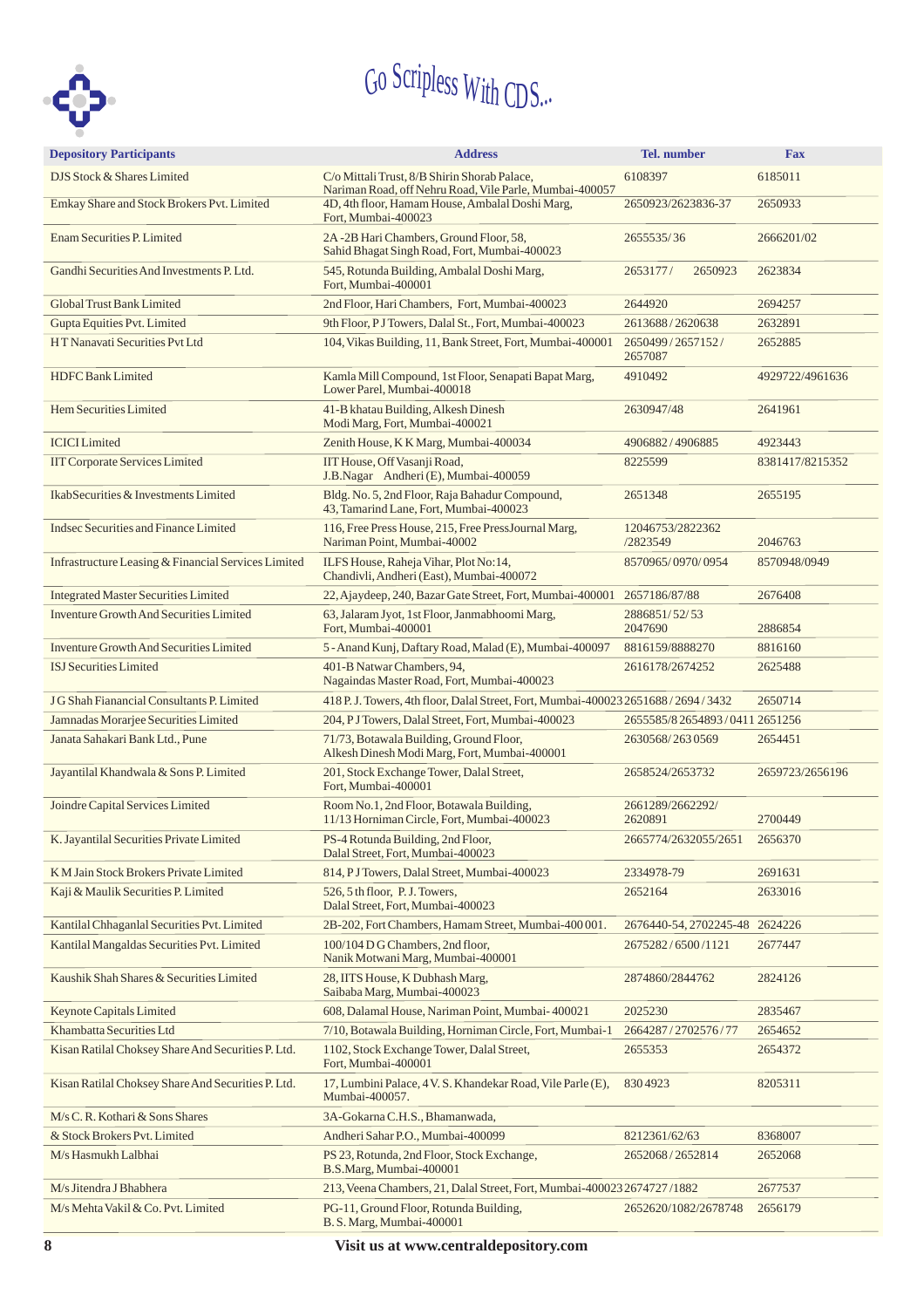

| <b>Depository Participants</b>                  | <b>Address</b>                                                                                                                                | <b>Tel.</b> number             | <b>Fax</b>       |
|-------------------------------------------------|-----------------------------------------------------------------------------------------------------------------------------------------------|--------------------------------|------------------|
| M/s Mother India Securities Pvt. Limited        | R-414, Rotunda, B.S. Marg, Mumbai-400001                                                                                                      | 2811703/4/2876431/32           | 2850259          |
| M/s Sanjay C Baxi                               | 23/25, Ambalal Doshi Marg,<br>Opp. Post Office, Fort, Mumbai-400023                                                                           | 651984/2655852<br>2695580/     | 2656985          |
| Madhukar C Sheth                                | 3, Bansilal Building, 13, Homi Modi St.,<br>Fountain, Mumbai-400001                                                                           | 2653932/35/38                  | 2659275          |
| Maheshwari Equity Brokers P. Limited            | 903 Dalamal House, 206, J. B. Marg,<br>Nariman Point, Mumbai-400021                                                                           | 2042514/2872539                | 2853816          |
| Maliram Makharia Finstock P. Limited            | 215. Reva Chambers, 31.<br>New Marine Lines, Mumbai-400020                                                                                    | 2093428/2093429                | 2013304          |
| Malti Securities P. Limited                     | 405 Rotuda, 4th floor, Dalal Street, Fort, Mumbai-400023                                                                                      | 2641268/2640727                | 2700678          |
| Mangal Keshav Share & Stock Brokers Ltd         | 501, Heritage Plaza, JP Road, Opp<br>Indian Oil Colony, Andheri West, Mumbai-400053                                                           | 6351177                        | 6359759          |
| Mangla Capital Services P. Limited              | 162-C, Mittal Tower, Nariman Point, Mumbai-400021                                                                                             | 2856934/2875571<br>/2886789/98 | 2886855          |
| <b>MLR Securities Pvt. Limited</b>              | 1st floor, Surya Mahal Building, 5, Burjorji<br>Bharucha Marg, Fort, Mumbai-400023                                                            | 2651370                        | 2650423          |
| Motilal Oswal Securities Limited                | 401-B, Natwar Chambers, 4th Flr, 94, Nagindas Master Rd,<br>Fort, Mumbai-400023                                                               | 2615800/2676136/<br>2812500    | 2624348          |
| Motilal Oswal Securities Limited                | C/o Nebula Consultants Private Limited, 8<br>Jain Mansion, Daftary Road, Malad (E), Mumbai-400097                                             |                                |                  |
| Motilal Oswal Securities Limited                | 81, Bajaj Bhavan, 8th floor, Nariman Point, Mumbai-400021 2812500                                                                             |                                |                  |
| Motilal Oswal Securities Limited                | C/o R Natvarlal Parekh Securities, 55/6, Rajbaug Estate,<br>1st floor, Yarn Market, Pydhunie, Mumbai-400003                                   | 3448104/1057                   |                  |
| Motilal Oswal Securities Limited                | C/o Reliable Investments, 105/8, Botawala Building,<br>Shop No: 1, Ground floor, Mahim (W), Mumbai-400016                                     | 4453652                        |                  |
| Motilal Oswal Securities Limited                | C/o Network Securities Services Pvt. Limited,<br>Cutch Castle, 1st floor, Opera House, S.V.P. Road,<br>Charni Road, Mumbai-400004             | 3891444                        |                  |
| Motilal Oswal Securities Limited                | C/o Disha Securities Services P. Limited, 1/2 Parasmani<br>Chikoo wadi, Shimpoli Village, Borivali (W), Mumbai-92                             | 0228896315                     | 022 8990678      |
| Mukesh Babu Securities Limited                  | 12-A/1, New Sion Co-operative<br>Housing Society, Sion (West), Mumbai-400022                                                                  | 4018218/19/4083386             | 4082687          |
| Nikko Stock Broker Pvt. Limited                 | 629, P.J. Tower, 21, Dalal Street, Fort, Mumbai-400001                                                                                        | 2613498                        | 2653277          |
| Nirmal Bang Securities P. Limited               | 38-B, Khatau Bldg; 2nd Floor, Alkesh Dinesh Mody Marg,<br>Mumbai-400001                                                                       | 2641234/2652111<br>2624414     | 2702446/2650109/ |
| Piyush A Vora Securities Pvt. Limited           | 7/10, Botawala Building, 3rd floor, 8, Horniman Circle,<br>Fort, Mmbai-400023                                                                 | 2660184/2919/5876              | 2658692          |
| <b>PNR Securities Limited</b>                   | 510/511 Sir Vithaldas Chambers, 16,<br>Bombay Samachar Marg, Fort, Mumbai-400023                                                              | 2045131/5209                   | 2044672          |
| Prabhudas Lilladhar Pvt. Limited                | 807/8, Raheja Centre, 8th floor,<br>Nariman Point, Mumbai-400021                                                                              | 2322222/2322520                | 2325388/89       |
| Prarup Shares & Stock Brokers Private Limited   | 30, Kamer Building,<br>Cawasji Patel Street, Fort, Mumbai-400001                                                                              | 2826940/41/42/43               | 2049277          |
| Pratik Stock Vision Pvt. Limited                | 21, Khatau Building, 2nd floor, 40/48 Bank Street,<br>Fort, Mumbai-400023                                                                     | 2644793-95                     | 2651309          |
| R B K Share Broking Limited                     | 1-A, Alli Chambers, Ist Floor,<br>Medows Street, Fort, Mumbai-400023                                                                          | 2651529/2646                   | 2656897          |
| R M Shares Trading Pvt. Limited                 | PM 8, Rotunda Building, Fort, Mumbai-400023                                                                                                   | 2656034/2650295                | 2653993          |
| R N Patwa Shares and Stock Brokers Pvt. Limited | 725, Rotunda, Bombay Samachar Marg, Fort, Mumbai-23                                                                                           | 2651951/2657258                | 2641692          |
| Rashi Equisearch Private Limited                | 43, Laxmi Building, 3rd Floor,<br>Sir P.M. Road, Mumbai-400001                                                                                | 2652225                        | 2660525          |
| Renaissance Securities Limited                  | 714, Rotunda Bldg; 7th floor, B.S. Marg, Fort, Mumbai-23                                                                                      | 2721213                        | 2722177          |
| Renaissance Securities Limited                  | C/O HKB Stock Broking Limited, 45, Hiramani Ratan<br>8786854/55/59/60<br>Co-op. Hsg. Society, Bangur Nagar, Goregoan (West),<br>Mumbai-400090 |                                | 8786857          |
| Sai Kripa Securities Limited                    | 216 Stock Exchange Tower, Dalal Street, Mumbai-400023                                                                                         | 2704124/2650121                | 2651485          |
| Sam Global Securities Limited                   | 506, 5th floor, Nanabhai Mansion,<br>Sir P M Road, Fort, Mumbai-400001                                                                        | 2654252/57/2654590             | 2671922/2642387  |
| Sam Global Securities Limited                   | 506, Nanabhai Mansion,<br>Sir P. M. Road, Fort, Mumbai-400001                                                                                 | 2652422/2676488                | 2679122          |
| Seema Securities Private Limited                | 723, P.J. Towers, Dalal Street, Fort, Mumbai-400023                                                                                           | 2704408/9                      | 2078945          |
|                                                 |                                                                                                                                               |                                |                  |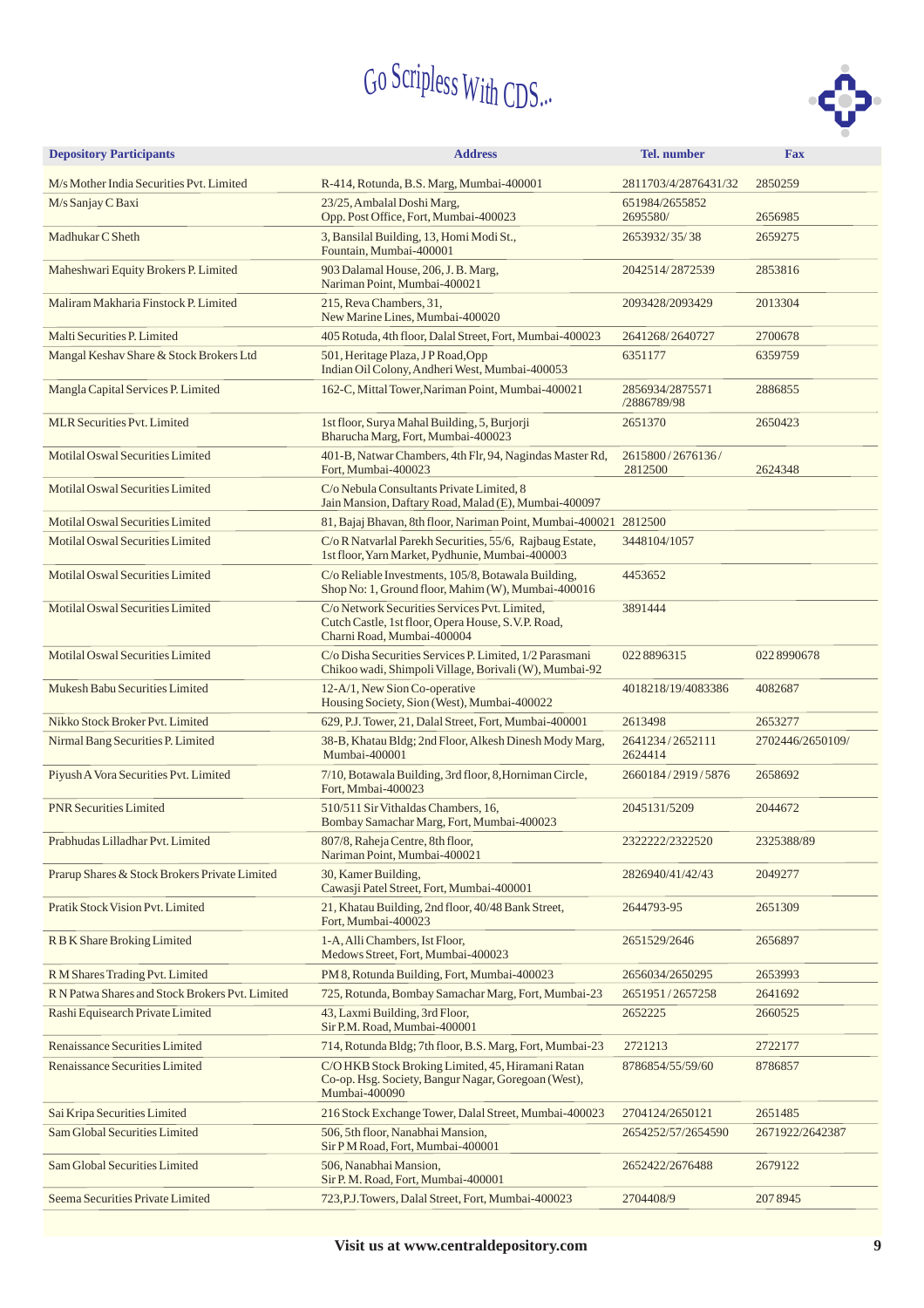

| <b>Depository Participants</b>                     | <b>Address</b>                                                                                                                       |                                | <b>Fax</b>                       |  |
|----------------------------------------------------|--------------------------------------------------------------------------------------------------------------------------------------|--------------------------------|----------------------------------|--|
| Shree Hari Shares & Stock Brokers Pvt. Limited     | 58-A, Laxmi Bhavan, Flat No: 13,<br>3rd floor, D Road, Churchgate, Mumbai-400020                                                     | 2811934/9821051881             | 2810749                          |  |
| Sino Securities Pvt Ltd                            | Jayem House, 97/99, Mumbai Samachar Marg,<br>Fort, Mumbai-23                                                                         | 2334811-14                     | 2660283/91119                    |  |
| <b>SMIFS Securities Limited</b>                    | Commonwealth Building, 82 Nagindas Master Road,<br>Fort, Mumbai-400023                                                               | 2658027/28                     | 2623364                          |  |
| SMK Shares And Stock Broking Pvt. Limited          | Office No:1 Jhamb Chambers, Near Welcome Restaurant,<br>N.M.Road Fort, Mumbai-400001                                                 | 2678503/04/2700071             | 2642888                          |  |
| SPS Share Brokers Private Limited                  | 121/4, Agra Building, M. G. Road, Fort, Mumbai-400023                                                                                | 2672483/4305/5556/2342 2674832 |                                  |  |
| SSJ Finance & Securities Pvt. Limited              | Surya Mahal, 1st Floor, 5,<br>Burjorji Bharucha Marg, Mumbai-400001                                                                  | 2651360                        | 2703067                          |  |
| <b>SSKI Investor Services Pvt. Limited</b>         | A-206, Phoenix House, 2nd floor,<br>Senapati Bapat Marg, Mumbai-400013                                                               | 4982000                        | 4982626                          |  |
| <b>Standard Chartered Bank</b>                     | Custody & Clearing Services, Phoenix Centre,<br>Phoenix Mills Compound, Senapati Bapat Marg,<br>Lower Parel, Mumbai-400013           | 4918483/4914444<br>Extn.7104   | 4918592/93                       |  |
| <b>Standard Chartered Grindlays Bank</b>           | Gresham Assurance House, 132, Mint Road, Mumbai-4000012618459/2642055                                                                |                                | 2663221                          |  |
| <b>Stock Holding Corporation India Limited</b>     | 44/1, Mehra Estate, L.B.S. Marg, Vikroli, Mumbai-400079                                                                              | 5795316/5795273 /<br>2810005/7 | 5779629/5795279/<br>2027202/3173 |  |
| Sunidhi Consultancy Services Limited               | 1007, 10th Floor, PJ Towers, Dalal Street, Fort, Mumbai-23                                                                           | 2657700/2642488                |                                  |  |
| Suresh Rathi Securities Pvt. Limited               | 9, Parekh Vora Chambers, 66, N M Road, Fort, Mumbai-23                                                                               | 2634026/27                     | 2613625                          |  |
| SVV Shares And Stock Brokers Pvt. Limited          | 917-B, PJ Towers, Dalal Street, Mumbai-400023                                                                                        | 2655648/2670488/<br>2655330    | 2656515                          |  |
| Sykes & Rays Equities India Limited                | 1st floor, Daulatram Mansion,<br>Kritidge Road, Colaba, Mumbai-400005                                                                | 2841811/4647/2651292           | 2846021/2613681                  |  |
| Sykes & Rays Equities India Limited                | 3rd floor, Daulatram Mansion,<br>Kitridge Road, Colaba, Mumbai-400005                                                                | 2040425/2841811                |                                  |  |
| The Bank of Rajasthan Ltd                          | 18/20, Cawasji Patel Street, Fort, Mumbai-400001                                                                                     | 2873472                        | 2843471                          |  |
| The Greater Bombay Co-operative Bank Limited       | 23, Kedia Kunj, J. B. Nagar, Andheri (East), Mumbai-400059 8343694/95/98                                                             |                                | 8343699                          |  |
|                                                    | The Hongkong and Shanghai Banking Corporation Ltd. Custodians Services Department, Sudam Kalu Ahire Marg,<br>Worli, Mumbai-400025    | 4980010/4917013                | 4980040/4910040                  |  |
| The Omniscient Securities Private Limited          | 1003, P. J. Towers, Dalal Street, Mumbai-400001<br>2700774/76/78                                                                     |                                | 2700779                          |  |
| <b>Total Securities Limited</b>                    | 601 - Durga Chambers, 40, Waterfield Road,<br>Bandra (W), Mumbai-400050                                                              | 651409598                      | 4311404                          |  |
| UTI Securities Exchange Limited                    | Indage House, 2nd floor, 82,<br>Dr. Annie Beasant Road, Worli, Mumbai-400018                                                         | 4962582-85                     | 4962581                          |  |
| Vijan Share And Securities Pvt. Ltd.               | 504, A Jeejeebhoy Towers, Dalal Street, Mumbai-400001                                                                                | 2675431/2749                   | 2622799                          |  |
| Wallfort Share & Stock Brokers Limited             | 205, Gundecha Chambers,<br>Nagindas Master Road, Fort, Mumbai-400001                                                                 | 2611514/2611523                | 2704296                          |  |
| Wallfort Share & Stock Brokers Limited             | C/o RBK Stock Brokers Pvt Ltd,<br>1st Floor Ali Chambers, Madom Street, Fort, Mumbai-400001                                          | $(022)$ 2652646                | 0222651529                       |  |
|                                                    | <b>Muzaffarpur</b>                                                                                                                   |                                |                                  |  |
| <b>B R Jalan Securities Private Limited</b>        | Room No; 16, Sutapatti, Muzaffarpur-842001                                                                                           | $(0621)$ 266839/40             | $(0621)$ 242345                  |  |
| Kisan Ratilal Choksey Share And Securities P. Ltd. | <b>Nadiad</b><br>C/o S K Investment, 2, Desai Society,<br>Near Chandra Mauleshwar Mahadev College Road,<br>Dist Kheda, Nadiad-387001 | (0268) 68925/602               | (0268) 64201                     |  |
| Anand Rathi Securities PLtd                        | <b>Nagpur</b><br>Shivhare Building, 2nd Floor, Ayachit Mandir Road,<br>Badkas Chowk, Nagpur-440002                                   | (0712) 731922 / 23 / 24 / 25   |                                  |  |
| Motilal Oswal Securities Limited                   | C/o Investment Point Business Plaza, 6, Farm Land,<br>Central Bazar Road, Lokrat Square, Nagpur-440010                               | $(0712)$ 538181                |                                  |  |
| Renaissance Securities Limited                     | C/O Surendra Financial Service P. Limited,<br>Jayashree, 365 - A, Gandhinagar, Nagpur-440010                                         | $(0712)$ 241062                | $(0712)$ 243404                  |  |
|                                                    | <b>Nasik</b>                                                                                                                         |                                |                                  |  |
| Asit C Mehta Investment Intermediates Limited      | 7 Zaver Bhavan, 2nd Floor,<br>Near Municipal Corporation, Nasik-422101                                                               | $(0253)$ 561672/567935         | (0253) 561672                    |  |
| <b>Motilal Oswal Securities Limited</b>            | C/o Prachi Investments Limited, 101, Sarda Sankul,<br>M G Road, Nasik-422001                                                         | $(0253)$ 579201/574782         |                                  |  |
|                                                    |                                                                                                                                      |                                |                                  |  |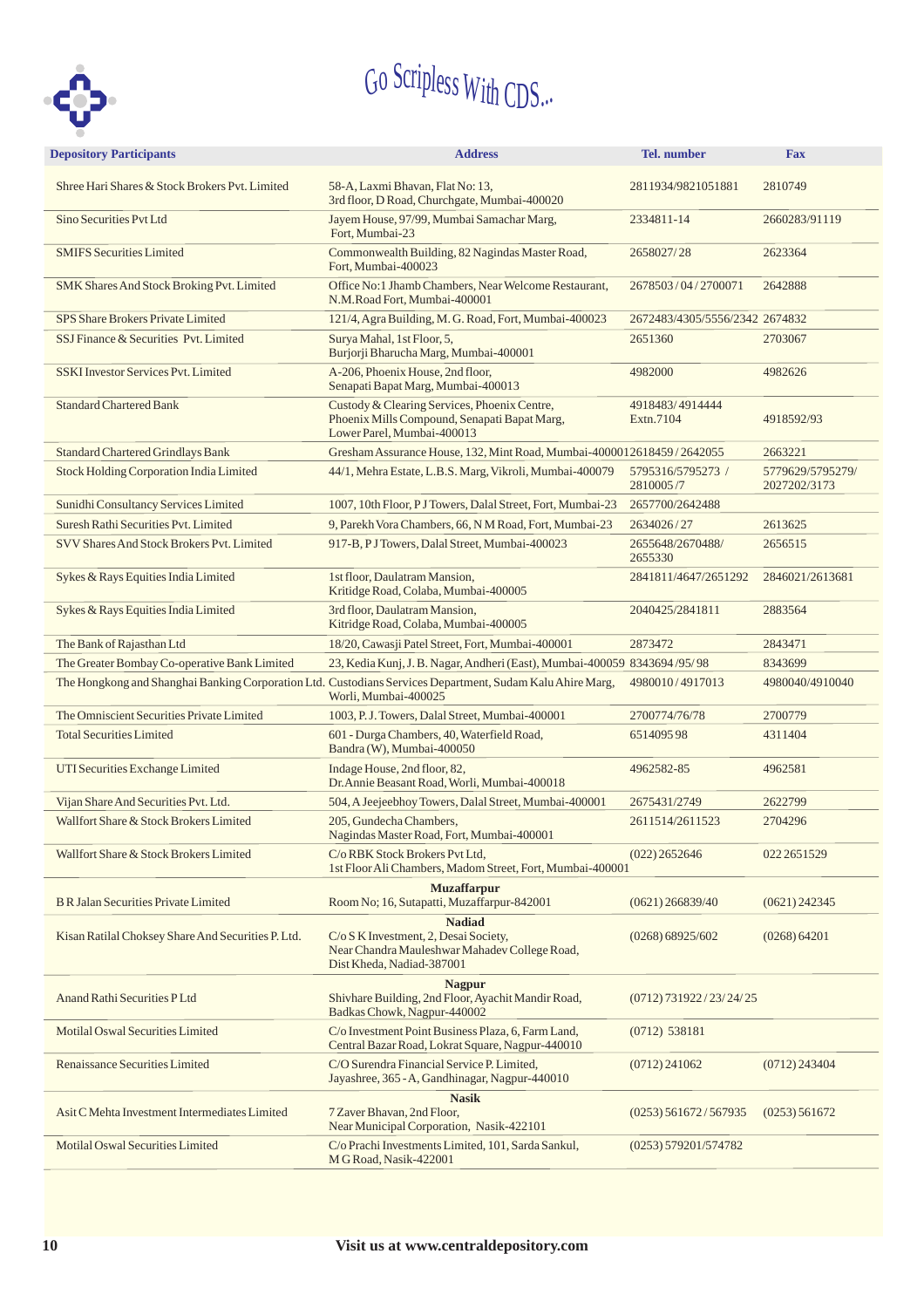

| <b>Depository Participants</b>                     | <b>Address</b>                                                                                                               | <b>Tel.</b> number                        | <b>Fax</b>      |  |
|----------------------------------------------------|------------------------------------------------------------------------------------------------------------------------------|-------------------------------------------|-----------------|--|
| <b>Bank of Baroda</b>                              | Navi Mumbai<br>Shop no: 18/27, Twinsland Building, Plot no: 1&3,<br>7709854/7710951<br>Sector 1, Nerul, Navi Mumbai-400706   |                                           |                 |  |
| Inter-connected Stock Exchange of India Limited    | International Infotech Park, Tower No:7,<br>5th floor, Sector 30, Vashi, Navi Mumbai-400703                                  | 7812056/7812059<br>/062/392               | 7812061         |  |
| Motilal Oswal Securities Limited                   | C/o Stock Plus Broking & advisory, 149/150 Central<br>Facility Building, APMC Mkt 1, Sector 19, Vashi,<br>Navi Mumbai-400705 | (022) 7661278                             |                 |  |
|                                                    | <b>New Delhi</b>                                                                                                             |                                           |                 |  |
| Abhipra Capital Limited                            | BM-1, Dilkhush Industrial and Commercial Complex,<br>GT Karnal Road, Azadpur, Delhi-110033                                   | 7247797/98/7214564/<br>7241484            | (011) 7215530   |  |
| Alankit Assignments Limited                        | 205-206, Anarkali Complex, Jhandewalan Extension,<br>New Delhi-110055                                                        | 3513514/16/3545773/74 (011)3552001        |                 |  |
| <b>B R Jalan Securities Private Limited</b>        | D-86, Hauz Khas, Ground floor, Front, New Delhi-110016                                                                       | $(011) 6968101/6511919/4050(011) 6511267$ |                 |  |
| <b>Bank of India</b>                               | Vijay Bldg 1st Floor, 17, Barakhamba Road, New Delhi-1                                                                       | $(011)$ 3721843-44                        | $(011)$ 3755257 |  |
| <b>BLB</b> Limited                                 | 4318/3 Ansari Road, Daryaganj, New Delhi-110002                                                                              | (011) 3272728/9391/9632(011) 3285758      |                 |  |
| <b>Express Securities Pvt Ltd</b>                  | 10-A, Scindia House, Connaught Circus, New Delhi-110001                                                                      | $(011)$ 3326940                           | $(011)$ 3711154 |  |
| Globe Capital Market Limited                       | 22, Ashoka Chambers, 5-B Rajindra<br>Park, Pusa Road, New Delhi-110060                                                       | (011)5764762/<br>65/5823563/65            | (011)5764760    |  |
| <b>IKM Investor Services Ltd</b>                   | 1/6, East Patel Nagar, Second Floor, New Delhi-110008                                                                        | $(011)$ 5787743                           | (011) 5787946   |  |
| K & A Securities Pvt Ltd                           | C-633, New Friends Colony, New Delhi-110065                                                                                  | (011) 6832111/29511                       | (011)6837126    |  |
| Master Capital Services Limited                    | 1012, Arunachal Building, 10th floor,<br>Barakhamba Road, New Delhi-110001                                                   | $(011)$ 3350402/03/3739634(011) 3722971   |                 |  |
| <b>Oriental Bank of Commerce</b>                   | MBD, F-14, Competent House, IV floor, Connaught Place,<br>$(011)$ 3320796/3730580<br>New Delhi-110001                        |                                           |                 |  |
| Sam Global Securities Limited                      | 17, Netaji Subhash Marg, Opp. Golcha Cinema, Darya Ganj, (011) 3270790/6190<br>New Delhi-110002                              |                                           |                 |  |
| Sam Global Securities Limited                      | UG-3, Sasco Bhavan, Azadpur<br>(011) 7228354<br>Commercial Complex, New Delhi-110033                                         |                                           |                 |  |
| Stock Holding Corporation India Limited            | Tej Building, 1st floor, 8, B Bahadurshah<br>Zafar Marg, New Delhi-110002                                                    |                                           |                 |  |
| Suresh Rathi Securities Pvt. Limited               | E-2/16, White House, 3rd floor, Ansari Road, Darya Ganj,<br>New Delhi-110002.                                                |                                           |                 |  |
| <b>Uttam Financial Services Limited</b>            | 416, Pratap Bhavan, 5, Bahadur Shah Zafar Marg,<br>$(011)$ 3326278/3311853<br>New Delhi-110002                               |                                           |                 |  |
|                                                    | <b>Pune</b>                                                                                                                  |                                           |                 |  |
| <b>Bank of Baroda</b>                              | S No/46/1, Saraswati Bhavan, Paud Road, Pune-411038                                                                          | (020) 5421255/36997                       | $(020)$ 5445893 |  |
| <b>PSE Securities Limited</b>                      | C/o Pune Stock Exchange Limited, Shivleela Chambers,<br>725, Sadashiv Peth, Kumthekar Marg, Pune-411030                      | (020) 4485701/702/703                     | $(020)$ 4460082 |  |
| Anand Rathi Securities PLtd                        | <b>Raipur</b><br>C/O Albright Shares & Stock Brokers, 1st Floor,<br>Chawla Chambers, Jeewan Bima Marg, Pandri, Raipur-492004 | $(0771)$ 654407/616743                    |                 |  |
| Ajay Natavarlal Securities Private Limited         | Rajkot<br>403, Star Chambers, Harihar Chowk, Rajkot-360001                                                                   | $(0281)$ 229782/763                       | $(0281)$ 224957 |  |
|                                                    | Bhavik Rajesh Khandhar Shares & Stock Brokers P Ltd 312, Stock Exchange Bldg, Sadar Bazar, Rajkot-360001                     | $(0281)$ 476305-6                         | (0281) 691312   |  |
| Rajkot Nagarik Sahakari Bank Limited               | Nagarik Bhawan, No. 1, Dhebarbhai Road,<br>Nr. Jubilee Baug, Rajkot-360001                                                   | (0281) 228 871/233 916/18 (0281) 223 933  |                 |  |
| <b>SKSE Securities Limited</b>                     | Popatbhai Sorathia Bhavan, Sadar Bazar, Rajkot-360001                                                                        | $(0281)$ 442145/475721                    | $(0281)$ 477576 |  |
| Suresh Rathi Securities Pvt. Limited               | <b>Sirohi</b><br>1st Floor, Palace Road, Sirohi-307001                                                                       | $(02972)$ 30689                           |                 |  |
| Suresh Rathi Securities Pvt. Limited               | <b>Sri Ganganagar</b><br>C/O Ganpati & Co, 37, K Block, Sri Ganganagar-335001                                                | $(0154)$ 433003<br>(0154)440383           |                 |  |
| The Bank of Rajasthan Ltd                          | 2-C, Ravindra Path, Sri Ganganagar-335001<br>$(0154)$ 430359/259/422903                                                      |                                           |                 |  |
|                                                    | <b>Surat</b>                                                                                                                 |                                           |                 |  |
| Kisan Ratilal Choksey Share And Securities P. Ltd. | 10/2531, 1st floor, Trushna Building,<br>Opp. Rukhmabai Hospital, Bhagat Talao,<br>Main Road, Surat-395003                   | $(0261)$ 424290                           |                 |  |
| Motilal Oswal Securities Limited                   | C/o Surat Securities Limited, Surcom,<br>P.O. Box No: 243, 2 nd floor, Balaji Road, Surat-395003                             | $(0261)$ 419813/435505                    |                 |  |
| Suresh Rathi Securities Pvt. Limited               | 509, Goodluck Textile Market, Ring Road, Surat-395002                                                                        | (0261) 655670                             |                 |  |
| Renaissance Securities Limited                     | <b>Tinsukia</b><br>C/O Gentlemen Securities, Manav Kalyan Road,                                                              | $(0374)$ 334622/339062/                   |                 |  |
|                                                    | 334586                                                                                                                       | $(0374)$ 330145<br>11                     |                 |  |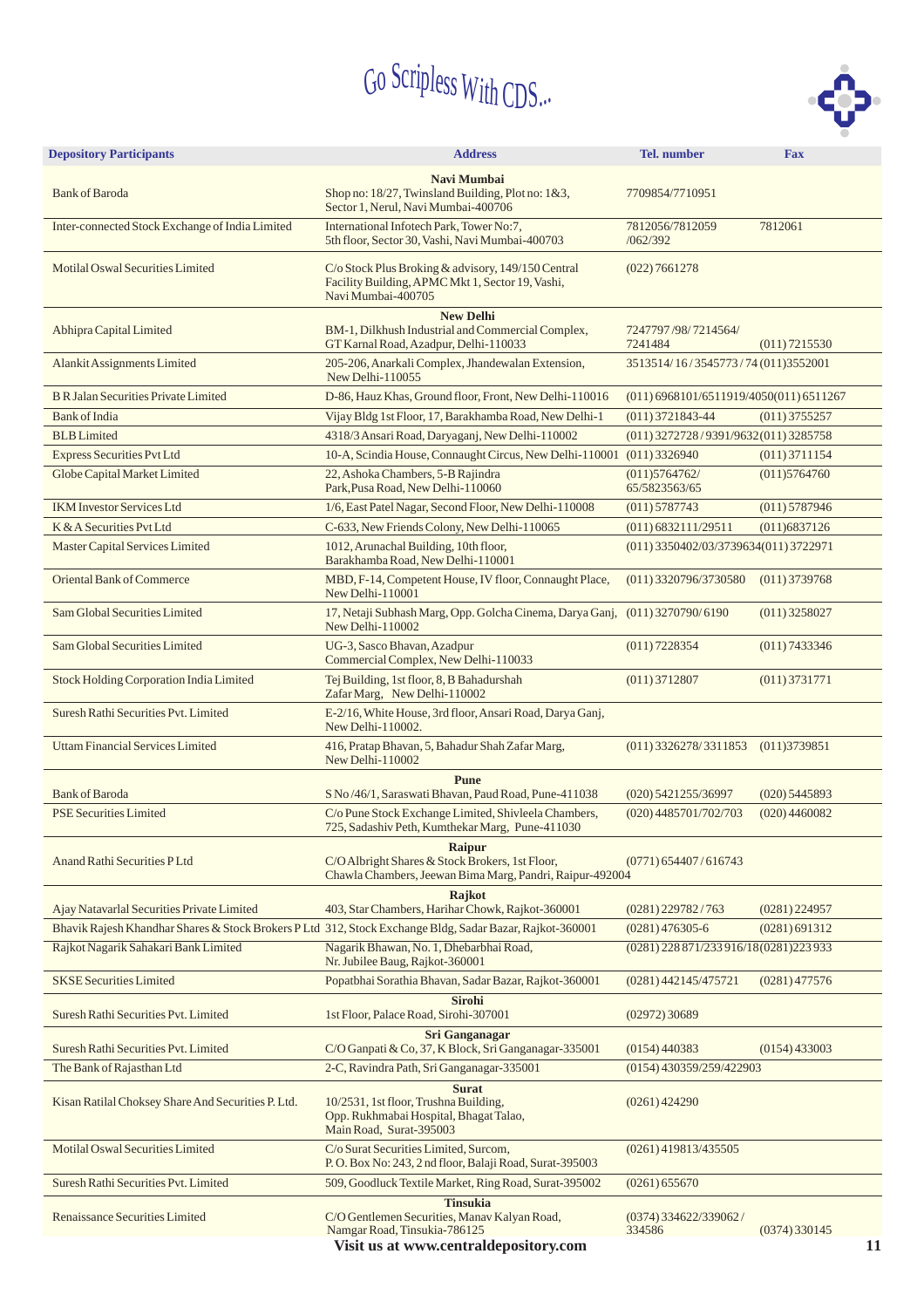

| <b>Depository Participants</b>                                                                                                                                    | <b>Address</b>                                                                                                 | <b>Tel.</b> number                   | <b>Fax</b>      |
|-------------------------------------------------------------------------------------------------------------------------------------------------------------------|----------------------------------------------------------------------------------------------------------------|--------------------------------------|-----------------|
|                                                                                                                                                                   |                                                                                                                |                                      |                 |
| HT Nanavati Securities Pvt Ltd                                                                                                                                    | <b>Trivandrum</b><br>TC13/386-1, Kunnukhuzki, Trivandrum-695037                                                | (0471) 4409/09847062392 (0471) 44219 |                 |
| <b>ISJ</b> Securities Limited                                                                                                                                     | <b>Udaipur</b><br>124, Bapu Bazar, Udaipur-313001                                                              | $(0294)$ 423611/612                  | $(0294)$ 422181 |
| Renaissance Securities Limited                                                                                                                                    | C/O Liberty Stoclinks Pvt. Limited,<br>33, Daitya Magri, Saheli Marg, Udaipur-303001                           | (0294)526798/423444                  | $(0294)$ 423444 |
| Suresh Rathi Securities Pvt. Limited<br>The Bank of Rajasthan Ltd                                                                                                 | 7, Toram Bavdi, Mewar Motors, Link Road, Udaipur-313001<br>(0294)413088<br>(0294) 560547/420702                | (0294)416081<br>$(0294)$ 529598      |                 |
| <b>Bank of Baroda</b>                                                                                                                                             | <b>Vadodara</b><br>101, Payal Complex - II, Lokmanya Tilak Road,<br>Sayajigunj, Vadodara-390005                | $(0265)$ 361910                      | $(0265)$ 362028 |
| Vadodara Stock Exchange Limited                                                                                                                                   | 3rd floor, Fortune Towers, Sayajigunj, Vadodara-390005                                                         | $(0265)$ 361434/534/973              | (0265)361452    |
| <b>Veraval</b><br>Bhavik Rajesh Khandhar Shares & Stock Brokers P Ltd 53, Bunsidha Complex, 1st Floor, ST Road,<br>(02876) 43827/43959<br>Veraval-362265, Gujarat |                                                                                                                |                                      |                 |
| <b>Steel City Securities Limited</b>                                                                                                                              | <b>Visakhapatnam</b><br>D. No. 49-52-5/4, Srikanya Towers, Shantipuram,<br>Visakhapatnam-530016                | (0891) 702120                        | (0891) 720135   |
| Kantilal Mangaldas Securities Pvt. Limited                                                                                                                        | <b>Visnagar</b><br>Sukhniwas Complex 3rd Floor, , Gujarat<br>Opp Dosa Bhai Baug, Station Road, Visnagar-384315 | 276615/34                            | (02765)31167    |

### PROCEDURE FOR COMMERCIAL PAPER FOR ISSUER:

Procedure for Admissions and Issue of CP in Demat Mode :

As per the RBI directive, the Issuers satisfying RBI's eligibility norms can issue Commercial Paper (CPs). For the CP program, the Issuer would have to appoint an Issuing and Paying Agency (IPA) and sign an agreement in accordance with the state stamps duty, before the agreement is executed. Credit rating exercise would also have to be done by the Issuer and the original letter, issued by the credit rating agency mentioning the total amount of CPs that can be issued, should be submitted to the IPA. The steps for issue of CP would thereafter be as under:

- Apply to CDS for allotment of an ISIN giving the details of the CP as per the Master Creation Form and Letter of Intent, the formats of which can be downloaded from our website, www.centraldepository.com. The ISIN allotted or applied for, could be for a specified tranche or for the specific CP program. The securities held in a specific ISIN would have the same maturity date and identical characteristics. Issuer should note that ISIN should be activated before the CP issuance is started. The Issuers must ensure that the CP program is completed within a period of two weeks from the date of commencement of the issue. .
- The Issuer would have to instruct the IPA to open a "CP allotment account" and the "CP redemption account" with any DP of CDS. If the IPA is a DP he can open the account with himself. .
- The Issuer will submit the full details of the CP program to the IPA. .
- A single promissory note for the total value of CPs (Jumbo Promissory Note) duly stamped and executed by the Issuer should be given to the IPA. The said promissory note would have to be endorsed with the following endorsement "Issuer has credited electronic security against this promissory note with CDS/NSDL bearing ISIN \_\_\_\_\_ for the credit of investor accounts with the DPs stated in the Issuers letter dated \_\_\_". This promissory note is not available for trading in the secondary market. .
- The Issuer shall issue letter of offer to the investors who want to subscribe to the CP program. .
- On receipt of monies as per the offer letter, the collecting agency would handover to the investor the copy of the certificate issued by the IPA. The letter will contain the details of the IPA has been appointed and the various other particulars of the CP and the demat accounts to be operated by the IPA. .
- The RTA shall credit the total units of CPs to the "CP allotment account", upon instructions from the Issuer. .
- The IPA, based on the instructions of the Issuer, will inform its DP to transfer the CPs from the CP allotment account to the investors' demat accounts. .

These transfers as well as allotment in the IPA's demat account mentioned in point no. 7 & 8, would have to be done in denominations of Rs.5 lakhs or multiples thereof. Thus, the quantity to be credited should be "the amount of CP divided by Rs.5 lakhs", which gives the number of units to be mentioned on the said instructions.

.<br>.

# *CDS Associates - Stock Exchanges*

The following Stock Exchanges are connected with CDS to facilitate trading and settlement of dematerialised securities

- . The Stock Exchange, Mumbai
- . National Stock Exchange of India Ltd.
- . The Delhi Stock Association Ltd.
- . The Calcutta Stock Associaton Ltd.
- . The Stock Exchange, Ahmedabad
- . OTC Exchange of India
- . Bangalore Stock Exchange Ltd
- Madras Stock Exchange Ltd.
- .<br>. Saurashtra Kutch Stock Exchange Ltd.
- .<br>. Vadodara Stock Exchange Ltd.
- . Pune Stock Exchange Ltd.
- . The Hyderabad Stock Exchange Ltd.
- .<br>. Inter-connected Stock Exchange of India Ltd.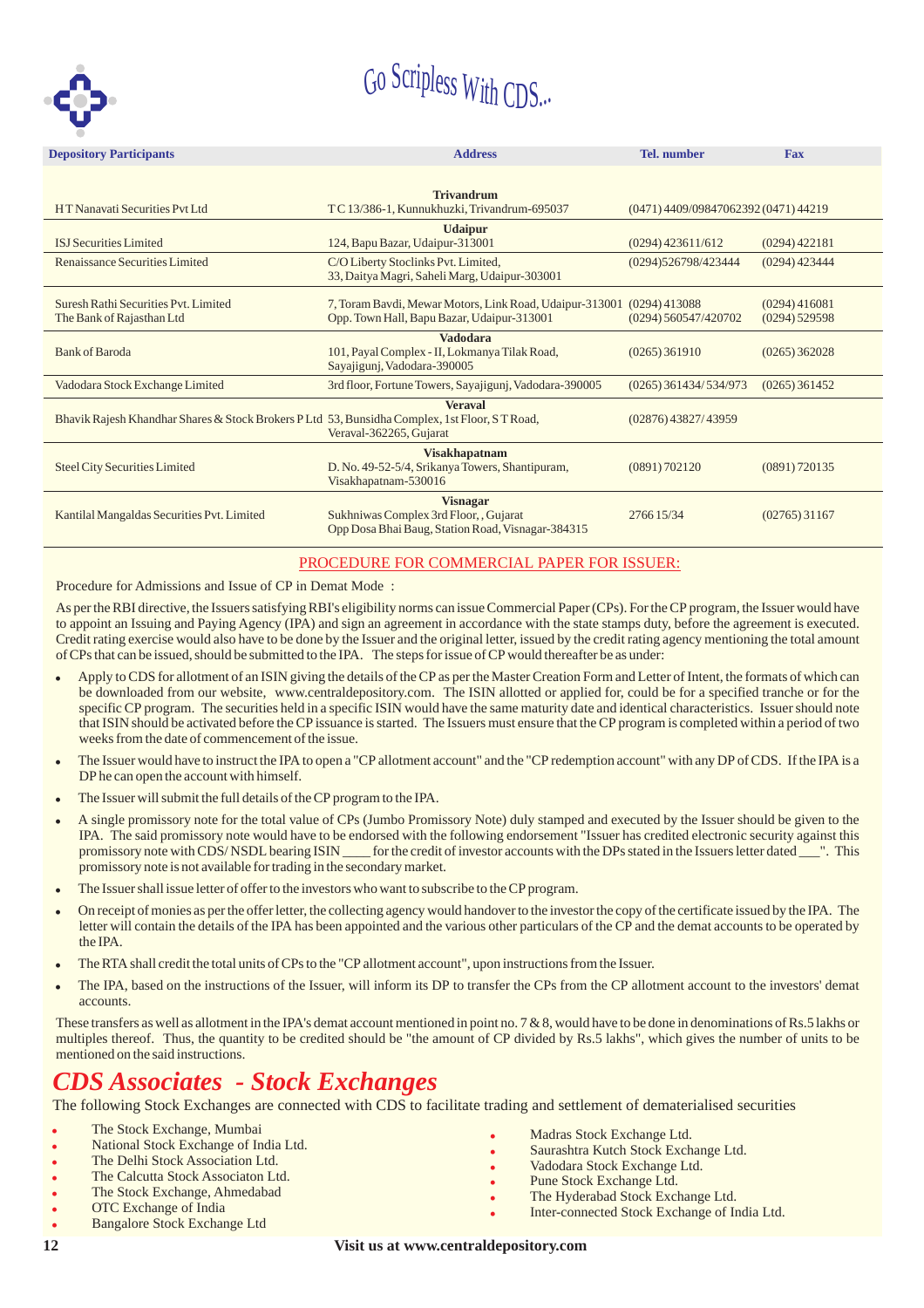

# *CDS Associates - Registrars*

| Sr.No          | <b>Name</b>                                         | <b>Address</b>                                                                                                                         | Tel. No                         | Fax         |
|----------------|-----------------------------------------------------|----------------------------------------------------------------------------------------------------------------------------------------|---------------------------------|-------------|
| $\mathbf{1}$   | Aarthi Consultants Private Limited                  | 1-2-285, Domalguda, Hyderabad-500029                                                                                                   | 7604653/7636715/<br>6501921     | 7632184     |
| $\mathfrak{2}$ | ABC Computers Private Limited                       | National Council Of Education, Bengal,<br>Jadavpur University Campus, Jadavpur, Calcutta-700032                                        | 4832972/<br>4731163/1292        | 4832970     |
| 3              | ABS Consultant Pvt. Limited                         | Stephen House, Room No.99, 6th Floor, 4,<br>BBD Bag (East), Calcutta-700001                                                            | 033-2430153/<br>2201043         | 033-2430153 |
| 4              | Adroit Corporate Services Pvt. Ltd.                 | 19, Jafar Bhay Industrial Estate, 1st Floor, Makwana Rd., 022-8502758/6904102<br>Marol Naka, Andheri (E), Mumbai - 400 059.            |                                 | 022-8590942 |
| 5              | Alankit Assignments Limited                         | 205-206, Anarkali Complex, Jhandewalan Extn.,<br>New Delhi - 110055                                                                    | 3545773-74/<br>3546001/3513512  | 3552001     |
| 6              | Alpha Systems Private Limited                       | 30, Ramana Residency, 4th Cross, Sampige Road,<br>Malleshwaram, Bangalore-560003                                                       | 3460815-818                     |             |
| 7              | Ami Computers (I) Limited                           | 60A & 60B, Chowringhee Road, Calcutta-700020                                                                                           | 033-2800900/<br>2800812         | 033-2406585 |
| 8              | Amtrac Management Services Limited                  | Plot No. 101/102, M.I.D.C., 19th Street, Satpur,<br>Nasik-422007                                                                       | 351892                          | 351126      |
| 9              | Ankit Consultancy Private Limited                   | 2nd Floor, Alankar point, Geeta Bhawan Chouraha,<br>A B Road, Indore-452002                                                            | 0731-491298                     | 0731-265798 |
| 10             |                                                     | Beetal Financial & Computer Services (P) Ltd. 321-S, Chirag Delhi, Near Shahid Bhagat Singh College, 011-6231990/<br>New Delhi-110 017 | 6232390                         | 011-6222146 |
| 11             | <b>Bigshare Services Private Limited</b>            | E/2, Ansa Industrial Estate, Saki Vihar Road, Sakinaka,<br>Andheri (East), Mumbai-400072                                               | 8523541/8524914                 | 8525207     |
| 12             | C B Management Services Limited                     | P-22, Bondel Road, Calcutta-700019                                                                                                     | 2802486/2803495                 | 2470263     |
| 13             | Cameo Corporate Services Limited                    | 'Subramanian Building', No. 1, Club House Road,<br>Chennai-600002                                                                      | 8460390-94                      | 8460129     |
| 14             | Canbank Computer Services Limited                   | R & T Centre, Hotel Broadway Complex,<br>No.19, K. G. Road, Bangalore-560009.                                                          | 080-2872461/62                  | 080-2872804 |
| 15             | <b>CIL Securities Limited</b>                       | 214, Raghava Ratna Towers, Chirag Ali Lane,<br>Hyderabad-500001                                                                        | 3203155/3202398                 | 3203028     |
| 16             | Computech International Limited                     | W-40, Okhla Industrial Area, Phase-II,<br>New Delhi-110020                                                                             | 6316770-73                      | 6922997     |
| 17             | Computech Share Cap Limited                         | 147, Mahatma Gandhi Road, Fort, Mumbai-400023                                                                                          | 2671824/26                      | 2670380     |
| 18             | Computronics Financial Services (I) Ltd.            | 1, Mittal Chambers, Nariman Point, Mumbai - 400 021. 2882960                                                                           |                                 | 2873314     |
| 19             | Data Software Research Co. Limited                  | Sree Sovereign Complex, No. 22, 4th Cross Street,<br>Trustpuram, Opp. Playground, Kodambakkam, Chennai-24                              | 4833738/4834487                 | 4834636     |
| 20             | Datamatics Financial Software<br>& Services Limited | Plot No. A 16 & 17, MIDC Part B Cross Lane, Marol,<br>Andheri (E), Mumbai-400 093                                                      | 8375519-24                      | 8350217     |
| 21             | Dynamic Superways and Exports Limited               | Rainbow Palace, I C Colony Cross Road No.5,<br>Borivli (W), Mumbai-400 103                                                             | 022-8918257/8937793             | 022-8937845 |
| 22             | <b>EIH</b> Limited                                  | 4, Mangoe Lane, Calcutta-700 001                                                                                                       | 033-2485883/2206141<br>/2101033 | 033-2420957 |
| 23             | <b>ICICI</b> Infotech Services Limited              | Maratha Mandir Annexe, Dr. A.R.Nair Road,<br>Mumbai Central, Mumbai-400008                                                             | 3051988/3006717                 | 3006738     |
| 24             | <b>IIT Corporate Services Limited</b>               | IIT House, Off M. Vasanji Road, Opp. Vazir Glass,<br>Near J. B. Nagar, Andheri (E), Mumbai-400059                                      | 8225599                         | 8381417     |
| 25             | Ikon Visions Pvt. Limited                           | 33, Sanali Heavens, 8-3-948, Ameerpet, Hyderabad-73                                                                                    | 040-3744138/356                 | 040-3744356 |
| 26             | Integrated Enterprises (India) Limited              | 46/3, Vijayaraghava Road, T.Nagar, Chennai-600017                                                                                      | 8238891/94/96/97                | 8220652     |
| 27             | In-house Share Registry                             | 3, Community Centre, Naraina Industrial Area,<br>Phae - I, Near Payal Cinema, New Delhi - 110 028.                                     | 011-5792013/14/15               | 011-5792011 |
| 28             | Intime Spectrum Registry Private Limited            | 260 - A, Shanti Industrial Estate, Sarojini Naidu Road,<br>Mulund (W), Mumbai-400080                                                   | 5647731/5672716/5684590 5672693 |             |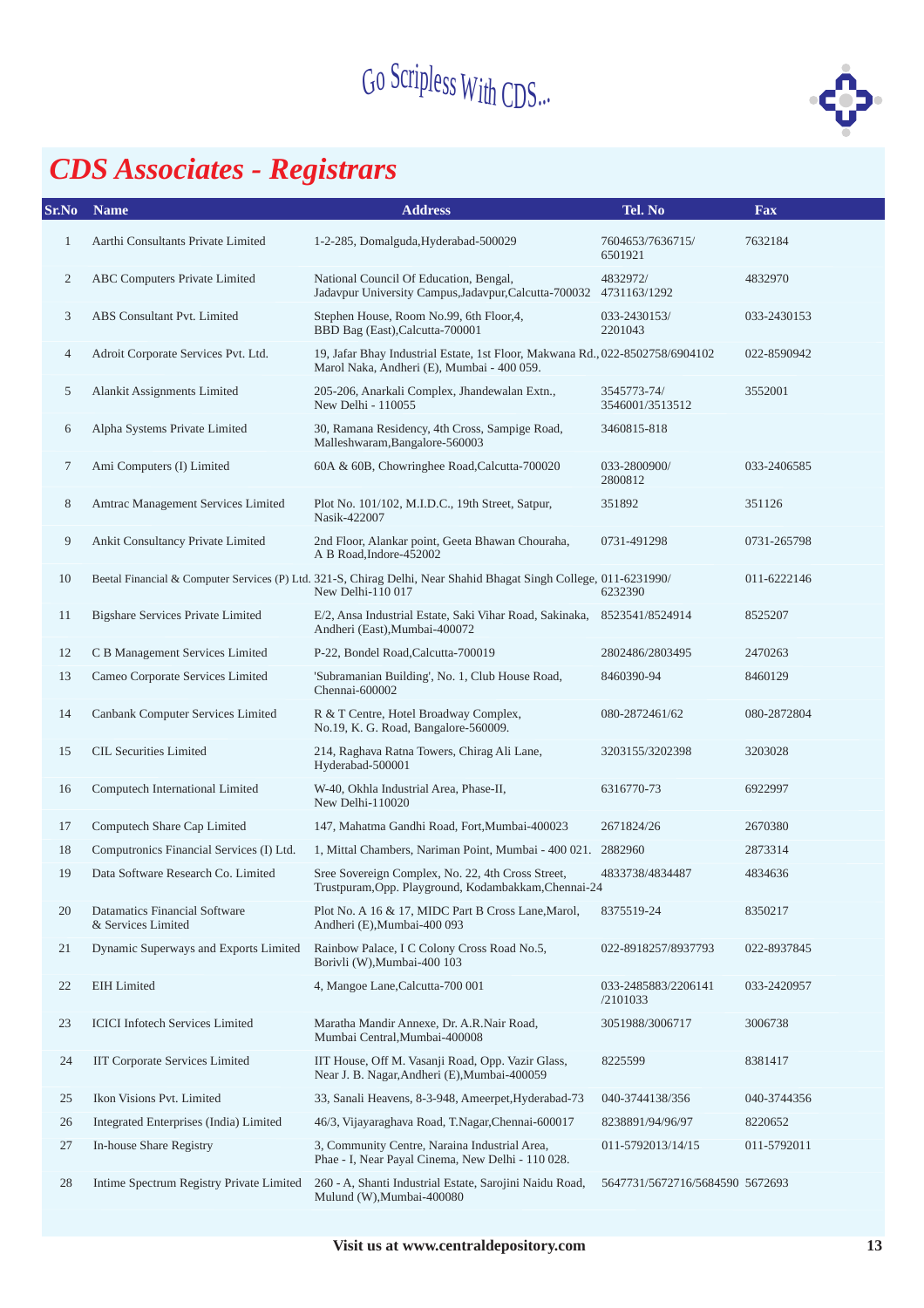

| Sr.No | <b>Name</b>                                            | <b>Address</b>                                                                                                                         | Tel. No                                   | Fax             |
|-------|--------------------------------------------------------|----------------------------------------------------------------------------------------------------------------------------------------|-------------------------------------------|-----------------|
| 29    | <b>Investor Services of India Limited</b>              | IDBI Building, 2nd Floor, A' Wing, Sector - 11,<br>Plot No-39-41, CBD Belapur, Navi Mumbai-400 614                                     | 022-7579636                               | 022-7579650     |
| 30    | Karvy Consultants Limited                              | Karvy House, 46, Avenue 4, Street No.1,<br>Banjara Hills, Hyderabad-500034                                                             | 3303221/3320251/751/752 3311968           |                 |
| 31    | M. N. Dastur & Company Limited                         | Matulya Centre 'A', 249, Senapati Bapat Marg,<br>Lower Parel, Mumbai-400013                                                            | 4931065/78                                | 4931316         |
| 32    | Maheshwari Datamatics Pvt. Limited                     | 6 Mangoe Lane, 2nd Floor, Calcutta-700 001                                                                                             | 033-2435809/2435029                       | 033-2484787     |
| 33    | <b>MAS Services Private Limited</b>                    | AB-4, Safdarjung Enclave, New Delhi-110029                                                                                             | 6104142/6104326/6108303                   |                 |
| 34    | <b>MCS</b> Limited                                     | Sri Venkatesh Bhavan, Plot No.27, Phase II, Road No.11, 8201785/5741/5742<br>MIDC Industrial Area, Marol, Andheri (E), Mumbai-93       |                                           | 8201783         |
| 35    | <b>MCS Software Solutions Ltd</b>                      | Rajan House, Opp. Century Bazar, Prabhadevi,<br>Mumbai-400 025                                                                         | 4302930                                   | 4379417         |
| 36    | Mondkar Computers Pvt. Limited                         | 21, Shakil Niwas, Mahakali Caves Road,<br>Andheri (E), Mumbai-400 093                                                                  | 022-8221966/836620                        | 022-8366620     |
| 37    | Nagarjuna Investors Services Limited                   | 1, Nagarjuna Hills, Hyderabad-500082                                                                                                   | 040-3353057                               | 040-3350714     |
| 38    | Niche Technologies Private Limited                     | C-444 Bagree Market, 4th Floor,<br>71, BRB Basu Road, Calcutta-700001                                                                  | 033-2357270/7271/3070/<br>2200556/2200557 | 033-2156823     |
| 39    | <b>PCS</b> Industries Limited                          | 1st Floor, Hyfa Building, Andheri Kurla Rd.,<br>Safed Pool, Andheri (E), Mumbai-400072                                                 | 8510446/8510647                           | 8520193/8524091 |
| 40    | Pinnacle Shares Registry Private Limited               | Near Ashoka Mills Compound, Naroda Road,<br>2120582/2120338<br>Ahmedabad-380025                                                        |                                           | 2122963         |
| 41    | Purva Sharegistry (India) Limited                      | 33 Printing House, 28-D, Police Court Lane,<br>022-2617957/2632967<br>Behind Old Handloom House, Fort, Mumbai-400 001                  |                                           | 022-2626407     |
| 42    | R & D Consultants Limited                              | 610, Dalamal Tower, 211, Free Press Journal Road,<br>Nariman Point, Mumbai-400021                                                      | 022-2834347/2834374/<br>2884667/2884668   | 022-2855753     |
| 43    | RCMC Share Registry Private Limited                    | 1515, 1st Floor, Bhisham Pitamah Marg,<br>4649720/4692346/4601017 4692345<br>Kotla Mubarakpur, New Delhi-110003                        |                                           |                 |
| 44    | S K Computers                                          | 4/18 Poddar Nagar, Jodhpur Park, Jadavpur, Calcutta-68 033-4831875/2410871                                                             |                                           | 033-4831875     |
| 45    | S.K.D.C. Consultants Limited                           | No.11, Street No.1, S.N.Layout, Tatabad, Coimbatore-12 499856/494704                                                                   |                                           | 499574          |
| 46    |                                                        | Sathguru Management Consultants Limited Plot No.15, Hindi Nagar, Punjagutta, Hyderabad-500034 3354042/6507                             |                                           |                 |
| 47    | Sharepro Services                                      | Satam Estate, 3rd Floor, Above Bank of Baroda, Chakala 8215168/8329828/8347719/837564<br>Cardinal Gracias Road, Andheri, Mumbai-400099 | 8218                                      |                 |
| 48    | Sharex (India) Private Limited                         | Luthra Industrial Premises, Andheri Kurla Road,<br>Safed Pool, Andheri (E), Mumbai-400 072                                             | 8515606/5644                              | 8512885         |
| 49    |                                                        | Sindhu Corporate Services Private Limited 18A[New No. 492], East Marredpally, Secundrabad-26                                           | 7733478                                   | 7733479         |
| 50    | Skyline Financial Services Pvt. Ltd.                   | 123, Vinoba Puri, Lajpat Nagar - II, New Delhi-110 024                                                                                 | 011-6838501/6920625                       | 011-6918352     |
| 51    | SRG Infotec Limited                                    | "Devraha House", A-256, Industrial Area, Phase-I,<br>Okhla, New Delhi-110020                                                           | 6812434/6812828                           | 6812366         |
| 52    | <b>Tata Consultancy Services</b>                       | Ram House, 1st Floor, Behind Kamat Club,<br>S V Road, Goregaon (W), Mumbai-400062                                                      | 022-8765241                               | 022-8765185     |
| 53    | Tata Share Registry Limited                            | Army & Navy Building, 148, Mahatma Gandhi Road,<br>Fort.Mumbai-400001                                                                  | 2873831/2850886                           | 2844160         |
| 54    | Trident Investment and Portfolio<br>Services Pvt. Ltd. | 4th Main Road, United India Colony, Kodambakkam,<br>Chennai-600 024                                                                    | 044-4800886/4844204/<br>4844217           | 044-4800884     |
| 55    | Venture Capital &<br>Corporate Investments Ltd         | 6-2-913/914, 3rd Floor, Progressive Towers,<br>Khairatabad, Hyderabad-500004                                                           | 3324804/3322264                           | 3324803         |
| 56    | Wisec Global Limited                                   | B-6/6, Commercial Complex, Safdarjung Enclave,<br>New Delhi-110029                                                                     | 011-6181584-85/6164506                    | 011-6168876     |
| 57    | X L Softech Systems Limited                            | 1-2-597/17, Lower Tank Bund Road, Domalguda,<br>Hyderabad-500029                                                                       | 040-3220284/3221444                       | 040-3221888     |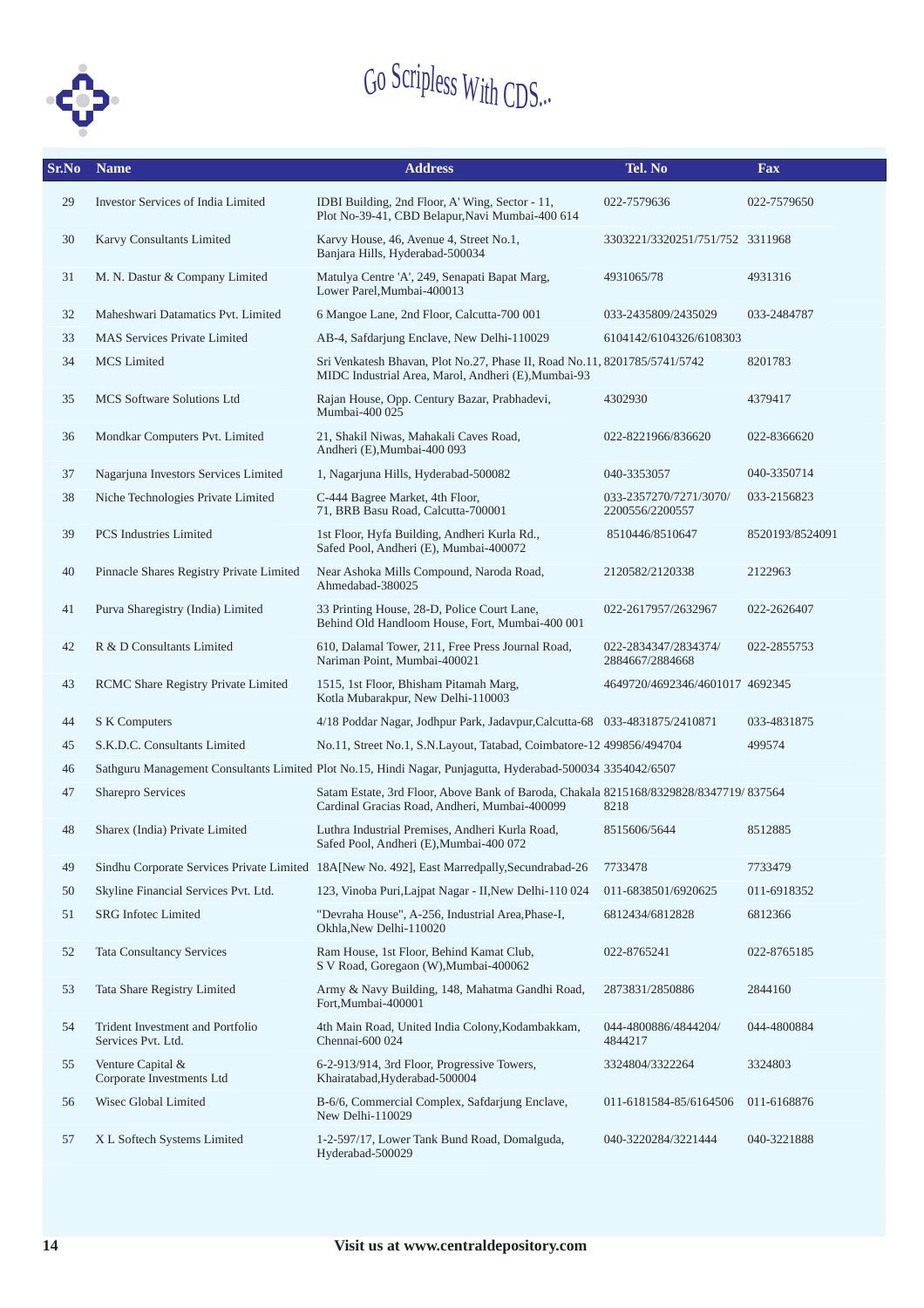# *CDS Associates - Issuer Companies*



Sr.No. Company Name Sr.No. Company Name Sr.No. Company Name Sr.No. Company Name 1 21st Century Management Services Ltd 2 A J Brothers Ltd. 3 A K S Credits Ltd. 4 A P R Ltd. 5 Aakar Engineering & Manufacturing Company Ltd 6 Aanjay Software Ltd. 7 Aarthi Drugs Ltd. 8 Aarthi Industries Ltd. Aarvee Denims & Exports Ltd.<br>9 Aarvee Denims & Exports Ltd.<br>10 Aasheesh Securities Ltd. 10 Aasheesh Securities Ltd.<br>11 Abacus Computers Ltd. 11 Abacus Computers Ltd 12 Aban Loyd Chiles Offshore Ltd. 13 ABB Alstom Power India Ltd. 14 ABB Analytical Ltd. 15 ABB Instrumentation Ltd. 16 ABB Lenzohm Service Ltd 17 Abbott Laboratories (India) Ltd. 18 ABC India Ltd 19 Abee Info-Consumables Ltd 20 ABG Heavy Industries Ltd 21 Abhinav Leasing & Finance Ltd. 22 Abhishek Finlease Ltd 20<br>
ABG Heavy Industries Lt<br>
21<br>
Abhishek Finlease Ltd<br>
23<br>
Abhishek Industries Ltd<br>
24<br>
Abhyudya Trading Ltd.<br>
26<br>
ABL Chennicals Ltd.<br>
27<br>
ABM International Ltd.<br>
29<br>
Accurate Exports Ltd. Abhyudya Trading Ltd. 25 Abir Chemicals Ltd 26 ABL Biotechnologies Ltd. 27 ABM International Ltd. 28 Abner Pharmaceuticals Ltd. 29 Accurate Exports Ltd.<br>
30 Accurate Traders Ltd.<br>
31 Accurate Transformer:<br>
32 Ace Software Exports 30 Accurate Traders Ltd. 31 Accurate Transformers Ltd. 32 Ace Software Exports Ltd. 33 ACI Infocom Ltd. 34 Acknit Knitting Ltd. 35 Action Financial Services Ltd. 36 Adam Comsof Ltd. 37 Adani Exports Ltd. 38 Adarsh Derivatives Ltd 39 Adarsh Plant Protect Ltd 40 Addi Industries Ltd.<br>41 Addlife Pharma Ltd<br>42 Adelphia Vision Indi Addlife Pharma Ltd 42 Adelphia Vision India Ltd<br>43 ADF Foods Ltd.<br>44 Adinath Textiles Ltd.<br>45 Aditya Global Techno Cor ADF Foods Ltd. 44 Adinath Textiles Ltd. 45 Aditya Global Techno Corporations Ltd. 46 Aditya International Ltd 47 Aditya Spinners Ltd. 48 Adlabs Films Ltd. 46 Aditya International Ltd<br>47 Aditya Spinners Ltd.<br>48 Adabas Films Ltd.<br>449 Advance Ltd<br>50 Ador Fontech Ltd.<br>51 Ador Powertron Ltd. 50 Ador Fontech Ltd. Ador Powertron Ltd. 52 Ador Technopak Ltd 53 Adtech Power Systems Ltd 54 Advanced Micronic Devices Ltd. 55 Advanced Synergic Microsystems Ltd. 56 Advani Hotels & Resorts (India) Ltd. 57 Advani Oerlikon Ltd. 58 Advent Computer Services Ltd. 59 Advik Laboratories Ltd. 60 Aegis Chemical Industries Ltd 61 Aekta Ltd 62 AFT Industries Ltd.<br>63 Aftek Infosys Ltd.<br>64 Agee Gold Refiners<br>65 AGK Computer Sec<br>66 Agro Duch Foods Lt<br>68 Ahlcons Parenteral 63 Aftek Infosys Ltd. 64 Agee Gold Refiners Ltd. 65 AGK Computer Secure Prints Ltd. 66 Agro Dutch Foods Ltd. 67 Agro Tech Foods Ltd. 68 Ahlcons Parenterals (India) Ltd. 69 Ahluwalia Contracts (India) Ltd.<br>70 Ahmedabad Steelcraft Ltd.<br>71 Ahmednagar Forgings Ltd.<br>72 AIMCO Pesticides Ltd. 70 Ahmedabad Steelcraft Ltd. 71 Ahmednagar Forgings Ltd. 72 AIMCO Pesticides Ltd. 73 Ajanta Pharma Ltd. 74 Ajanta Soya Ltd. 75 Ajay Home Products Ltd. 76 Ajcon Capital Markets Ltd. 77 Akanksha Finvest Ltd. 73 Ajanta Pharma Ltd.<br>
75 Ajay Home Products<br>
76 Ajay Home Products<br>
77 Akar Laminators Ltd<br>
77 Akar Laminators Ltd<br>
79 AKC Steel Industries Formation and animates Ltd.<br>
79 AKC Steel Industries Ltd.<br>
80 AKL Soft & Infosys (India<br>
81 AKS International Ltd.<br>
82 Aksh Optifibre Ltd. 80 AKL Soft & Infosys (India) Ltd 81 AKS International Ltd. 82 Aksh Optifibre Ltd.<br>83 Akshar Finance Ltd<br>84 Akshay Fiscal Servi 83 Akshar Finance Ltd 84 Akshay Fiscal Services Ltd. 85 Akshay Software Technologies Ltd. 86 Alacrity Electronics Ltd. 87 Alacrity Housing Ltd. 88 Alang Industrial Gases Ltd. 89 Albert David Ltd. 90 Albright & Wilson Chemicals India Ltd. 91 Alchemie Organics Ltd. 92 Alembic Glass Industries Ltd. 93 Alembic Ltd 94 Alexcon Foamcast Ltd. Familie Guassinus<br>
195<br>
Alembic Ltd<br>
195<br>
Alfa Ica (India) Ltd<br>
196<br>
Alfa Laval (India) Ltd<br>
197<br>
Alfa Transformers Lt<br>
Alfavision Overseas 96 Alfa Laval (India) Ltd. 97 Alfa Transformers Ltd. 98 Alfavision Overseas (India) Ltd. 99 Alfred Herbert (India) Ltd 100 Alipurduar Tea Company Ltd. 101 Alka Securities Ltd. 102 Alka Spinners Ltd. 103 Alkyl Amines Chemicals Ltd.

104 Alliance Management & Fiscal Services Ltd<br>105 Allianz Capital & Management Services Ltd<br>106 Allianz Securities Ltd. 105 Allianz Capital & Management Services Ltd. 106 Allianz Securities Ltd. 107 Allied Capital Services Ltd 108 Allsoft Corp. Ltd. 109 Alok Textile Industries Ltd. 110 Alpha Drug India Ltd. 111 Alpha Graphics India Ltd 112 Alpha Hi-Tech Fuel Ltd. 113 Alphageo (India) Ltd. 114 Alpic Finance Ltd. 115 Alps Industries Ltd 116 Alps Infosys Ltd. 115 Alps Indust<br>116 Alps Infosys<br>117 Alstom Ltd.<br>118 Amal Produ<br>119 Amalgamat<br>120 Amara Raja 118 Amal Products Ltd 119 Amalgamated Development Ltd 120 Amara Raja Batteries Ltd. 121 Amarjothi Spinning Mills Ltd 122 Amarshiv Opticals Ltd. 123 Ambalal Sarabhai Enterprises Ltd. 124 Ambica Agarbathies & Aroma Industries Ltd 125 Ambitious Plastomac Ltd. 126 Ambuja Cement Eastern Ltd. 123<br>126 Ambuja Cement Eastern Ltd.<br>127 Ambuja Cement Rajasthan Ltd.<br>128 Amco Vinyl Ltd. 128 Amco Vinyl Ltd. 129 American Remedies Ltd. 130 Amex Information Technologies Ltd. 131 Amforge Industries Ltd. 132 AMGF Intercorp Ltd 133 AMI Computers (I) Ltd. 134 AMICI India Ltd. 135 Amit International Ltd. 136 Amit Spinning Industries Ltd. 137 Amol Dicalite Ltd<br>138 AMR Softech Ltd 138 AMR Softech Ltd.<br>139 Amrapali Develop<br>140 Amrapali Industr 139 Amrapali Developers (India) Ltd. 140 Amrapali Industries Ltd. 141 Amstar Laminates Ltd.<br>142 Amtek Auto Ltd.<br>143 Amtek India Ltd. 142 Amtek Auto Ltd. 143 Amtek India Ltd. 144 Amtrex Hitachi Appliances Ltd.<br>145 Anant Raj Industries Ltd<br>146 Ancent Software International I 145 Anant Raj Industries Ltd 146 Ancent Software International Ltd. 147 Anco Communications Ltd. 148 Andamans Timber Industries Ltd. 149 Andhra Bank 150 Andrew Yule & Co. Ltd 151 ANG Exports Ltd. 152 Anil Pesticides Ltd. 153 Anjani Fabrics Ltd<br>154 Aniani Synthetics I 154 Anjani Synthetics Ltd<br>155 Anka India Ltd.<br>156 Ankit Prachi Trading & 155 Anka India Ltd. 156 Ankit Prachi Trading & Investment Ltd 157 Ankur Commercial Ltd 158 Ankur Drugs & Pharma Ltd 159 Ankush Finstock Ltd 160 Anna Finance Ltd<br>161 Annamallai Financ<br>162 Annapurna Foils Lt 161 Annamallai Finance Ltd 162 Annapurna Foils Ltd. 163 Ansal Buildwell Ltd. 164 Ansal Housing & Construction Ltd. 165 Ansal Properties & Industries Ltd. 166 Antartica Ltd. 167 Anukul Investments Ltd. 168 Apar Industries Ltd.<br>169 Apcotex Lattices Ltd.<br>170 Apeego Ltd Apartmudstries Etd.<br>Apcotex Lattices Ltd.<br>Apeego Ltd 170 Apeego Ltd 171 Apex Capital Markets Ltd. 172 Aplab Ltd. 171 Apex Capital Markets Ltd.<br>172 Aplab Ltd.<br>173 Apno India Online.Com Ltd<br>174 Apollo Finance Ltd.<br>175 Apollo Finvest (India) Ltd 174 Apollo Finance Ltd. 175 Apollo Finvest (India) Ltd 176 Apollo Hospitals Enterprises Ltd. 177 Apollo International Ltd. 178 Apollo Investments Ltd. 179 Apollo Tyres Ltd. 180 Apple Allied Industries Ltd 181 Apple Credit Corporation Ltd.<br>182 Apple Finance Ltd. 182 Apple Finance Ltd. 183 Applicomp (India) Ltd. 184 Applitech Solution Ltd.<br>185 Aptech Ltd.<br>186 APW President Systems 185 Aptech Ltd. 186 APW President Systems Ltd 187 Aradhana Investments Ltd. 188 Aravali Industries Ltd 189 Aravali Securities & Finance Ltd. 190 Arcee Industries Ltd 191 Archana Software Ltd. 192 Archies Greetings & Gifts Ltd. 193 Arcuttipore Tea Company Ltd. 194 Aridhi Hi-Tech Ltd. 195 Arihant Avenues & Credit Ltd 196 Arihant Capital Markets Ltd 197 Arihant Classic Finance Ltd.<br>198 Arihant Cotsyn Ltd.<br>199 Arihant Enterprise Ltd. 198 Arihant Cotsyn Ltd. 199 Arihant Enterprise Ltd. 200 Arihant Enterprises Ltd 201 Arihant Foundations & Housing Ltd 202 Arihant Industries Ltd 203 Arihant Threads Ltd.<br>204 Arman Lease & Finan 204 Arman Lease & Finance Ltd 205 Armour Polymers Ltd

206 Arnit Infotech Ltd.

207 ARO Granite Industries Ltd.<br>208 Aroni Chemical Industries Ltd. 208 Aroni Chemical Industries Ltd. 209 Arora Fibres Ltd 210 Arraycom (India) Ltd. 211 Arrow Cables Ltd. 212 Arrow Coated Products Ltd 213 Arrow Webtex Ltd. 214 Artefact Software & Finance Ltd. 215 Artson Engineering Ltd 216 Aruna Sunrise Hotels Ltd 217 Arvind International Ltd.<br>218 Arvind Products Ltd. 218 Arvind Products Ltd. 219 Arvind Remedies Ltd 220 Asahi Construction & Housing Finance Ltd. 221 Asahi Dida Safety Glass Ltd.<br>222 Ascu Hickson Ltd. 222 Ascu Hickson Ltd. 223 Asea Brown Boveri Ltd. 224 Ashapura Minechem Ltd.<br>225 Ashiana Agro Industries<br>226 Ashiana Housing & Finar 225 Ashiana Agro Industries Ltd 226 Ashiana Housing & Finance (India) Ltd 227 Ashiana Ispat Ltd 228 Ashika Credit Capital Ltd. 229 Ashima Ltd.<br>229 Ashima Ltd.<br>230 Ashirwad Ca 230 Ashirwad Capital Ltd. 231 Ashirwad Steels & Industries Ltd. 232 Ashish Polyplast Ltd 233 Ashok Leyland Finance Ltd. 234 Ashok Leyland Ltd. 235 Ashram Online.com Ltd 236 Asian Bearing Ltd. 237 Asian CERC In formation Technologies Ltd. 238 Asian Electronics Ltd. 239 Asian Hotels Ltd. 240 Asian Independent Network Ltd 241 Asian Paints (India) Ltd. 242 Asian Star Company Ltd 243 Asian Tea & Exports Ltd.<br>244 Asiatic Food (Exports) Ltd. 244 Asiatic Food (Exports) Ltd 245 ASIL Industries Ltd. 246 Ask Me Info Hubs Ltd.<br>247 Asman Investments Ltd. 247 Asman Investments Ltd. 248 Assam Brook Ltd. 246 Assam Bruok Ltd.<br>249 Assam Carbon Products Ltd.<br>250 Associated Infotech Ltd. 250 Associated Infotech Ltd. 251 Associated Profiles & Aluminium Ltd. 252 Astra Microwave Products Ltd. 253 Astra-IDL Ltd. 254 Atco Healthcare Ltd. 255 Atcom Technologies Ltd 256 Atlantic Spinning & Weaving Mills Ltd 257 Atlas Copco (India) Ltd. 258 Atlas Cycle Industries Ltd. 259 Atlas Gears Ltd. 260 ATN International Ltd. 261 ATN Telefilms Ltd. 262 Atul Ltd. 263 ATV Projects India Ltd. 264 Auckland International Ltd. 265 Audichem (India) Ltd 266 Aunde Faze Three Autofab Ltd. 267 Aurangabad Paper Mills Ltd 268 Auro Laboratories Ltd. 269 Aurobindo Pharma Ltd. 270 Auto Pins (India) Ltd. 271 Autolec Industries Ltd 272 Autolite (India) Ltd. 273 Automobile Corporation of Goa Ltd. 274 Automotive Axles Ltd. 275 Autoriders Finance Ltd. 276 Avantel Softech Ltd<br>277 Avanti Business May 277 Avanti Business Machines Ltd.<br>278 Avanti Feeds Ltd.<br>279 Aventis Cropscience India Ltd 278 Avanti Feeds Ltd. 279 Aventis Cropscience India Ltd 280 Avery India Ltd. 281 Avinash In 282 Avon Mercantile Ltd formation Technologies Ltd. 283 Avon Organics Ltd. 284 AVT Natural Products Ltd 285 Axel Polymers Ltd. 286 Axles India Ltd. 287 Axois Capital Markets (India) Ltd. 288 Axon Infotech Ltd 289 AxSys Healthtech Ltd. 290 Axtel Industries Ltd. 291 Aztec Software & Technology Services Ltd. 292 B & A Ltd 292 B & A Ltd<br>
293 B J Duplex Boards Ltd.<br>
294 B N R Udyog Ltd<br>
295 B N Rathi Securities Lt 294 B N R Udyog Ltd 295 B N Rathi Securities Ltd 296 B P Capital Ltd. 297 B S Holdings & Credit Ltd. 298 B.K. Duplex Board Ltd. 299 B2B Software Technologies Ltd 300 Baffin Engineering Projects Ltd 301 Baid Mercantiles Ltd. 302 Bajaj Auto Finance Ltd.<br>303 Bajaj Auto Ltd. 303 Bajaj Auto Ltd. 304 Bajaj Hindustan Ltd. 305 Bajaj Hirers & Lessors Ltd 306 Bajaj Plastics Ltd. 307 Bajwa Agro Industries Ltd. 308 Bakra Pratisthan Ltd. 309 Bal Pharma Ltd.

310 Bala Techno Global Ltd<br>311 Bala Techno Synthetics<br>312 Balaji Distilleries Ltd. 311 Bala Techno Synthetics Ltd. 312 Balaji Distilleries Ltd. 312 Balaji Distinenes Ltd.<br>313 Balaji Hotels & Enterprises Ltd<br>314 Balaji Telefilms Ltd.<br>315 Balaji Telefilms Ltd. 314 Balaji Industrial Corporation Ltd 315 Balaji Telefilms Ltd. 316 Ballarpur Industries Ltd. 317 Balmer Lawrie & Co. Ltd. 318 Balrampur Chini Mills Ltd. 319 Balurghat Technologies Ltd 320 Balwas e-Com India Ltd<br>321 Bampsl Securities Ltd.<br>322 Banaras Beads Ltd 321 Bampsl Securities Ltd. 322 Banaras Beads Ltd 323 Banco Products (India) Ltd.<br>324 Bangalore Softsell Ltd. 324 Bangalore Softsell Ltd. 325 Bank of Baroda (BOB) 326 Bank of India (BOI)<br>327 Bank Of Madura Ltd Example of Madura Ltd<br>328 Bank Of Punjab Ltd.<br>329 Bank of Rajasthan L Bank Of Punjab Ltd. 329 Bank of Rajasthan Ltd.<br>330 Banka (India) Ltd. 330 Banka (India) Ltd.<br>331 Bankam Investme<br>332 Bannari Amman S 331 Bankam Investment Ltd. 332 Bannari Amman Sugars Ltd. 333 Banswara Syntex Ltd. 334 Baron Infotech Ltd. 335 BASF India Ltd.<br>336 Bata (India) Ltd.<br>337 Bathina Techno 336 Bata (India) Ltd. 337 Bathina Technologies (India) Ltd 338 Bayer (India) Ltd.<br>339 Bayer (India) Ltd. 339 Bayer ABS Ltd.<br>340 Bayer Diagnosti 340 Bayer Diagnostics India Ltd 341 BCC Finance Ltd. 342 BDH Industries Ltd 343 BDPS Software Ltd.<br>344 Beekay Steel Indust<br>345 Beeyu Overseas Ltd 344 Beekay Steel Industries Ltd 345 Beeyu Overseas Ltd. 346 Bell Ceramics Ltd.<br>347 Bell Marshall Tele S<br>348 Bellary Steels & All 347 Bell Marshall Tele Systems Ltd. 348 Bellary Steels & Alloys Ltd. 349 Bells Controls Ltd.<br>350 Benares Hotels Ltd. 350 Benares Hotels Ltd<br>351 Bengal Tea & Fabrie 350 Benarcs Hotels Eta<br>
351 Bengal Tea & Fabrics Ltd<br>
352 Berger Paints India Ltd<br>
353 Best and Crompton Engin 352 Berger Paints India Ltd 353 Best and Crompton Engineering Ltd. 354 Bestavision Electronics Ltd. 353<br>
Bestavision Electronics<br>
355 Bestcorp Securities Ltd.<br>
356 BF Utilities Ltd. 356 BF Utilities Ltd.<br>357 BFL Software Lt<br>358 Bhagawati Gas 357 BFL Software Ltd. 358 Bhagawati Gases Ltd. 359 Bhageria Dye-Chem Ltd.<br>360 Bhagiradha Chemicals<br>361 Bhagwandas Auto Finar 360 Bhagiradha Chemicals & Industries Ltd 361 Bhagwandas Auto Finance Ltd. 362 Bhagwandas Metals Ltd. 363 Bhagyanagar Metals Ltd 364 Bhagyanagar Wood Plast Ltd. 365 Bhandari Consultancy & Finance Ltd 366 Bhandari Udhyog Ltd. 367 Bhansali Engineering Polymers Ltd. 368 Bharat Aluminium Company Ltd. 369 Bharat Bhushan Share & Stock Brokers Ltd. 370 Bharat Britain<br>370 Bharat Bijlee Ltd.<br>371 Bharat Commerce & 371 Bharat Commerce & Industries Ltd. 372 Bharat Earth Movers Ltd (BEML) 373 Bharat Electronics Ltd (BEL) 374 Bharat Fertiliser Industries Ltd. 375 Bharat Forge Ltd. 376 Bharat Gears Ltd. 377 Bharat Heavy Electricals Ltd. 378 Bharat Hotels Ltd. 379 Bharat Gears Ltd.<br>377 Bharat Heavy Electricals Ltd.<br>378 Bharat Heavy Electricals Ltd.<br>379 Bharat Petroleum Corporation Ltd.<br>380 Bharat Rasavan I Id 380 Bharat Rasayan Ltd 381 Bharat Seats Ltd 382 Bharat Starch Industries Ltd. 383 Bharatpur Nutritional Products Ltd<br>384 Bharti BT Internet Ltd. 384 Bharti BT Internet Ltd.<br>385 Bharti BT I td 385 Bharti BT Ltd.<br>386 Bharti Cellula 386 Bharti Cellular Ltd.<br>387 Bharti Enterprises 387 Bharti Enterprises Private Ltd. 388 Bharti Healthcare Ltd. 389 Bharti Mobile Ltd.<br>390 Bharti Telepot Ltd. 390 Bharti Telenet Ltd. 391 Bharti Telesonic Ltd. 392 Bharti Telespatial Ltd.<br>393 Bharti Teletech Ltd. 393 Bharti Teletech Ltd.<br>394 Bharti Televentures 393 Bharti Televentures Ltd.<br>395 Bhartiva International L 395 Bhartiya International Ltd. 396 Bhaskar Agrochemicals Ltd. 397 Bhaskar Shrachi Alloys Ltd. 398 Bhaskar Shrachi Alloy<br>398 Bhilwara Spinners Ltd.<br>399 Bhor Industries Ltd. 399 Bhor Industries Ltd<br>400 Bhushan Commercia<br>401 Bhushan Steel & Str 400 Bhushan Commercial Enterprises Ltd 401 Bhushan Steel & Strips Ltd. 402 Bhuvan Tripura Industries Ltd.<br>403 Bhuwalka Steel Industries Ltd.<br>404 Bi Ltd 403 Bhuwalka Steel Industries Ltd 404 Bi Ltd 405 Bihar Caustic And Chemicals Ltd. 406 Bihar Sponge Iron Ltd. 407 Bihar Tubes Ltd. 408 Bijco Holdings Ltd. 409 Bijni Dooars Tea Company Ltd. 410 Bimetal Bearings Ltd 411 Binani Industries Ltd.<br>412 Binary Semantics Ltd. **Binary Semantics Ltd.**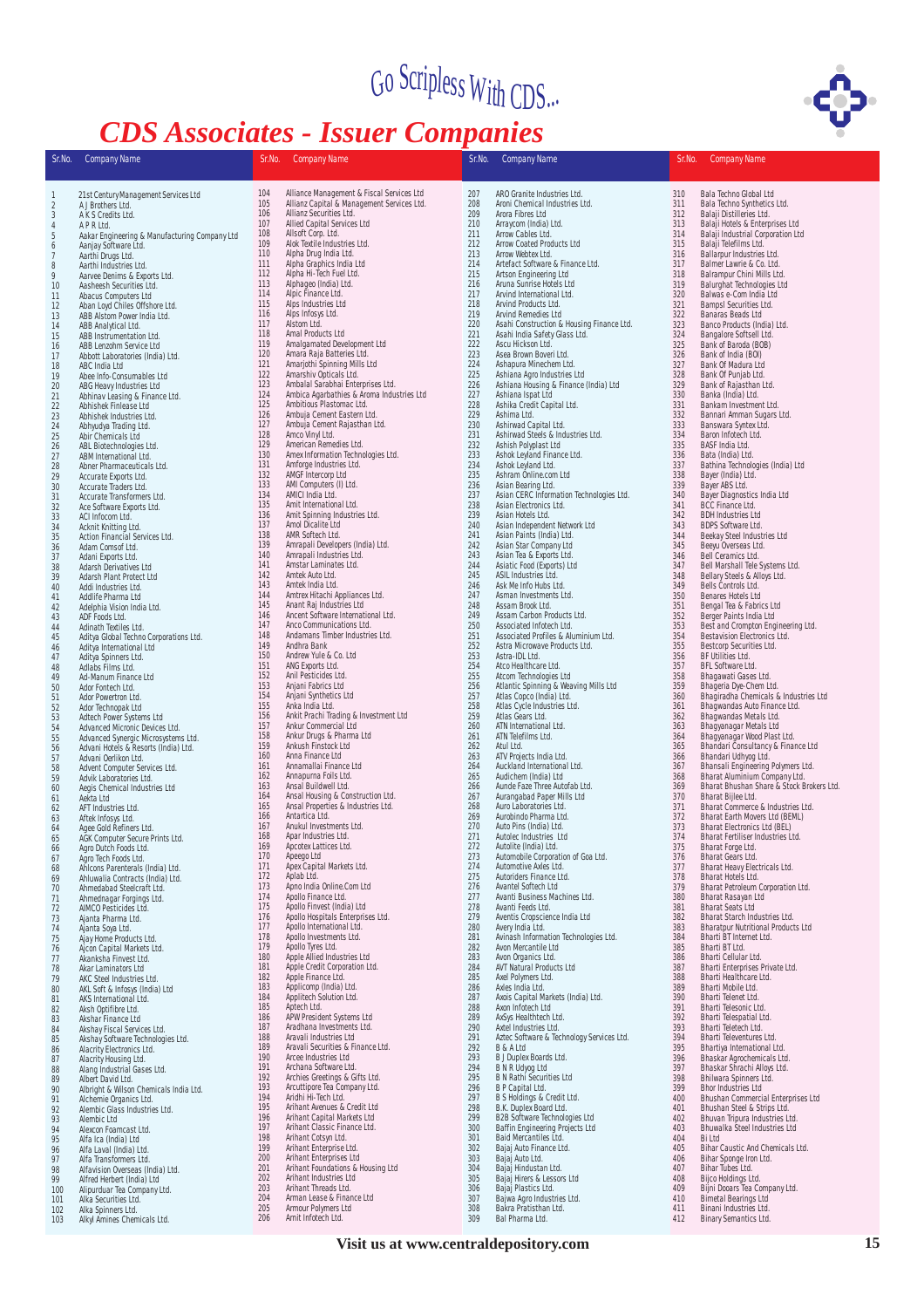

| Sr.No.     | <b>Company Name</b>                                                  | Sr.No.     | <b>Company Name</b>                                                          | Sr.No.     | <b>Company Name</b>                                           | Sr.No.                 | <b>Company Name</b>                                                        |
|------------|----------------------------------------------------------------------|------------|------------------------------------------------------------------------------|------------|---------------------------------------------------------------|------------------------|----------------------------------------------------------------------------|
|            |                                                                      |            |                                                                              |            |                                                               |                        |                                                                            |
| 413        | Biofil Chemicals and Pharmaceuticals Ltd.                            | 516        | CESC Ltd.                                                                    | 618        | Cranex Ltd.                                                   | 720                    | Donear Industries Ltd                                                      |
| 414        | Biopac India Corporation Ltd.                                        | 517        | CG Glass Ltd                                                                 | 619        | Crazy Infotech Ltd.                                           | 721                    | Doogar & Associates Ltd.                                                   |
| 415<br>416 | Biowin Pharma (India) Ltd.<br>Birla 3M Ltd.                          | 518<br>519 | CG Igarshi Motors Ltd.<br>CG-Vak Software & Exports Ltd.                     | 620<br>621 | Creative Eye Ltd.<br>Credence Sound & Vision Ltd.             | 722<br>723             | Dot Com Global Ltd.<br>Dover Securities Ltd.                               |
| 417        | Birla Century Finance Ltd                                            | 520        | Chakkilam Infotech Ltd.                                                      | 622        | Credit Rating Information Services of India Ltd.              | 724                    | <b>DPIL Ltd</b>                                                            |
| 418        | Birla Corporation Ltd.                                               | 521<br>522 | Chaman Lal Setia Exports Ltd                                                 | 623        | Cressanda Commercial & Financing Ltd                          | 725<br>726             | Dr. M. Soy and General Food Ltd<br>Dr. Reddy's Laboratories Ltd.           |
| 419<br>420 | Birla Ericsson Optical Ltd.<br>Birla Global Finance Ltd.             | 523        | Chambal Fertilisers & Chemicals Ltd.<br>Champagne Indage Ltd                 | 624<br>625 | Crest Communications Ltd.<br>Crompton Greaves Ltd.            | 727                    | Dr.Agarwal's Eye Hospital Ltd.                                             |
| 421        | Birla VXL Ltd.                                                       | 524        | Chandni Engineering Ltd                                                      | 626        | Cross Country Hotels Ltd.                                     | 728                    | Dredging Corporation of India Ltd.                                         |
| 422<br>423 | Birla Yamaha Ltd.<br>Birmingham Thermotech Ltd.                      | 525<br>526 | Chandra Prabhu International Ltd<br>Chandrika Traders Ltd.                   | 627<br>628 | Crystal Audio Ltd.<br>Crystal Credits Corporation Ltd.        | 729<br>730             | DSJ Communications Ltd.<br>DSM Agro Products Ltd.                          |
| 424        | Bisil Plast Ltd.                                                     | 527        | Channel Guide India Ltd.                                                     | 629        | CS Software Enterprise Ltd.                                   | 731                    | DSP Merrill Lynch Ltd.                                                     |
| 425        | BITS (India) Ltd.                                                    | 528        | Charminar Breweries Ltd.                                                     | 630        | CSJ Technologies Ltd.                                         | 732<br>733             | DSQ Biotech Ltd.<br>DSQ Industries Ltd.                                    |
| 426<br>427 | BLB Ltd.<br>Bliss Chemicals & Pharmaceuticals India Ltd              | 529<br>530 | Charms Industries Ltd<br>Chartered Capital & Investment Ltd.                 | 631<br>632 | CT Cotton Yarn Ltd.<br>Cubex Tubings Ltd                      | 734                    | DSQ Software Ltd.                                                          |
| 428        | Bloom Dekor Ltd                                                      | 531        | Checons Ltd                                                                  | 633        | Cubical Financial Services Ltd                                | 735                    | Dujodwala Paper Chemical Ltd.                                              |
| 429<br>430 | Blow Plast Ltd.<br>Blue Chip India Ltd.                              | 532<br>533 | Cheminor Drugs Ltd.<br>Chemplast Sanmar Ltd.                                 | 634<br>635 | Cummins India Ltd.<br>Cure Specs Lasers Ltd.                  | 736<br>737             | Dujodwala Products Ltd.<br>Dujohn Laboratories Ltd.                        |
| 431        | Blue Dart Express Ltd.                                               | 534        | Chennai Petroleum Corporation Ltd.                                           | 636        | Cybermate Infotek Ltd.                                        | 738                    | Duncans Industries Ltd                                                     |
| 432        | Blue Diamond Securities & Finance Ltd.                               | 535<br>536 | Cheslind Textiles Ltd<br>Chettinad Cement Corporation Ltd.                   | 637        | Cyberscape Multimedia Ltd.                                    | 739<br>740             | Duphar Interfran Ltd.<br>Duphar Pharma India Ltd                           |
| 433<br>434 | <b>Blue Print Securities Ltd</b><br>Blue Star Infotech Ltd.          | 537        | Cheviot Company Ltd.                                                         | 638<br>639 | Cyberspace Infosys Ltd.<br>Cybertech Systems & Software Ltd.  | 741                    | Duropack Ltd.                                                              |
| 435        | Blue Star Ltd.                                                       | 538        | Chhabra Spinners Ltd                                                         | 640        | Cyberwave Internet Solutions Ltd.                             | 742                    | Dutron Polymers Ltd                                                        |
| 436<br>437 | Bluechip Tex Industries Ltd<br><b>BNK Capital Markets Ltd.</b>       | 539<br>540 | Chicago Pneumatic India Ltd.<br>Chicago Software Industries Ltd.             | 641<br>642 | Cynamid Agro Ltd.<br>D R Softech and Industries Ltd           | 743<br>744             | Dwarikesh Sugar Industries Ltd<br>Dwekam Industries Ltd                    |
| 438        | Bobshell Electrodes Ltd                                              | 541        | CHL Ltd.                                                                     | 643        | D S Kulkarni Developers Ltd.                                  | 745                    | Dynacons Systems & Solutions Ltd.                                          |
| 439<br>440 | BOC India Ltd.<br>Bolton Properties Ltd.                             | 542<br>543 | Choice International Ltd.<br>Chokhani Securities Ltd                         | 644        | Dabur India Ltd.                                              | 746<br>747             | Dynamatic Technologies Ltd.<br>Dynamic Industries Ltd                      |
| 441        | Bombay Drugs & Pharma Ltd.                                           | 544        | Choksh Infotech Ltd.                                                         | 645<br>646 | Daewoo Motors India Ltd.<br>Dagger-Forst Tools Ltd            | 748                    | Dynamic Portfolio Mgmt & Services Ltd                                      |
| 442        | Bombay Paints Ltd                                                    | 545        | Choksi Laboratories Ltd                                                      | 647        | Dai-Ichi Karkaria Ltd                                         | 749                    | E Merck (India) Ltd.                                                       |
| 443<br>444 | <b>Bombay Polymers Ltd</b><br>Bombay Swadeshi Stores Ltd.            | 546<br>547 | Choksi Tube Company Ltd<br>Cholamandalam Investment and Finance              | 648<br>649 | Daikaffil Chemicals (India) Ltd<br>Dairy Den Ltd.             | 750<br>751             | E.Com Infotech (India) Ltd<br>E.I.D. Parry (India) Ltd.                    |
| 445        | Bommidala Aquamarine Ltd.                                            |            | Company Ltd.                                                                 | 650        | Daisy Systems Ltd.                                            | 752                    | E.Star Infotech Ltd.                                                       |
| 446        | Bongaigaon Refinery & Petrochemicals Ltd.                            | 548<br>549 | Chordia Food Products Ltd<br>Chowgule Steamships Ltd.                        | 651        | Dalal Street Investments Ltd                                  | 753<br>754             | Eastern Dooars Tea Company Ltd.<br>Eastern Fibre Industries Ltd.           |
| 447<br>448 | Borax Morarji Ltd.<br>Borosil Glass Works Ltd                        | 550        | Chromatic India Ltd.                                                         | 652<br>653 | Dalmia Cement (Bharat) Ltd.<br>Damodar Threads Ltd            | 755                    | Eastern Gases Ltd.                                                         |
| 449        | Boston Education & Software Technologies Ltd                         | 551        | Ciba Specialty Chemicals (India) Ltd.                                        | 654        | Dankuni Investments Ltd.                                      | 756                    | Eastern Sugar & Industries Ltd                                             |
| 450<br>451 | BPL Engineering Ltd.<br>BPL Ltd.                                     | 552<br>553 | CIL Securities Ltd.<br>Cimmco Birla Ltd                                      | 655<br>656 | Danlaw Technologies India Ltd.<br>Darshan Oils Ltd            | 757<br>758             | Easun Capital Markets Ltd.<br>Easun Reyrolle Ltd                           |
| 452        | <b>BPL Refigeration Ltd.</b>                                         | 554        | Cindrella Hotels Ltd                                                         | 657        | Database Finance Ltd.                                         | 759                    | Ebers Pharmaceuticals Ltd                                                  |
| 453<br>454 | BPL Sanyo Technologies Ltd.<br>BPL Sanyo Utilities & Appliances Ltd. | 555<br>556 | Cinerad Communications Ltd.<br>Cinevista Comunications Ltd.                  | 658<br>659 | Datamatics Technologies Ltd.<br>Datanet Systems Ltd.          | 760<br>761             | <b>ECE Industries Ltd</b><br>Eclat Infoway Ltd.                            |
| 455        | Brady & Morris Engineering Company Ltd                               | 557        | Cipla Ltd.                                                                   | 660        | Datapro Information Technologies Ltd.                         | 762                    | Ecoboard Industries Ltd.                                                   |
| 456        | Brawn Pharmaceuticals Ltd.                                           | 558        | Cistro Telelink Ltd.                                                         | 661        | Datasoft Application Software (India) Ltd.                    | 763                    | Eicher Ltd.                                                                |
| 457<br>458 | Brels Infotech Ltd.<br>Brescon Corporate Advisors Ltd                | 559<br>560 | Citicorp Securities & Investments Ltd.<br>Citurgia Biochemicals Ltd          | 662<br>663 | Datum Securities Ltd.<br>Datum Technologies (India) Ltd.      | 764<br>765             | Eicher Motors Ltd.<br>Eider Commercials Ltd                                |
| 459        | Bridge Securities Ltd.                                               | 561        | City Online Services Ltd.                                                    | 664        | Daulat Securities Ltd.                                        | 766                    | Eider E-Commerce Ltd.                                                      |
| 460<br>461 | Britannia Industries Ltd.<br>Broadcast Worldwide Ltd.                | 562<br>563 | City Union Bank Ltd.<br>Cityman Ltd                                          | 665<br>666 | Daurala Organics Ltd<br>DB (International) Stock Brokers Ltd. | 767<br>768             | Eider Infotech Ltd.<br>Eider Technologies Ltd.                             |
| 462        | Brushman (India) Ltd.                                                | 564        | Clariant (India) Ltd.                                                        | 667        | DB Merchant Banking Services Ltd.                             | 769                    | <b>EIH Associated Hotels Ltd</b>                                           |
| 463        | <b>BSEL Information Technologies Ltd.</b>                            | 565        | Clarity Financial Services Ltd                                               | 668        | DCL Finance Ltd.                                              | 770                    | EIH Ltd.                                                                   |
| 464<br>465 | <b>BSES LTD</b><br><b>BSL Ltd</b>                                    | 566<br>567 | Clarixxon Technologies Ltd.<br>Classic Biotech & Exports Ltd.                | 669<br>670 | DCL Polyesters Ltd.<br>DCM Financial Services Ltd.            | 771<br>772             | Eimco Elecon (India) Ltd.<br>EITA India Ltd                                |
| 466        | <b>BSR Finance &amp; Constructions Ltd.</b>                          | 568        | Classic Diamonds (India) Ltd.                                                | 671        | DCM Ltd.                                                      | 773                    | Elango Industries Ltd                                                      |
| 467<br>468 | BTW Industries Ltd.<br>Budge Budge Company Ltd.                      | 569<br>570 | Classic Global Impex Ltd.<br>Classic Growers Ltd.                            | 672<br>673 | DCM Shriram Consolidated Ltd.<br>DCW Ltd.                     | 774<br>775             | Elbee Services Ltd.<br>Elder Pharmaceuticals Ltd.                          |
| 469        | Bulls And Bears Portfolios Ltd.                                      | 571        | Classic Leasing & Finance Ltd.                                               | 674        | Deal (India) Ltd                                              | 776                    | Elecon Engineering Company Ltd.                                            |
| 470        | Burr Brown (India) Ltd.                                              | 572<br>573 | Clio Infotech Ltd                                                            | 675        | Deccan Bearings Ltd                                           | 777<br>778             | Electric Control Gear (India) Ltd.<br>Electrical Manufacturing Company Ltd |
| 471<br>472 | Burroughs Wellcome (India) Ltd.<br>C J Gelatine Products Ltd         | 574        | Clutch Auto Ltd.<br>C-Mac Centum Ltd.                                        | 676<br>677 | Deccan Cements Ltd<br>Deepak Fertilisers and Petrochemicals   | 779                    | Electrolux Kelvinator Ltd                                                  |
| 473        | Cable Corporation of India Ltd.                                      | 575        | CMC Ltd.                                                                     |            | Corporation Ltd.                                              | 780                    | Electrosteel Castings Ltd.                                                 |
| 474<br>475 | Cabot India Ltd.<br>Cadbury (India) Ltd.                             | 576<br>577 | CMI Ltd.<br>CMM Broadcasting Network Ltd                                     | 678<br>679 | Deepak Nitrite Ltd.<br>Deepak Spinners Ltd                    | 781<br>782             | Elegant Marbles & Grani Industries Ltd.<br>Elgi Equipments Ltd.            |
| 476        | Calcom Vision Ltd.                                                   | 578        | CMS Infotech Ltd.                                                            | 680        | Deevee Commercials Ltd.                                       | 783                    | Elgi Finance Ltd                                                           |
| 477        | California Software Company Ltd.                                     | 579        | Coates of India Ltd.<br>Cochin Minerals & Rutile Ltd                         | 681        | Dejoo Valley Investment Company Ltd                           | 784<br>18 <sub>b</sub> | Elgitread (India) Ltd.<br>Elite Capital & Management Services Ltd          |
| 478<br>479 | Camex Intermediates Ltd.<br>Camlin Ltd.                              | 580<br>581 | Colgate Palmolive (India) Ltd.                                               | 682<br>683 | Deldot Systems Ltd.<br>Delton Consultants Ltd                 | 786                    | Elnet Technologies Ltd.                                                    |
| 480        | Camphor & Allied Products Ltd.                                       | 582        | Colinz Laboratories Ltd.                                                     | 684        | Dena Bank                                                     | 787                    | Elpro International Ltd<br>Eltrol Ltd.                                     |
| 481<br>482 | Can Fin Homes Ltd<br>Canbank Mutual Fund - Canstar (80L)             | 583<br>584 | Color Chips (India) Ltd<br>Colour-Chem Ltd.                                  | 685<br>686 | Denso India Ltd.<br>Dera Paints & Chemicals Ltd.              | 788<br>789             | Ema India Ltd                                                              |
| 483        | Canbank Mutual Fund - Canstar (CG)                                   | 585        | Combine Overseas Ltd.                                                        | 687        | Design Auto Systems Ltd.                                      | 790                    | Emami Ltd.                                                                 |
| 484<br>485 | Cannan International Infotech Ltd.<br>Capfin India Ltd.              | 586<br>587 | Comfort Fininvest Ltd.<br>Commitment Capital Services Ltd.                   | 688<br>689 | Devarsa Gas-Chem Ltd.<br>Devika Proteins Ltd                  | 791<br>792             | Emami Paper Mills Ltd.<br>Emco Ltd.                                        |
| 486        | Capital Hotels & Developers Ltd.                                     | 588        | Commitment Finance Ltd                                                       | 690        | Devki Leasing & Finance Ltd.                                  | 793                    | Emergy Pharma Ltd.                                                         |
| 487        | Capital Trade Links Ltd.                                             | 589        | Compact Disc India Ltd.                                                      | 691        | Dewan Housing Finance Corporation Ltd.                        | 794<br>795             | Emkay Consultants Ltd.<br>Emmessar Biotech & Nutrition Ltd.                |
| 488<br>489 | Capital Trust Ltd.<br>Caprihans India Ltd.                           | 590<br>591 | Competent Automobiles Company Ltd.<br>Compuage Infocom Ltd.                  | 692<br>693 | DFM Foods Ltd.<br>DGP Windsor India Ltd.                      | 796                    | Emmsons International Ltd.                                                 |
| 490        | Carbon Everflow Ltd.                                                 | 592        | Compucom Software Ltd                                                        | 694        | Dhampur Invertos Ltd.                                         | 797                    | Emrald Commercial Ltd.                                                     |
| 491<br>492 | Carborundum Universal Ltd.<br>Carnation Industries Ltd.              | 593<br>594 | Compudyne Winfosystems Ltd.<br>Comp-U-Learn Tech India Ltd.                  | 695<br>696 | Dhanalaxmi Roto Spinners Ltd.<br>Dhandapani Finance Ltd       | 798<br>799             | Emtex Industries (India) Ltd.<br>Enchante Jewellery Ltd.                   |
| 493        | Carnation Nutra-Analogue Foods Ltd.                                  | 595        | Computech International Ltd.                                                 | 697        | Dhankari Investments Ltd.                                     | 800                    | Encore Infosys Ltd.                                                        |
| 494        | Carrier Aircon Ltd.                                                  | 596<br>597 | Computer Point Ltd.<br>Computer Power (India) Ltd.                           | 698        | Dharamsi Morarji Chemical Co.Ltd.                             | 801<br>802             | Encore Software Ltd.<br>Energy Development Company Ltd.                    |
| 495<br>496 | Castrol India Ltd.<br>Cat Technologies Ltd.                          | 598        | Computerskill Ltd                                                            | 699<br>700 | Dharani Sugars & Chemicals Ltd.<br>Dhoot Industries Ltd.      | 803                    | Engineers India Ltd.                                                       |
| 497        | Catvision Products Ltd.                                              | 599        | Consolidated Fibres & Chemicals Ltd                                          | 701        | <b>DHP Financial Services Ltd</b>                             | 804                    | Enkay Texofood Industries Ltd                                              |
| 498<br>499 | Cauvery Software Engg.Systems Ltd.<br>CCAP Ltd                       | 600<br>601 | Consortex Karl Doelitzch (India) Ltd.<br>Container Corporation of India Ltd. | 702<br>703 | Dhunseri Tea & Industries Ltd.<br>Diamines & Chemicals Ltd    | 805<br>806             | Enrich Industries Ltd.<br>Ensa Steel Industries Ltd                        |
| 500        | CCS Infotech Ltd.                                                    | 602        | Contech Software Ltd.                                                        | 704        | Diamond Agro Industries Ltd                                   | 807                    | Enterprise Intelligent Systems Ltd.                                        |
| 501<br>502 | Ceat Financial Services Ltd.<br>Ceat Ltd.                            | 603<br>604 | Continental Coffee Ltd<br>Continental Construction Ltd.                      | 705<br>706 | Diamond Cables Ltd.<br>Diamond Shipping Company Ltd.          | 808<br>809             | Epic Enzymes Pharma and Industrial Chemicals Ltd.<br>Eri - Tech Ltd.       |
| 503        | Cee (I) TV Entertainments Ltd.                                       | 605        | Continental Controls Ltd.                                                    | 707        | Digital Equipment (India) Ltd.                                | 810                    | Esab India Ltd.                                                            |
| 504        | Ceenik Exports (India) Ltd                                           | 606        | Continental Fiscal Management Ltd                                            | 708        | Digital Multinformers Ltd.                                    | 811                    | Escorts Finance Ltd.                                                       |
| 505<br>506 | Centak Chemicals Ltd.<br>Central Distillery & Breweries Ltd.         | 607<br>608 | Control Print (India) Ltd.<br>Coral India Finance & Housing Ltd              | 709<br>710 | Divine Entertainment Ltd<br>Divi's Laboratories Ltd.          | 812<br>813             | Escorts Ltd.<br><b>Escorts Mutual Fund</b>                                 |
| 507        | Centrum Finance Ltd.                                                 | 609        | Corcomp Infosystems Ltd.                                                     | 711        | Divya Jyoti Industries Ltd.                                   | 814                    | ESI Ltd.                                                                   |
| 508<br>509 | Centurion Bank Ltd.<br>Century Enka Ltd.                             | 610<br>611 | Core Emballage Ltd<br>Core Healthcare Ltd.                                   | 712<br>713 | DLF Universal Ltd.<br>D-Link (India) Ltd.                     | 815<br>816             | Esjay Commerce Ltd.<br>Eskay K'n'IT (India) Ltd                            |
| 510        | Century Extrusions Ltd.                                              | 612        | Coromandel Fertilisers Ltd.                                                  | 714        | DMC Vaults Ltd                                                | 817                    | Essar Oil Ltd.                                                             |
| 511        | Century Laminating Company Ltd.                                      | 613        | Coronet Industries Ltd.                                                      | 715        | Dolat Investments Ltd.                                        | 818<br>819             | Essar Shipping Ltd<br>Essar Steel Ltd.                                     |
| 512<br>513 | Century Plyboards (I) Ltd.<br>Century Textiles and Industries Ltd.   | 614<br>615 | <b>Corporation Bank</b><br>Cosco (India) Ltd.                                | 716<br>717 | Dollex Industries Ltd.<br>Dolphin Laboratories Ltd.           | 820                    | Essel Packaging Ltd.                                                       |
| 514        | Cepham Milk Specialities Ltd.                                        | 616        | Cosmo Ferrites Ltd.                                                          | 718        | Dolphin Medical Services Ltd.                                 | 821                    | Essel Software & Services Ltd.                                             |
| 515        | Cerebra Integrated Technologies Ltd.                                 | 617        | Cosmo Films Ltd.                                                             | 719        | Dolphin Offshore Enterprises (India) Ltd.                     | 822                    | Essemm Information Systems Ltd.                                            |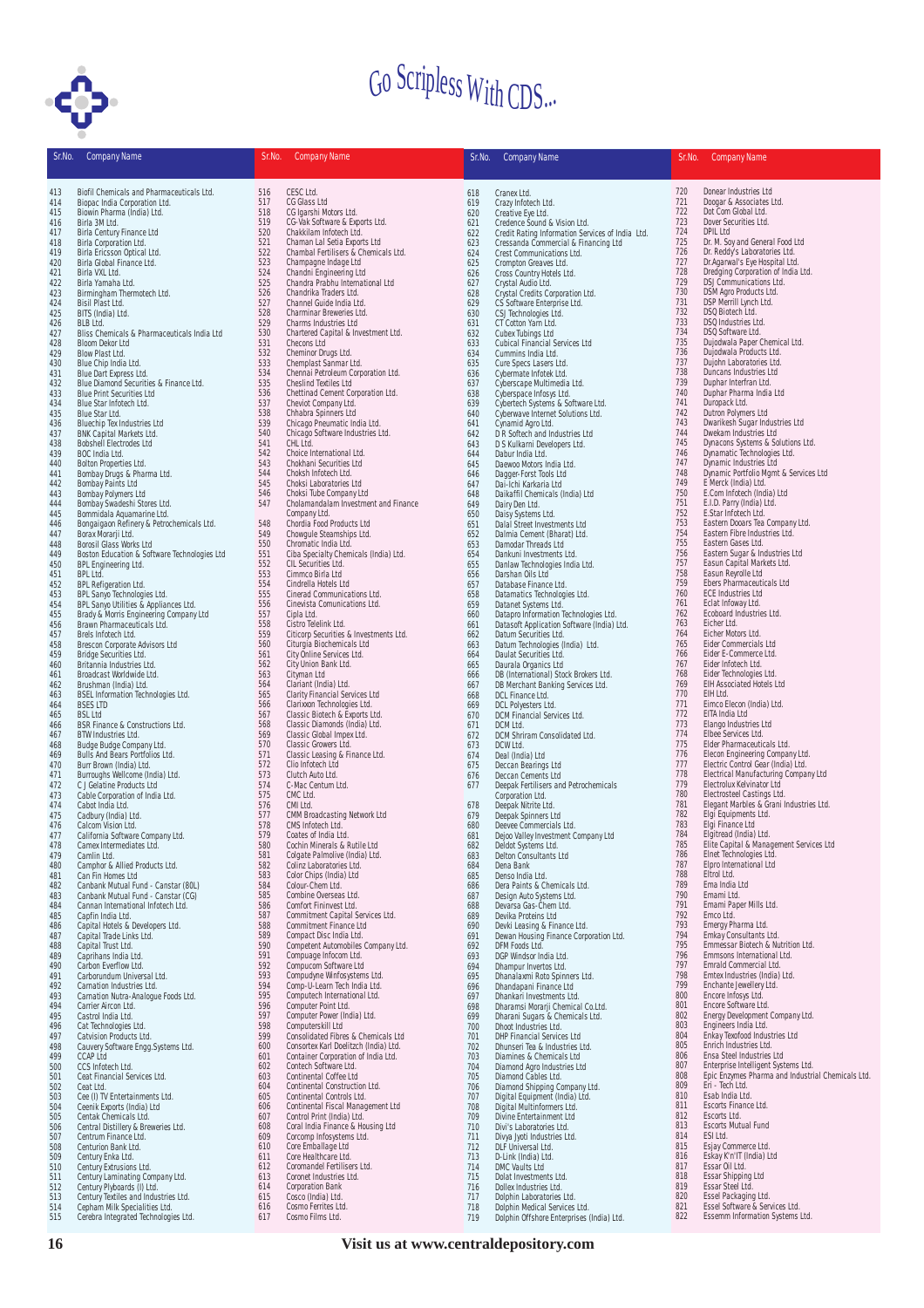

| Sr.No.     | <b>Company Name</b>                                                 | Sr.No.       | <b>Company Name</b>                                                 | Sr.No.       | <b>Company Name</b>                                                   | Sr.No.       | <b>Company Name</b>                                                            |
|------------|---------------------------------------------------------------------|--------------|---------------------------------------------------------------------|--------------|-----------------------------------------------------------------------|--------------|--------------------------------------------------------------------------------|
| 823        | Esskay Telecom Ltd.                                                 | 926          | Galaxy Multimedia Ltd.                                              | 1029         | Golkunda Diamonds & Jewellery Ltd.                                    | 1132         | HCL Infosystems Ltd.                                                           |
| 824        | Ester Industries Ltd                                                | 927          | Gamma Infoway Exalt Ltd.                                            | 1030         | <b>GOM Industries Ltd</b>                                             | 1133         | HCL Office Automation Ltd.                                                     |
| 825<br>826 | <b>ETC Networks Ltd</b><br>Etco Telecom Ltd.                        | 928<br>929   | Gammon India Ltd.<br>Gandhi Special Tubes Ltd.                      | 1031<br>1032 | Gontermann Peipers Ltd.<br>Good Value Irrigation Ltd                  | 1134<br>1135 | HCL Technologies Ltd.<br>HDFC Bank Ltd.                                        |
| 827        | Eternit Everest Ltd.                                                | 930          | Ganesh Anhydride Ltd.                                               | 1033         | Good Value Marketing Company Ltd                                      | 1136         | Heera Ispat Ltd.                                                               |
| 828        | ETP Corporation Ltd.                                                | 931          | Ganesh Benzoplast Ltd.                                              | 1034         | Goodlass Nerolac Paints Ltd.                                          | 1137         | HEG Ltd.                                                                       |
| 829        | Eupharma Laboratories Ltd.                                          | 932          | Ganesh Housing Corporation Ltd.                                     | 1035         | Goodricke Group Ltd.                                                  | 1138         | Helios & Matheson Information Technologies Ltd.                                |
| 830<br>831 | European Software Alliances Ltd<br>Eurotex Industries & Exports Ltd | 933<br>934   | Gangotri Textiles Ltd<br>Ganodaya Finlease Ltd.                     | 1036<br>1037 | Goodyear India Ltd.<br>Gopala Polyplast Ltd.                          | 1139<br>1140 | Henkel Spic India Ltd.<br>Herald Commerce Ltd.                                 |
| 832        | Eveready Industries India Ltd.                                      | 935          | Garden Silk Mills Ltd.                                              | 1038         | Goplee Lease & Finance Ltd.                                           | 1141         | Herdillia Chemicals Ltd.                                                       |
| 833        | Everest Organics Ltd.                                               | 936          | Garnet Construction Ltd                                             | 1039         | Gordon Herbert (India) Ltd.                                           | 1142         | Herdillia Oxides & Electronics Ltd.                                            |
| 834        | Evergo Capital Ltd.                                                 | 937          | Garnet Paper Mills Ltd                                              | 1040         | Gordon Woodroffe Ltd.                                                 | 1143         | Herdillia Unimers Ltd.                                                         |
| 835<br>836 | Everlon Synthetics Ltd.<br>Everright Commercial Company Ltd         | 938<br>939   | Garuda Finance Ltd.<br>Garware Polyester Ltd.                       | 1041<br>1042 | Govind Rubber Ltd.<br>Goyal Associates Ltd.                           | 1144<br>1145 | Heritage Foods (India) Ltd<br>Heritage Housing Finance Ltd.                    |
| 837        | Excel Glasses Ltd.                                                  | 940          | Garware Shipping Corporation Ltd.                                   | 1043         | Grabal Alok Impex Ltd                                                 | 1146         | Hero Honda Motors Ltd.                                                         |
| 838        | Excel Industries Ltd.                                               | 941          | Garware Synthetics Ltd                                              | 1044         | Grand Foundry Ltd                                                     | 1147         | Hexagon Engineers Ltd.                                                         |
| 839        | Excel Infotech Ltd.                                                 | 942<br>943   | Garware Wall Ropes Ltd.<br>Gas Authority of India Ltd.              | 1045         | Granules India Ltd.                                                   | 1148<br>1149 | <b>HGI Industries Ltd</b><br>Hifunda.Com Ltd.                                  |
| 840<br>841 | Excel Prosoft Ltd.<br>Exide Industries Ltd.                         | 944          | <b>GATI Ltd</b>                                                     | 1046<br>1047 | Graphic Finance Ltd.<br>Graphite India Ltd.                           | 1150         | Highland Industries Ltd                                                        |
| 842        | Exim Finance Ltd.                                                   | 945          | Gautam Resources Ltd.                                               | 1048         | Grasim Industries Ltd.                                                | 1151         | Hikal Ltd.                                                                     |
| 843        | Expo Gas Containers Ltd                                             | 946          | <b>GCCL Construction &amp; Realities Ltd</b>                        | 1049         | Gravity (India) Ltd                                                   | 1152         | Hilltone Software & Gases Ltd                                                  |
| 844        | Exquisite Exports Ltd.                                              | 947<br>948   | GDR Media Ltd<br>GDR Software Ltd.                                  | 1050         | Greaves Ltd.                                                          | 1153<br>1154 | Himachal Futuristic Communications Ltd.<br>Himadri Chemicals & Industries Ltd. |
| 845<br>846 | <b>Extol Commercials Ltd</b><br>EZ-Comm Trade Technologies Ltd.     | 949          | GE Capital Transportation Financial Services Ltd.                   | 1051<br>1052 | Greenply Industries Ltd<br>Grindwell Norton Ltd.                      | 1155         | Himadri Credit & Finance Ltd.                                                  |
| 847        | FAG Bearings India Ltd.                                             | 950          | Gee Kay Finance & Leasing Company Ltd                               | 1053         | <b>GRIVS Hotels Ltd.</b>                                              | 1156         | Himalaya Granites Ltd.                                                         |
| 848        | Fairyland Amusement & Water Parks Ltd.                              | 951          | Geefcee Finance Ltd                                                 | 1054         | Grover Leasing Ltd.                                                   | 1157         | Himalaya International Ltd.                                                    |
| 849        | FAL Industries Ltd.                                                 | 952<br>953   | Geekay Imaging Ltd.                                                 | 1055         | Grovy Exports & Marketing Ltd.                                        | 1158<br>1159 | Himatsingka Seide Ltd.                                                         |
| 850<br>851 | Farry Industries Ltd.<br>Fast Track Financial Services Ltd.         | 954          | Gei Hamon Industries Ltd.<br>Gem Cables & Conductors Ltd.           | 1056<br>1057 | Growth Compusoft Exports Ltd.<br>Growth Techno Projects Ltd           | 1160         | Hind Industries Ltd<br>Hind Lever Chemicals Ltd.                               |
| 852        | Faze Three Exports Ltd                                              | 955          | Gemini Communications Ltd.                                          | 1058         | GSB Finance Ltd.                                                      | 1161         | <b>Hind Rectifiers Ltd</b>                                                     |
| 853        | FCGL Industries Ltd.                                                | 956          | Gemstone Investments Ltd                                            | 1059         | <b>GSL Securities Ltd.</b>                                            | 1162         | Hind Syntex Ltd.                                                               |
| 854        | FCL Technologies & Products Ltd.                                    | 957<br>958   | Genesys International Corporation Ltd<br>Genomic Valley Biotech Ltd | 1060         | GTC Industries Ltd                                                    | 1163<br>1164 | Hindalco Industries Ltd.<br>Hinduja Finance Ltd.                               |
| 855<br>856 | FCS Software Solutions Ltd.<br>FDC Ltd.                             | 959          | Genus Commu-Trade Ltd                                               | 1061<br>1062 | GTCL Mobile-Com Technology Ltd.<br>GTN Textiles Ltd.                  | 1165         | Hindustan Adhesives Ltd.                                                       |
| 857        | Fedders Lloyds Corporation Ltd.                                     | 960          | Geodesic Information Systems Ltd.                                   | 1063         | Gufic Biosciences Ltd                                                 | 1166         | Hindustan Composites Ltd                                                       |
| 858        | Federal Technologies Ltd.                                           | 961          | Geojit Securities Ltd.                                              | 1064         | Gufic Pharma Ltd.                                                     | 1167         | Hindustan Construction Co. Ltd (HCC)                                           |
| 859        | Fenoplast Ltd.                                                      | 962          | Geometric Software Solutions Company Ltd.                           | 1065         | Gujarat Alkalies and Chemicals Ltd.                                   | 1168         | Hindustan Development Corporation Ltd.                                         |
| 860<br>861 | FGP Ltd.<br>FI Sofex Ltd.                                           | 963<br>964   | Georg Fischer Disa Ltd<br>George Williamson (Assam) Ltd.            | 1066<br>1067 | Gujarat Ambuja Cements Ltd.<br>Gujarat Ambuja Exports Ltd.            | 1169<br>1170 | Hindustan Dorr Oliver Ltd<br>Hindustan Everest Tools Ltd                       |
| 862        | Ficom Organics Ltd                                                  | 965          | German Gardens Ltd.                                                 | 1068         | Gujarat Apollo Equipments Ltd.                                        | 1171         | Hindustan Financial Management Ltd.                                            |
| 863        | Filaments India Ltd.                                                | 966          | German Remedies Ltd.                                                | 1069         | Gujarat Arth Ltd                                                      | 1172         | Hindustan Hardy Spicer Ltd                                                     |
| 864        | Filatex India Ltd.                                                  | 967          | <b>GESCO Corporation Ltd</b>                                        | 1070         | Gujarat Borosil Ltd                                                   | 1173         | Hindustan Inks and Resins Ltd (HIRL)                                           |
| 865<br>866 | Filmcity Media Ltd.<br>Finalysis Credit & Guarantee Company Ltd.    | 968<br>969   | Gestetner (India) Ltd<br>Ghanshyam Steel Works Ltd.                 | 1071<br>1072 | Gujarat Bulk Packs Ltd<br>Gujarat Capital Ventures Ltd.               | 1174<br>1175 | Hindustan Lever Ltd.<br>Hindustan Motors Ltd.                                  |
| 867        | Finance Exchange (India) Ltd.                                       | 970          | GIC Housing Finance Ltd.                                            | 1073         | Gujarat Carbon & Industries Ltd.                                      | 1176         | Hindustan National Glass & Industries Ltd.                                     |
| 868        | Financial & Management Services Ltd                                 | 971          | Gilada Finance & Investments Ltd.                                   | 1074         | Gujarat Craft Industries Ltd                                          | 1177         | Hindustan Oil Exploration Company Ltd (HOEC)                                   |
| 869        | Financial Eyes (India) Ltd.                                         | 972          | Gillanders Arbuthnot & Company Ltd                                  | 1075         | Gujarat Credit Corporation Ltd.                                       | 1178         | Hindustan Organic Chemicals Ltd.                                               |
| 870<br>871 | Financial Technologies (India) Ltd<br>Fine Drugs & Chemicals Ltd    | 973<br>974   | Gillette India Ltd<br>Giltedge Asset Management Services Ltd        | 1076<br>1077 | Gujarat Cycles Ltd.<br>Gujarat Cypromet Ltd                           | 1179<br>1180 | Hindustan Petroleum Corporation Ltd.<br>Hindustan Powerplus Ltd.               |
| 872        | Finolex Cables Ltd.                                                 | 975          | Giltedge Equiderivatives Ltd                                        | 1078         | Gujarat Fiscon Ltd                                                    | 1181         | Hindustan Sanitaryware & Industries Ltd.                                       |
| 873        | Finolex Industries Ltd.                                             | 976          | Giltedge Forex Ltd                                                  | 1079         | Gujarat Fluorochemicals Ltd.                                          | 1182         | Hindustan Softel Ltd.                                                          |
| 874        | Fintech Communication Ltd.                                          | 977          | Giltedge Investment Banking Services Ltd                            | 1080         | Gujarat Gas Company Ltd.                                              | 1183         | Hindustan Tin Works Ltd                                                        |
| 875<br>876 | First Leasing Company Of India Ltd.<br>Fizza Trading Ltd.           | 978<br>979   | Giltedge Portfolio Management Services Ltd<br>Gini Silk Mills Ltd.  | 1081<br>1082 | Gujarat Guaranty & Financials Ltd.<br>Gujarat Heavy Chemicals Ltd.    | 1184<br>1185 | Hindustan Vidyut Products Ltd.<br>Hindustan Wire Products Ltd.                 |
| 877        | Flamour Finance & Securities Ltd.                                   | 980          | Ginni Filaments Ltd                                                 | 1083         | Gujarat Incatel Telecommunication Ltd                                 | 1186         | Hindustan Zinc Ltd.                                                            |
| 878        | Flat Products Equipments (India) Ltd.                               | 981          | Ginni International Ltd.                                            | 1084         | Gujarat Industrial Power Co. Ltd.                                     | 1187         | Hindusthan Engineering & Industries Ltd.                                       |
| 879        | Flex Engineering Ltd                                                | 982<br>983   | GIS Ltd.<br>GIVO Ltd.                                               | 1085         | Gujarat Investa Ltd                                                   | 1188<br>1189 | Hindusthan Seals Ltd.<br>Hisar Metal Industries Ltd.                           |
| 880<br>881 | Flex Foods Ltd.<br>Flex Industries Ltd.                             | 984          | <b>GKB Ophthalmics Ltd</b>                                          | 1086<br>1087 | Gujarat Lease Financing Ltd.<br>Gujarat Mineral Development Corp Ltd. | 1190         | Hitech Drilling Services India Ltd.                                            |
| 882        | Flexo Film Wraps (India) Ltd.                                       | 985          | GKN Driveshafts (India) Ltd.                                        | 1088         | Gujarat Narmada Spinning Ltd.                                         | 1191         | Hitech Entertainment Ltd.                                                      |
| 883        | Floatglass(I) Ltd.                                                  | 986          | GKW Ltd.                                                            | 1089         | Gujarat Narmada Valley Fertilizers Co. Ltd.                           | 1192         | Hi-Tech Gears Ltd.                                                             |
| 884<br>885 | Fluidomat Ltd.<br>Forbes Gokak Ltd.                                 | 987<br>988   | Glance Finance Ltd<br>Glaxo India Ltd.                              | 1090<br>1091 | Gujarat NRE Coke Ltd<br>Gujarat Optical Communication Ltd.            | 1193<br>1194 | Hi-Tech Plast Containers (India) Ltd<br>Hitechi Jewellery Industries Ltd.      |
| 886        | Fore C Software Ltd.                                                | 989          | Gleitlager (India) Ltd.                                             | 1092         | Gujarat Overseas Drugs Ltd                                            | 1195         | Hitkari Industries Ltd                                                         |
| 887        | Fort Gloster Industries Ltd.                                        | 990          | Glenmark Pharmaceuticals Ltd.                                       | 1093         | Gujarat Raffia Industries Ltd                                         | 1196         | Hittco Online Technologies Ltd                                                 |
| 888        | Fort William Industries Ltd.                                        | 991          | Glittek Granites Ltd.                                               | 1094         | Gujarat Sidhee Cement Ltd.                                            | 1197         | HMA Starware Ltd                                                               |
| 889<br>890 | Fortis Financial Services Ltd.<br>Fortune Informaters Ltd.          | 992<br>993   | Global Boards Ltd.<br>Global Capital Ltd.                           | 1095<br>1096 | Gujarat State Fertilizers & Chemicals Ltd.<br>Gujarat Texspin Ltd.    | 1198<br>1199 | HMT Ltd.<br>Hoechst Marion Roussel Ltd.                                        |
| 891        | Fortune Infotech Ltd.                                               | 994          | Global Capital Markets Ltd                                          | 1097         | Gujarat Themis Biosyn Ltd                                             | 1200         | Hoganas India Ltd.                                                             |
| 892        | Fortune Investors & Traders Ltd.                                    | 995          | Global Corporation Ltd.                                             | 1098         | Gulf Oil India Ltd.                                                   | 1201         | Home Trade Ltd.                                                                |
| 893        | Foseco India Ltd.                                                   | 996<br>997   | Global Finance & Securities Ltd.                                    | 1099         | Gulshan Chemfills Ltd.                                                | 1202<br>1203 | Honda Siel Power Products Ltd.<br>Hotel Leela Venture Ltd.                     |
| 894<br>895 | Foundry Fuel Products Ltd.<br>Fourth Generation In                  | 998          | Global Infrastructure & Technologies Ltd<br>Global Software Ltd     | 1100<br>1101 | Gulshan Polyols Ltd.<br>Gulshan Sugars & Chemicals Ltd.               | 1204         | Hotel Silver Plaza Ltd.                                                        |
| 896        | Framatome Connectors OEN Ltd.                                       | 999          | Global Tele-Systems Ltd.                                            | 1102         | Gunja International Ltd.                                              | 1205         | Hotline Glass Ltd                                                              |
| 897        | Freedom Industries Ltd.                                             | 1000         | Global Trust Bank Ltd.                                              | 1103         | H K Finechem Ltd                                                      | 1206         | Hotline Teletube & Components Ltd.                                             |
| 898        | Frick India Ltd.                                                    | 1001         | Globe (India) Ltd.                                                  | 1104         | H P Cotton Textile Mills Ltd.                                         | 1207<br>1208 | Housing Development Finance Corporation Ltd.<br>Howard Hotels Ltd.             |
| 899<br>900 | Frontier Information Technologies Ltd.<br>Frontline Securities Ltd  | 1002<br>1003 | Globe Stocks & Securities Ltd.<br>Globsyn Technologies Ltd.         | 1105<br>1106 | Haldyn Glass Gujarat Ltd<br>Hanil Era Textiles Ltd.                   | 1209         | Howrah Mills Company Ltd.                                                      |
| 901        | Frontline Soft Ltd.                                                 | 1004         | Gloster Jute Mills Ltd.                                             | 1107         | Hanuman Tea Co. Ltd.                                                  | 1210         | Hughes Software Systems Ltd.                                                   |
| 902        | Frontline Transport Ltd                                             | 1005         | <b>GMM Pfaudler Ltd</b>                                             | 1108         | Hanumant Ispat Ltd                                                    | 1211         | Hughes Tele.com (India) Ltd.                                                   |
| 903        | Fujitsu ICIM Ltd.                                                   | 1006         | GMR Infrastructure Ltd.                                             | 1109         | Harbor Network Systems Ltd.                                           | 1212         | Hunt Commercial Ltd<br>Hyderabad Industries Ltd.                               |
| 904<br>905 | Fulford (India) Ltd.<br>Future Communications Ltd                   | 1007<br>1008 | GMR Technologies & Industries Ltd.<br>GMR Vasavi Infotech Ltd.      | 1110<br>1111 | Hardcastle & Waud Manufacturing Co. Ltd<br>Haria Exports Ltd.         | 1213<br>1214 | Hydro S & S Industries Ltd                                                     |
| 906        | Future Software Ltd.                                                | 1009         | GMS Computers (India) Ltd.                                          | 1112         | Harig Crankshafts Ltd                                                 | 1215         | Hypersoft Technologies Ltd                                                     |
| 907        | <b>Futuristic Securities Ltd</b>                                    | 1010         | Goa Carbon Ltd                                                      | 1113         | Harisiddha Trading & Finance Ltd.                                     | 1216         | I B Industries Ltd                                                             |
| 908        | G - Tech Info - Training Ltd                                        | 1011<br>1012 | Godavari Drugs Ltd.<br>Godavari Fertilisers & Chemicals Ltd         | 1114         | Harita Finance Ltd.                                                   | 1217<br>1218 | I G Petrochemicals Ltd.                                                        |
| 909<br>910 | G G Automotive Gears Ltd<br>G G Dandekar Machine Works Ltd          | 1013         | Godfrey Phillips India Ltd.                                         | 1115<br>1116 | Harrisons Malayalam Ltd.<br>Harsha Capital Services Ltd               | 1219         | IB Infotech Enterprises Ltd<br><b>IBP Ltd</b>                                  |
| 911        | <b>G K Consultants Ltd</b>                                          | 1014         | Godrej Consumer Products Ltd.                                       | 1117         | Harvic Management Services (India) Ltd                                | 1220         | Iccon Oil & Specialities Ltd.                                                  |
| 912        | G K Investments Ltd.                                                | 1015         | Godrej Foods Ltd.                                                   | 1118         | Haryana Breweries Ltd.                                                | 1221         | <b>ICDS Ltd</b>                                                                |
| 913        | G K S Holdings Ltd.                                                 | 1016         | Godrej Soaps Ltd.                                                   | 1119         | Haryana Fibres Ltd.                                                   | 1222         | ICES Software Ltd.                                                             |
| 914<br>915 | G M Breweries Ltd                                                   | 1017<br>1018 | Goenka Business & Finance Ltd<br>Goetze (India) Ltd.                | 1120<br>1121 | Haryana Petrochemicals Ltd.<br>Haryana Sheet Glass Ltd                | 1223<br>1224 | ICI (India) Ltd.<br><b>ICICI Banking Corporation Ltd.</b>                      |
| 916        | G P Electronics Ltd.<br>G R Cables Ltd.                             | 1019         | Gogia Cap.Com Ltd.                                                  | 1122         | Haryana Steel & Alloys Ltd.                                           | 1225         | <b>ICICI Infotech Services Ltd.</b>                                            |
| 917        | G R Industries & Finance Ltd                                        | 1020         | Goldcrest Finance (India) Ltd                                       | 1123         | Hathway Bhawani Cabletel & Datacom Ltd                                | 1226         | ICICI Investment Management Company Ltd (CBO Fund)                             |
| 918        | G R Magnets Ltd                                                     | 1021         | Golden Capital Services Ltd.                                        | 1124         | Hatsun Agro Product Ltd                                               | 1227         | <b>ICICI Ltd.</b>                                                              |
| 919        | G.D. Goenka India Ltd.                                              | 1022<br>1023 | Golden Carpets Ltd<br>Golden Laminates Ltd.                         | 1125         | Havell's India Ltd.<br>Hawkins Cookers Ltd                            | 1228<br>1229 | IDBI Bank Ltd.<br>Ideal Carpets Ltd.                                           |
| 920<br>921 | G.V.Films Ltd.<br>Gabriel India Ltd                                 | 1024         | Golden Properties & Traders Ltd.                                    | 1126<br>1127 | HB Estate Developers Ltd.                                             | 1230         | IDI Ltd.                                                                       |
| 922        | Gagan Gases Ltd.                                                    | 1025         | Golden Securities Ltd.                                              | 1128         | HB Leasing & Finance Company Ltd                                      | 1231         | IEC Software Ltd.                                                              |
| 923        | Galada Power & Telecommunication Ltd.                               | 1026         | Goldiam International Ltd.                                          | 1129         | HB Portfolio Ltd.                                                     | 1232         | IFB Agro Industries Ltd.                                                       |
| 924        | Galaxy Indo-Fab Ltd.                                                | 1027         | Goldstone Technologies Ltd.                                         | 1130         | HB Stockholdings Ltd.                                                 | 1233         | IFB Industries Ltd.                                                            |
| 925        | Galaxy Info-Soft Ltd.                                               | 1028         | Goldstone Teleservices Ltd.                                         | 1131         | HBC Flextech Ltd.                                                     | 1234         | IFB Securities Ltd.                                                            |

1130 HB Stockholdings Ltd. 1131 HBC Flextech Ltd.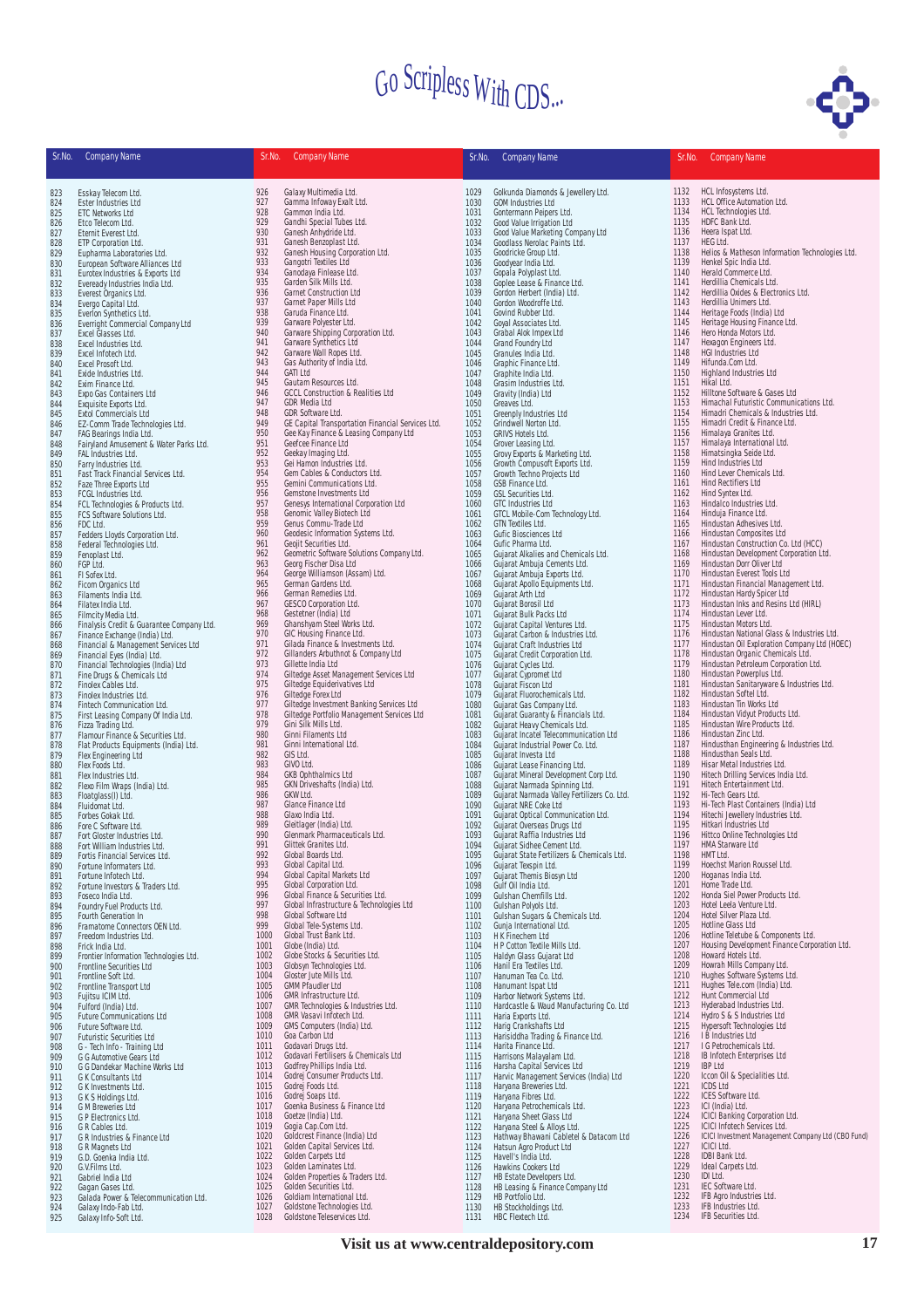

| Sr.No.       | <b>Company Name</b>                                                    | Sr.No.       | <b>Company Name</b>                              | Sr.No.       | <b>Company Name</b>                                                 | Sr.No.       | <b>Company Name</b>                                           |
|--------------|------------------------------------------------------------------------|--------------|--------------------------------------------------|--------------|---------------------------------------------------------------------|--------------|---------------------------------------------------------------|
|              |                                                                        |              |                                                  |              |                                                                     |              |                                                               |
| 1235         | IFGL Refractories Ltd.                                                 | 1338         | Integrated Financial Services Ltd.               | 1441         | JCT Ltd.                                                            | 1544         | Khyati Mulitmedia-Entertainment Ltd.                          |
| 1236         | IIT Capital Services Ltd.                                              | 1339         | Integrated Hi-Tech Ltd.                          | 1442         | Jeco Exports & Finance Ltd.                                         | 1545         | Kiduja Industries Ltd.                                        |
| 1237         | IKAB Securities & Investment Ltd.                                      | 1340         | Integrated Technologies Ltd.                     | 1443         | Jeet Vanijya Ltd.                                                   | 1546         | Kilburn Chemicals Ltd.                                        |
| 1238         | <b>IKF Finance Ltd</b>                                                 | 1341         | Intellvisions Software Ltd.                      | 1444         | Jeevan Softech Ltd.                                                 | 1547         | Kilitch Drugs (India) Ltd                                     |
| 1239         | IKF Software.Com Ltd.                                                  | 1342         | Intensive Air Systems Ltd.                       | 1445         | Jenburkt Pharmaceuticals Ltd.                                       | 1548         | Killick Nixon Ltd.                                            |
| 1240         | IL&FS Venture Corporation Ltd.                                         | 1343         | Inter State Finance Ltd.                         | 1446         | Jenson & Nicholson (India) Ltd.                                     | 1549         | Kinetic Engineering Ltd.                                      |
| 1241         | IMAP Technologies Ltd.                                                 | 1344         | Inter State Oil Carrier Ltd.                     | 1447         | Jenson & Nicholson Financial Services Ltd.                          | 1550         | Kinetic Finance Ltd                                           |
| 1242         | <b>IMP Power Ltd</b>                                                   | 1345         | Interface Financial Services Ltd                 | 1448         | Jetking Infotrain Ltd.                                              | 1551         | Kinetic Investments Ltd.                                      |
| 1243         | Information Technologies (India) Ltd.                                  | 1346         | Interfit Techno Products Ltd                     | 1449         | Jhaveri Weldflux Ltd.                                               | 1552         | Kinetic Motor Company Ltd.                                    |
| 1244         | Inani Marbles & Industries Ltd                                         | 1347         | International Best Foods Ltd.                    | 1450         | JIK Industries Ltd.                                                 | 1553         | Kiran Print Pack Ltd                                          |
| 1245         | Inani Securites Ltd.                                                   | 1348         | International Combustion (India) Ltd.            | 1451         | Jindal Drilling & Industries Ltd.                                   | 1554         | Kirloskar Brothers Ltd.                                       |
| 1246         | Incap Financial Services Ltd                                           | 1349         | International Constructions Ltd.                 | 1452         | Jindal Hotels Ltd.                                                  | 1555         | Kirloskar Electric Company Ltd.                               |
| 1247         | Incap Ltd.                                                             | 1350         | International Conveyors Ltd.                     | 1453         | Jindal Iron and Steel Company Ltd.                                  | 1556         | Kirloskar Electrodyne Ltd.                                    |
| 1248         | Ind Tra Deco Ltd.                                                      | 1351         | International Travel House Ltd.                  | 1454         | Jindal Online.com Ltd.                                              | 1557         | Kirloskar Ferrous Industries Ltd.                             |
| 1249         | Indag Rubber Ltd.                                                      | 1352         | Intertec Communications Ltd.                     | 1455         | Jindal Photo Films Ltd.                                             | 1558         | Kirloskar Investments & Finance Ltd.                          |
| 1250         | Indbank Merchant Banking Services Ltd.                                 | 1353         | Interworld.Com Ltd.                              | 1456         | Jindal Polyester Ltd                                                | 1559         | Kirloskar Multimedia Ltd.                                     |
| 1251         | Indcap Financial Ltd.                                                  | 1354         | Intop Software Solutions Ltd.                    | 1457         | Jindal Steel & Power Ltd.                                           | 1560         | Kirloskar Oil Engines Ltd.                                    |
| 1252         | India Carbon Ltd.                                                      | 1355         | Introl (India) Ltd.                              | 1458         | Jindal Strips Ltd.                                                  | 1561         | Kirloskar Pneumatic Co. Ltd.                                  |
| 1253         | India Cements Capital & Finance Ltd                                    | 1356         | Intron Ltd.                                      | 1459         | Jindal Vijayanagar Steel Ltd                                        | 1562         | Kirti Finvest Ltd                                             |
| 1254         | India E-Commerce Ltd.                                                  | 1357         | Investment Trust of India Ltd.                   | 1460         | Jindal Worldwide Ltd.                                               | 1563         | Kirti Seeds Biotech Ltd                                       |
| 1255         | India Emerging Companies Investment Ltd.                               | 1358         | Investsmart India Ltd.                           | 1461         | JM Basic Fund                                                       | 1564         | Kisan Mouldings Ltd.                                          |
| 1256         | India Foils Ltd.                                                       | 1359         | Invinex Laboratories Ltd.                        | 1462         | JMC Projects (India) Ltd.                                           | 1565         | Kitchen Appliances India Ltd.                                 |
| 1257         | India Gelatine & Chemicals Ltd                                         | 1360         | ION Exchange (India) Ltd.                        | 1463         | JMD Sounds Ltd.                                                     | 1566         | Kitply Industries Ltd.                                        |
| 1258         | India Glycols Ltd.                                                     | 1361         | IP Rings Ltd.                                    | 1464         | Jog Engineering Ltd                                                 | 1567         | KJMC Financial Services Ltd.                                  |
| 1259         | India Gypsum Ltd.                                                      | 1362         | Ipca Laboratories Ltd.                           | 1465         | Joindre Capital Services Ltd.                                       | 1568         | KJMC Global Market (India) Ltd.                               |
| 1260         | India International Marketing Centre Ltd.                              | 1363         | IQ Infotech Ltd.                                 | 1466         | Jolly Rides Ltd.                                                    | 1569         | KLG Capital Services Ltd.                                     |
| 1261         | India Lease Development Ltd                                            | 1364         | IQMS Software Ltd.                               | 1467         | Joymat Hotel Resorts Ltd.                                           | 1570         | KLG Systel Ltd.                                               |
| 1262         | India Nippon Electricals Ltd                                           | 1365         | Irmac Services India Ltd.                        | 1468         | JPT Securities Ltd.                                                 | 1571         | Knitworth Exports Ltd.                                        |
| 1263         | India Online Network Ltd.                                              | 1366         | Ishita Drugs & Industries Ltd.                   | 1469         | Jullundur Motor Agency (Delhi) Ltd.                                 | 1572         | Knoll Pharmaceuticals Ltd.                                    |
| 1264         | India Polyfibres Ltd.                                                  | 1367         | Ishwar Medical Services Ltd.                     | 1470         | Jumbo Bag Ltd                                                       | 1573         | Koatex Infrastructure Ltd.                                    |
| 1265         | India Polyspin Ltd                                                     | 1368         | Ishwar Textiles Ltd                              | 1471         | Jupiter Bioscience Ltd.                                             | 1574         | Kochi Refineries Ltd.                                         |
| 1266         | India Securities Ltd.                                                  | 1369         | Isibars Ltd.                                     | 1472         | Jupiter Infosys Ltd.                                                | 1575         | Kodak India Ltd.                                              |
| 1267         | India Steamship Company Ltd.                                           | 1370         | ISL Consulting Ltd.                              | 1473         | Jyoti Cosmetics (Exim) Ltd                                          | 1576         | Kolar In                                                      |
| 1268         | Indiacom Directories Ltd                                               | 1371         | Ispat Alloys Ltd.                                | 1474         | Jyoti Ltd                                                           | 1577         | Kolmak Chemicals Ltd                                          |
| 1269         | Indian Acrylics Ltd.                                                   | 1372         | Ispat Finance Ltd.                               | 1475         | Jyoti Overseas Ltd                                                  | 1578         | Kome-On Communication Ltd.                                    |
| 1270         | Indian Aluminium Company Ltd.                                          | 1373         | Ispat Industries Ltd.                            | 1476         | Jyoti Resins & Adhesives Ltd                                        | 1579         | Konark Synthetics Ltd                                         |
| 1271         | Indian Base Metals Company Ltd                                         | 1374         | Ispat Profiles India Ltd.                        | 1477         | Jyoti Structures Ltd.                                               | 1580         | Konkan Tyres Ltd                                              |
| 1272         | Indian Card Clothing Company Ltd.                                      | 1375         | IST Ltd.                                         | 1478         | K B Steel Ltd                                                       | 1581         | Kopran Drugs Ltd.                                             |
| 1273         | Indian Infotech And Software Ltd.                                      | 1376         | IT & T Ltd.                                      | 1479         | K C P Sugar & Industries Corporation Ltd.                           | 1582         | Kopran Ltd.                                                   |
| 1274         | Indian Lead Ltd.                                                       | 1377         | IT Microsystems (India) Ltd.                     | 1480         | K G Denim Ltd.                                                      | 1583         | Kotak Mahindra Finance Ltd.                                   |
| 1275         | Indian Oil Corporation Ltd.                                            | 1378         | ITC Bhadrachalam Paperboards Ltd.                | 1481         | K G Khosla Compressors Ltd.                                         | 1584         | Kotawala (India) Ltd.                                         |
| 1276         | Indian Organic Chemicals Ltd.                                          | 1379         | <b>ITC Hotels Ltd.</b>                           | 1482         | K S Oils Ltd                                                        | 1585         | Kothari Fermentation & Biochem Ltd.                           |
| 1277         | Indian Overseas Bank (IOB)                                             | 1380         | ITC Ltd.                                         | 1483         | K.Z. Leasing & Finance Ltd                                          | 1586         | Kothari Industrial Corporation Ltd.                           |
| 1278         | Indian Petrochemicals Corporation Ltd.                                 | 1381         | ITI Ltd.                                         | 1484         | Kaashyap Radiant Systems Ltd.                                       | 1587         | Kothari Petrochemicals Ltd.                                   |
| 1279         | Indian Rayon & Industries Ltd                                          | 1382         | <b>ITL Industries Ltd</b>                        | 1485         | Kabirdas Investments Ltd                                            | 1588         | Kothari Products Ltd.                                         |
| 1280         | Indian Resorts Hotels Ltd.                                             | 1383         | ITW Signode India Ltd.                           | 1486         | Kabra Extrusiontechnik Ltd.                                         | 1589         | Kothari Sugars and Chemicals Ltd.                             |
| 1281         | Indian Ropeways & Engg. Co. Ltd                                        | 1384         | IVP Ltd.                                         | 1487         | Kabsons Industries Ltd.                                             | 1590         | KPIT Systems Ltd.                                             |
| 1282         | Indian Seamless Steels & Alloys Ltd (ISSAL)                            | 1385         | IVRCL Infrastructures & Projects Ltd.            | 1488         | Kadvani Securities Ltd                                              | 1591         | KPL International Ltd                                         |
| 1283         | Indian Toners & Developers Ltd.                                        | 1386         | J A Finance Ltd.                                 | 1489         | Kaira Can Company Ltd.                                              | 1592         | KRBL Ltd.                                                     |
| 1284         | Indicarb Ltd                                                           | 1387         | J B Chemicals & Pharmaceuticals Ltd.             | 1490         | Kajaria Ceramics Ltd.                                               | 1593         | Krebs Biochemicals Ltd.                                       |
| 1285         | Inditalia Refcon Ltd.                                                  | 1388         | J B Marketing & Finance Ltd                      | 1491         | Kajaria Iron Castings Ltd.                                          | 1594         | Krishna Capital & Securities Ltd.                             |
| 1286         | Indo Asian Finance Ltd.                                                | 1389         | J F Laboratories Ltd                             | 1492         | Kakatiya Cement Sugar & Industries Ltd.                             | 1595         | Krishna Engineering Works Ltd.                                |
| 1287         | Indo Biotech Foods Ltd                                                 | 1390         | J J Automotive Ltd.                              | 1493         | Kale Consultants Ltd.                                               | 1596         | Krishna Filaments Ltd.                                        |
| 1288         | Indo Britain Agro Farms Ltd                                            | 1391         | J J Exporters Ltd.                               | 1494         | Kalpana Industries Ltd.                                             | 1597         | Krishna Lifestyle Technologies Ltd.                           |
| 1289         | Indo Care Pharmaceuticals Ltd                                          | 1392         | JJ Finance Corporation Ltd.                      | 1495         | Kalpataru Power Transmission Ltd.                                   | 1598         | Krishna Texport Industries Ltd.                               |
| 1290         | Indo Count Finance Ltd                                                 | 1393         | J J Spectrum Silk Ltd.                           | 1496         | Kalptaru Papers Ltd.                                                | 1599         | Krisn Information Technologies Ltd.                           |
| 1291         | Indo Count Industries Ltd.                                             | 1394         | J K Corp Ltd.                                    | 1497         | Kals Information Systems Ltd.                                       | 1600         | Kriti Industries (India) Ltd.                                 |
| 1292         | Indo Credit Capital Ltd                                                | 1395         | J K Dairy And Foods Ltd                          | 1498         | Kalyani Brakes Ltd.                                                 | 1601         | Krone Communications Ltd.                                     |
| 1293         | Indo French Biotech Enterprises Ltd.                                   | 1396         | J K Industries Ltd.                              | 1499         | Kalyani Sharp India Ltd.                                            | 1602         | Krypton Industries Ltd.                                       |
| 1294         | Indo Gulf Corporation Ltd.                                             | 1397         | J K Pharmachem Ltd                               | 1500         | Kalyani Steels Ltd.                                                 | 1603         | KSB Pumps Ltd.                                                |
| 1295         | Indo Matsushita Appliances Co. Ltd                                     | 1398         | J K Udaipur Udyog Ltd                            | 1501         | Kamadgiri Synthetics Ltd                                            | 1604         | <b>KSC Securities Ltd</b>                                     |
| 1296         | Indo National Ltd.                                                     | 1399         | J L Morison (India) Ltd                          | 1502         | Kamat Hotels (India) Ltd.                                           | 1605         | Kshemya Investments Ltd                                       |
| 1297         | Indo Rama Synthetics (India) Ltd.                                      | 1400         | J M A Industries Ltd                             | 1503         | Kamla Dials & Devices Ltd                                           | 1606         | KTL Infosys Ltd.                                              |
| 1298         | Indo-Castle Multimedia Ltd.                                            | 1401         | J M Share & Stock Brokers Ltd.                   | 1504         | Kanchan International Ltd.                                          | 1607         | Kulkarni Power Tools Ltd                                      |
| 1300         | 1299 Indo-City Infotech Ltd.<br>Indo-Continental Hotels & Resorts Ltd. | 1403         | 1402 J.K.Synthetics Ltd.<br>J.R.Fabricators Ltd. | 1506         | 1505 Kanco Enterprises Ltd.<br>Kanel Oils & Exports Industries Ltd. | 1608<br>1609 | Kunal Overseas Ltd.<br>Kunststoffe Industries Ltd             |
| 1301         | Indo-Pacific Software & Entertainment Ltd                              | 1404         | Jagan Lamps Ltd.                                 | 1507         | Kanha Vanaspati Ltd.                                                | 1610         | Kushagra Software Ltd.                                        |
| 1302         | Indotech Capital Market Ltd.                                           | 1405         | Jagatjit Industries Ltd.                         | 1508         | Kanika Infotech Ltd.                                                | 1611         | Kushal Software Ltd.                                          |
| 1303         | Indraprastha Medical Corporation Ltd.                                  | 1406         | Jagson Airlines Ltd.                             | 1509         | Kanoi Paper & Industries Ltd.                                       | 1612         | Kusum Industrial Gases Ltd.                                   |
| 1304         | Indrayani Biotech Ltd.                                                 | 1407         | Jagsonpal Finance & Leasing Ltd.                 | 1510         | Kanoria Chemicals & Industries Ltd.                                 | 1613         | Kvaerner Cementation India Ltd.                               |
| 1305         | Indsil Electrosmelts Ltd                                               | 1408         | Jagsonpal Pharmaceuticals Ltd.                   | 1511         | Kanthal India Ltd.                                                  | 1614         | Kwality Credit & Leasing Ltd.                                 |
| 1306         | Ind-Swift Laboratories Ltd.                                            | 1409         | Jai Corp Ltd.                                    | 1512         | Kappac Pharma Ltd                                                   | 1615         | Kwality Dairy (India) Ltd.                                    |
| 1307         | Ind-Swift Ltd.                                                         | 1410         | Jai Mata Glass Ltd.                              | 1513         | Karan Woo-Sin Ltd.                                                  | 1616         | L.G.Balakrishnan & Bros Ltd.                                  |
| 1308         | Indu Nissan Oxo Chemical Industries Ltd.                               | 1411         | Jai Parabolic Springs Ltd                        | 1514         | Karnataka Financial Services Ltd.                                   | 1617         | La - Mere Apparels Ltd                                        |
| 1309         | Induj Enertech Ltd.                                                    | 1412         | Jain Irrigation Systems Ltd.                     | 1515         | Karuna Cables Ltd                                                   | 1618         | La Multi Info Systems Ltd.                                    |
| 1310         | Induj Infotech Ltd                                                     | 1413         | Jain Marbles Udhyog Ltd.                         | 1516         | Karunanidhi Investments & Trading Company Ltd                       | 1619         | La Opala RG Ltd                                               |
| 1311         | Indus e-Solutions Ltd.                                                 | 1414         | Jain Studios Ltd.                                | 1517         | Karuturi.Com Ltd.                                                   | 1620         | Labh Construction & Industries Ltd                            |
| 1312         | Indus Networks Ltd.                                                    | 1415         | Jainco Projects (India) Ltd.                     | 1518         | Karwa Securities Ltd.                                               | 1621         | Ladderup Finance Ltd                                          |
| 1313         | IndusInd Bank Ltd.                                                     | 1416         | Jaipan Industries Ltd                            | 1519         | Kaveri Telecoms Ltd                                                 | 1622         | Laffans Petrochemicals Ltd.                                   |
| 1314         | Industrial Development Bank of India (IDBI)                            | 1417         | Jaiprakash Industries Ltd.                       | 1520         | Kay Pulp & Paper Mills Ltd.                                         | 1623         | Lahoti Overseas Ltd.                                          |
| 1315         | Industrial Investment Trust Ltd.                                       | 1418         | Jaipur Polyspin Ltd.                             | 1521         | Kay Vee Aar Ltd.                                                    | 1624         | Lakhani India Ltd.                                            |
| 1316         | Inertia Industries Ltd.                                                | 1419         | Jaisal Securities Ltd                            | 1522         | KCC Software Ltd.                                                   | 1625         | Lakshmi Auto Components Ltd.                                  |
| 1317         | Infar (India) Ltd                                                      | 1420         | Jalpac India Ltd.                                | 1523         | KEC International Ltd.                                              | 1626         | Lakshmi Electrical Control Systems Ltd.                       |
| 1318         | Info-Drive software Ltd.                                               | 1421         | Jammu and Kashmir Bank Ltd.                      | 1524         | KEI Industries Ltd.                                                 | 1627         | Lakshmi Machine Works Ltd.                                    |
| 1319         | Infoquest Software Exports Ltd                                         | 1422         | Jamna Auto Industries Ltd.                       | 1525         | Kemicare Products Ltd.                                              | 1628         | Lakshmi Overseas Industries Ltd.                              |
| 1320         | Infosys Technologies Ltd.                                              | 1423         | Janki Securities Ltd                             | 1526         | Kemrock Industries & Exports Ltd.                                   | 1629         | Lakshmi Precision Screws Ltd                                  |
| 1321         | Infotech Enterprises Ltd.                                              | 1424         | Jasch Industries Ltd                             | 1527         | Kengold (India) Ltd.                                                | 1630         | Lan Eseda Industries Ltd                                      |
| 1322         | Infra Industries Ltd                                                   | 1425         | Jay Bharat Maruti Ltd                            | 1528         | Kerala Ayurveda Pharmacy Ltd.                                       | 1631         | Lancing Investment Ltd.                                       |
| 1323         | Infragro Industries Ltd.                                               | 1426         | Jay Kay Dee Industries Ltd.                      | 1529         | Kerala Chemicals & Proteins Ltd.                                    | 1632         | Lanco Global Systems Ltd.                                     |
| 1324         | Ingersoll- Rand (India) Ltd.                                           | 1427         | Jay Shree Tea & Industries Ltd.                  | 1530         | Kesar Enterprises Ltd                                               | 1633         | Lanco Industries Ltd                                          |
| 1325         | Innareddy Computer Software Associates (I) Ltd.                        | 1428         | Jay Yuhshin Ltd                                  | 1531         | Kesar Petroproducts Ltd.                                            | 1634         | Lanco Infratech Ltd.                                          |
| 1326<br>1327 | Innosoft Technologies Ltd.                                             | 1429<br>1430 | Jayant (India) Ltd.<br>Jayant Agro-Organics Ltd. | 1532         | Kesoram Industries Ltd.<br>Kesoram Textile Mills Ltd                | 1635         | Landmarc Leisure Corporation Ltd.                             |
| 1328         | Innovation Medi Equip Ltd<br>Innovation Software Exports Ltd.          | 1431         | Jayanti Commercial Ltd.                          | 1533<br>1534 | Kevalin Securities Ltd.                                             | 1636<br>1637 | Larsen & Toubro Ltd.<br>Larsen Services & Trading Company Ltd |
| 1329         | Innovative Marine Foods Ltd.                                           | 1432         | Jayaswals Neco Ltd.                              | 1535         | Keynote Corporate Services Ltd.                                     | 1638         | Laser Eye Care Ltd.                                           |
| 1330         | Innovative Tech Pack Ltd.                                              | 1433         | Jayatma Spinners Ltd                             | 1536         | Khaitan (India)Ltd.                                                 | 1639         | Laxman Polymers Ltd                                           |
| 1331         | Innovision E-Commerce Ltd.                                             | 1434         | Jaycee Industries Ltd.                           | 1537         | Khaitan Chemicals & Fertilizers Ltd                                 | 1640         | LCC Infotech Ltd.                                             |
| 1332         | Insilco Ltd.                                                           | 1435         | Jaypee Hotels Ltd.                               | 1538         | Khaitan Electricals Ltd.                                            | 1641         | Leasemen Fin - Invest (India) Ltd.                            |
| 1333         | Insul Electronics Ltd                                                  | 1436         | Jaysynth Dyechem Ltd.                            | 1539         | Khandwala Securities Ltd.                                           | 1642         | Ledo Tea Company Ltd.                                         |
| 1334         | Insutech India Ltd.                                                    | 1437         | Jaysynth Dyestuff (India) Ltd                    | 1540         | Khatod Investments & Finance Co. Ltd                                | 1643         | Lee & Nee Software (Exports) Ltd                              |
| 1335         | Integrated Capital Services Ltd.                                       | 1438         | JBF Industries Ltd.                              | 1541         | Khemka Containers Ltd                                               | 1644         | Leo Industrials Ltd.                                          |
| 1336         | Integrated Data Systems Ltd.                                           | 1439         | JBM Tools Ltd.                                   | 1542         | Khoday India Ltd                                                    | 1645         | Liberty Phosphate Ltd                                         |
| 1337         | Integrated Enterprises (India) Ltd                                     | 1440         | JCT Electronics Ltd.                             | 1543         | Khodiyar Industries Ltd.                                            | 1646         | Liberty Shoes Ltd.                                            |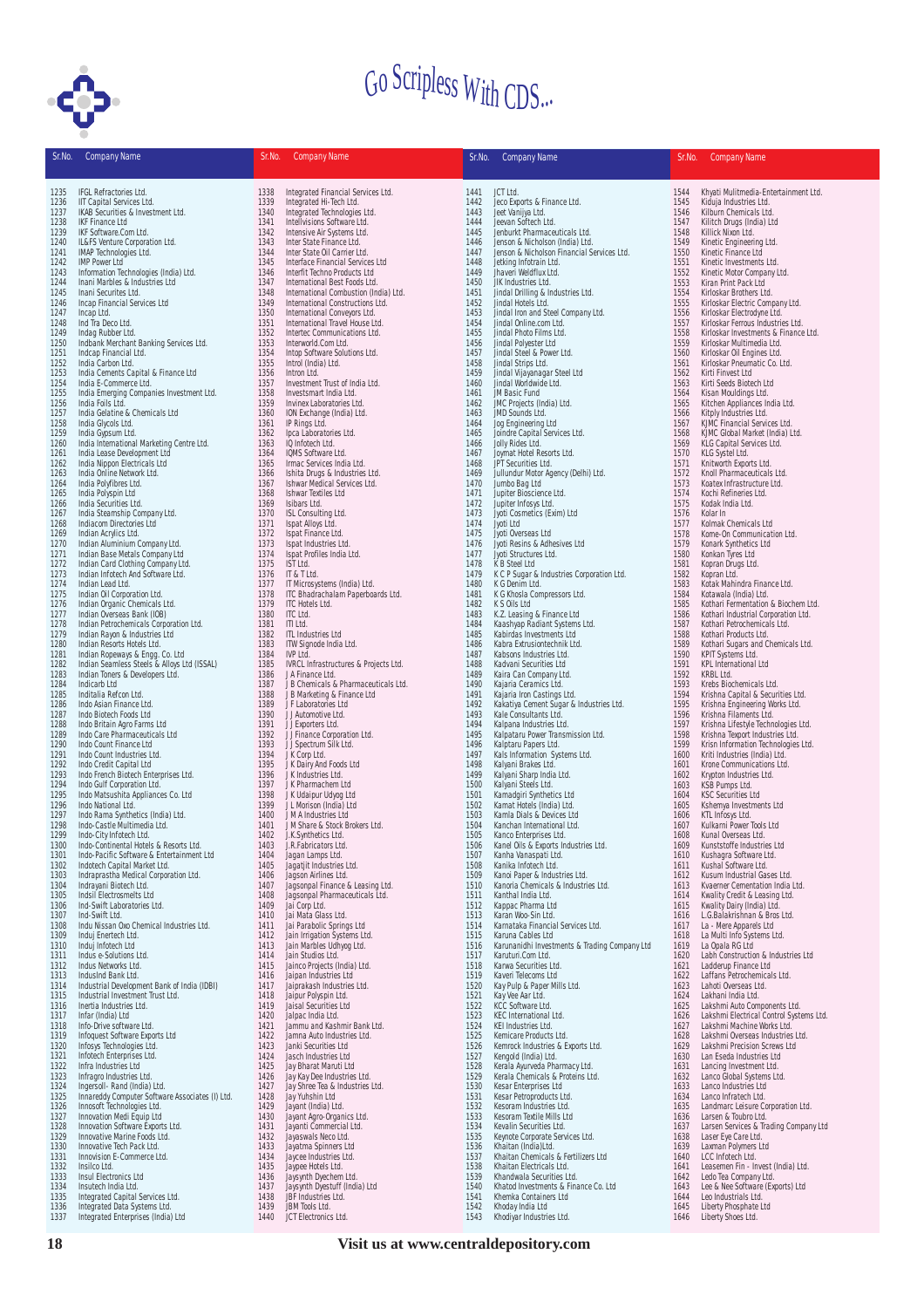

| Sr.No.       | <b>Company Name</b>                                                      | Sr.No.       | <b>Company Name</b>                                                                   | Sr.No.       | <b>Company Name</b>                                                                   | Sr.No.       | <b>Company Name</b>                                                             |
|--------------|--------------------------------------------------------------------------|--------------|---------------------------------------------------------------------------------------|--------------|---------------------------------------------------------------------------------------|--------------|---------------------------------------------------------------------------------|
| 1647         | Libord Infotech Ltd.                                                     | 1750         | Mangalore Refinery & Petrochemicals Ltd.                                              | 1853         | Mohit Paper Mills Ltd.                                                                | 1956         | Nectar Biotech Ltd.                                                             |
| 1648         | LIC Housing Finance Ltd.                                                 | 1751         | Mangalya Soft-Tech Ltd.                                                               | 1854         | Mold-Tek Technologies Ltd                                                             | 1957         | Nedungadi Bank Ltd.                                                             |
| 1649<br>1650 | Lifestyle Fabrics Ltd.<br>Lifetree Convergence Ltd                       | 1752<br>1753 | Manjeera Constructions Ltd                                                            | 1855<br>1856 | Monalisa Infotech Ltd<br>Moneshi Agro Industries Ltd.                                 | 1958         | Neelachal Technologies Ltd.<br>Neelamalai Agro Industries Ltd                   |
| 1651         | Limtex Investments Ltd.                                                  | 1754         | Manna Glass Tech Industries Ltd.<br>Mannesmann Rexroth (India) Ltd                    | 1857         | Monica Electronics Ltd                                                                | 1959<br>1960 | Neelkanth Rockminerals Ltd.                                                     |
| 1652         | Linaks Microelectronics Ltd.                                             | 1755         | Manphool Exports Ltd.                                                                 | 1858         | Monnet Ispat Ltd                                                                      | 1961         | Neeraj Consultants Ltd.                                                         |
| 1653         | Linc Pen & Plastics Ltd.                                                 | 1756         | Mantra Online Ltd                                                                     | 1859         | Monotona Exports Ltd.                                                                 | 1962         | Negolice India Ltd.                                                             |
| 1654         | Lincoln Pharmaceuticals Ltd                                              | 1757         | Manugraph Industries Ltd.                                                             | 1860         | Monotype India Ltd                                                                    | 1963         | Neil Industries Ltd.                                                            |
| 1655         | Linear Polymers Ltd                                                      | 1758         | Manush Distributors Ltd.                                                              | 1861         | Monozyme India Ltd.                                                                   | 1964         | NELCO Ltd.                                                                      |
| 1656<br>1657 | Link House Industries Ltd.<br>Link International Corporate Services Ltd. | 1759<br>1760 | Maple Industries (Laminates) Ltd<br>Maral Overseas Ltd.                               | 1862<br>1863 | Monsanto Chemicals of India Ltd.<br>Montari Industries Ltd.                           | 1965<br>1966 | Neo Sack Ltd<br>Neocure Therapeutics Ltd.                                       |
| 1658         | Lintas Mercantiles Ltd                                                   | 1761         | Marda Commercial & Holdings Ltd.                                                      | 1864         | Moon Drugs Ltd.                                                                       | 1967         | NEPC Agro Foods Ltd.                                                            |
| 1659         | Lippi Systems Ltd.                                                       | 1762         | Mardia Chemicals Ltd.                                                                 | 1865         | Moonbeam Industries Ltd                                                               | 1968         | NEPC India Ltd                                                                  |
| 1660         | Litaka Pharmaceuticals Ltd.                                              | 1763         | Mardia Steel Ltd                                                                      | 1866         | Morarjee Gokuldas Spinning & Weaving Co.Ltd.                                          | 1969         | NEPC Paper & Board Ltd                                                          |
| 1661         | Liverpool Finance Ltd                                                    | 1764         | Marico Industries Ltd.                                                                | 1867         | Morarka Finance Ltd.                                                                  | 1970         | NEPC Textiles Ltd                                                               |
| 1662<br>1663 | Livewell Home Finance Ltd.<br>LKP Merchant Financing Ltd.                | 1765         | Maris Spinners Ltd                                                                    | 1868         | Morepen Hotels Ltd.                                                                   | 1971         | Nestle India Ltd.                                                               |
| 1664         | Lloyd Electric & Engineering Ltd                                         | 1766<br>1767 | Market Creators Ltd.<br>Marson's Ltd.                                                 | 1869<br>1870 | Morepen Laboratories Ltd.<br>Morgan Stanley Mutual Fund                               | 1972<br>1973 | Net Axis Software Services Ltd.<br>Netlogic Technologies Ltd.                   |
| 1665         | Lloyd Rockfibres Ltd.                                                    | 1768         | Marson's Power & Infrastructure Development Ltd                                       | 1871         | Moschip Semiconductor Technology Ltd                                                  | 1974         | Netripples.com Software Ltd.                                                    |
| 1666         | Lloyds Finance Ltd.                                                      | 1769         | Martin Burn Ltd.                                                                      | 1872         | Moser Baer India Ltd.                                                                 | 1975         | Netvista Information Technologies Ltd.                                          |
| 1667         | Lloyds Metals & Engineers Ltd.                                           | 1770         | Marudhar Food & Credit Ltd.                                                           | 1873         | Motherson Sumi Systems Ltd.                                                           | 1976         | Network Ltd.                                                                    |
| 1668         | Lloyds Steel Industries Ltd.                                             | 1771         | Maruti Securities Ltd.                                                                | 1874         | Motor Industries Company Ltd (MICO)                                                   | 1977         | Neuland Laboratories Ltd.                                                       |
| 1669<br>1670 | LML Ltd.<br>LN Polyesters Ltd.                                           | 1772<br>1773 | Mascon Global Ltd.                                                                    | 1875<br>1876 | Motorol Enterprises Ltd.<br>Motorol Speciality Oils Ltd                               | 1978<br>1979 | New India Sugar Mills Ltd.                                                      |
| 1671         | Logix Microsystems Ltd.                                                  | 1774         | Mascot Online.Com Ltd.<br>Mascot Systems Ltd.                                         | 1877         | Moulin Commercial Ltd                                                                 | 1980         | New Mount Trading & Investment Company Ltd<br>Newgen Software Technologies Ltd. |
| 1672         | Lohia Securites Ltd.                                                     | 1775         | Maskara Industries Ltd                                                                | 1878         | Mount Everest Mineral Water Ltd.                                                      | 1981         | Newton Engineering & Chemicals Ltd                                              |
| 1673         | Lok Housing & Constructions Ltd.                                         | 1776         | Mastek Ltd.                                                                           | 1879         | Mount Shivalik Industries Ltd.                                                        | 1982         | Nexcen Softech Ltd.                                                             |
| 1674         | Lords Chemicals Ltd.                                                     | 1777         | Master Chemicals Ltd.                                                                 | 1880         | Movilex Irrigation Ltd.                                                               | 1983         | Nexgen Technologies Ltd                                                         |
| 1675         | Lotus Chocolate Company Ltd.                                             | 1778         | Master Trust Ltd.                                                                     | 1881         | Moving Picture Company (India) Ltd.                                                   | 1984         | Nexus Software Ltd.                                                             |
| 1676<br>1677 | Lumax Industries Ltd.<br>Luminaire Technologies Ltd.                     | 1779<br>1780 | Master.Com Software Ltd.<br>Mather & Platt (I) Ltd.                                   | 1882<br>1883 | MRF Ltd.<br>MRO - TEK Ltd.                                                            | 1985<br>1986 | Neyveli Lignite Corporation Ltd.<br>Nicco Corporation Ltd                       |
| 1678         | Lunkad Aluminium Ltd.                                                    | 1781         | Mathew Easow Research Securities Ltd.                                                 | 1884         | Mrugesh Trading Ltd.                                                                  | 1987         | Nicco Parks & Resorts Ltd.                                                      |
| 1679         | Lupin Chemicals Ltd.                                                     | 1782         | Matrix Laboratories Ltd                                                               | 1885         | MSL Industries Ltd                                                                    | 1988         | Nicco Uco Alliance Credit Ltd.                                                  |
| 1680         | Lupin Laboratories Ltd.                                                  | 1783         | Matsushita Lakhanpal Battery India Ltd                                                | 1886         | MTZ Industries Ltd                                                                    | 1989         | Nicholas Piramal India Ltd.                                                     |
| 1681         | Lyka Labs Ltd.                                                           | 1784         | Matsushita Television and Audio India Ltd.                                            | 1887         | MTZ Polyesters Ltd.                                                                   | 1990         | Nihar Infoway Ltd.                                                              |
| 1682         | Lynx Machinery & Commercials Ltd                                         | 1785         | Max India Ltd.                                                                        | 1888         | Mudra Ispat Ltd.                                                                      | 1991         | NIIT Ltd.                                                                       |
| 1683<br>1684 | Lyons Industrial Enterprises Ltd.<br>M B Commercial Company Ltd.         | 1786<br>1787 | Maximaa Systems Ltd.<br>Maximus Steel Manufacturing Ltd                               | 1889<br>1890 | Mukand Engineers Ltd.<br>Mukand Ltd.                                                  | 1992<br>1993 | Nijjer Agro Foods Ltd.<br>Nikhil Adhesives Ltd.                                 |
| 1685         | M B Parikh Finstocks Ltd                                                 | 1788         | Mayank Hotels Ltd.                                                                    | 1891         | Mukat Pipes Ltd.                                                                      | 1994         | Nikki Global Finance Ltd.                                                       |
| 1686         | M C C Investment & Leasing Company Ltd.                                  | 1789         | Mayo Hospitals Ltd.                                                                   | 1892         | Mukerian Papers Ltd.                                                                  | 1995         | Nila Infrastructures Ltd.                                                       |
| 1687         | M J Pharmaceuticals Ltd                                                  | 1790         | Mayur Uniquoters Ltd.                                                                 | 1893         | Mukesh Babu Financial Services Ltd.                                                   | 1996         | Nilchem Capital Ltd                                                             |
| 1688         | M M Forgings Ltd                                                         | 1791         | McDowell & Company Ltd.                                                               | 1894         | Mukta Arts Ltd.                                                                       | 1997         | Nilchem Industries Ltd                                                          |
| 1689         | M P Agro Industries Ltd.                                                 | 1792         | Mcnally Bharat Engineering Company Ltd.                                               | 1895         | Mukunda Industrial Finance Ltd.                                                       | 1998         | Nile Ltd.                                                                       |
| 1690<br>1691 | M P Investment & Consultancy Services Ltd.<br>M P Telelinks Ltd.         | 1793<br>1794 | MCS Ltd.<br>Medhawi Traders Ltd.                                                      | 1896<br>1897 | Multi Arc India Ltd.<br>Multiplus Resources Ltd.                                      | 1999<br>2000 | Nilkamal Plastics Ltd.<br>Nimbus Communications Ltd.                            |
| 1692         | Maars Software International Ltd.                                        | 1795         | Media Matrix Worldwide Ltd                                                            | 1898         | Munjal Showa Ltd.                                                                     | 2001         | Nirav Commercials Ltd.                                                          |
| 1693         | Machino Plastics Ltd.                                                    | 1796         | Media Video Ltd.                                                                      | 1899         | Munoth Financial Services Ltd                                                         | 2002         | Nirlon Ltd.                                                                     |
| 1694         | Mack Trading Company Ltd                                                 | 1797         | Medicamen Biotech Ltd                                                                 | 1900         | Munoth Hire Purchase Ltd                                                              | 2003         | Nirma Ltd                                                                       |
| 1695         | Madan Financial Services Ltd.                                            | 1798         | Medi-Caps Ltd                                                                         | 1901         | Murari Investment & Trading Company Ltd                                               | 2004         | Nishel Investment & Trading Company Ltd.                                        |
| 1696<br>1697 | Madhav Marbles & Granites Ltd.<br>Madhu Intra Ltd.                       | 1799<br>1800 | Medicorp Technologies Ltd.                                                            | 1902<br>1903 | Murli Agro Products Ltd.<br>Murudeshwar Ceramics Ltd                                  | 2005<br>2006 | Nivena Industries & Exports Ltd                                                 |
| 1698         | Madhur Capital & Finance Ltd.                                            | 1801         | Mediline Equipments & Computer Systems (I) Ltd.<br>Medinova Diagnostics Services Ltd. | 1904         | Musk Exports Marketing Ltd.                                                           | 2007         | Niyati Industries Ltd.<br>Noida Medicare Centre Ltd.                            |
| 1699         | Madhur Food Products Ltd.                                                | 1802         | Mefcom Agro Industries Ltd.                                                           | 1905         | My Fair Lady Ltd.                                                                     | 2008         | Norben Tea & Exports Ltd.                                                       |
| 1700         | Madhusudan Industries Ltd.                                               | 1803         | Mefcom Capital Markets Ltd.                                                           | 1906         | My Fellow Fashions (Exports) Ltd.                                                     | 2009         | Norris Medicines Ltd.                                                           |
| 1701         | Madhya Pradesh Glychem Ltd.                                              | 1804         | Mega Channel Computers Ltd.                                                           | 1907         | Mysore Breweries Ltd.                                                                 | 2010         | Northeast Securities Ltd.                                                       |
| 1702<br>1703 | Madhyadesh Papers Ltd                                                    | 1805         | Mega Corporation Ltd.                                                                 | 1908         | Mysore Cements Ltd.                                                                   | 2011         | Northern Foods Ltd<br>Nouveau Multimedia Ltd.                                   |
| 1704         | Madras Cements Ltd.<br>Madras Fertilizers Ltd.                           | 1806<br>1807 | Mega Fin (India) Ltd<br>Megasoft Ltd.                                                 | 1909<br>1910 | Mysore Petrochemicals Ltd.<br>N D Metal Industries Ltd                                | 2012<br>2013 | Nova Iron And Steel Ltd                                                         |
| 1705         | Madura Coats Ltd.                                                        | 1808         | MegaVisa Marketing & Solutions Ltd.                                                   | 1911         | N G Industries Ltd.                                                                   | 2014         | Nova Petrochemicals Ltd.                                                        |
| 1706         | Mafatlal Dyes & Chemicals Ltd                                            | 1809         | Mehta Integrated Finance Ltd.                                                         | 1912         | N K Industries Ltd                                                                    | 2015         | Novartis India Ltd.                                                             |
| 1707         | Mafatlal Finance Company Ltd.                                            | 1810         | Melstar Information Technologies Ltd.                                                 | 1913         | N R Agarwal Industries Ltd.                                                           | 2016         | Novopan Industries Ltd.                                                         |
| 1708         | Mafatlal Industries Ltd.                                                 | 1811         | Menon Bearings Ltd                                                                    | 1914         | Nachmo Knitex Ltd.                                                                    | 2017         | NPR Finance Ltd                                                                 |
| 1709<br>1710 | Mafatlal Lubricants Ltd<br>Magan Industries Ltd.                         | 1812<br>1813 | Mercator Lines Ltd.                                                                   | 1915<br>1916 | Naga Dhunseri Group Ltd.<br>Nagarjuna Agrichem Ltd                                    | 2018<br>2019 | NRB Bearings Ltd.<br>NRC Ltd.                                                   |
| 1711         | Magicut Tools Ltd.                                                       | 1814         | Mercury Fund Management Company Ltd<br>Merit Credit Corporation Ltd.                  | 1917         |                                                                                       | 2020         | NRI Investments Ltd                                                             |
| 1712         | Magma Leasing Ltd.                                                       | 1815         | Metalman Industries Ltd.                                                              | 1918         | Nagarjuna Construction Company Ltd.<br>Nagarjuna Drugs Ltd.                           | 2021         | Nucent Finance Ltd                                                              |
| 1713         | Magna Electro Castings Ltd                                               | 1816         | Metrochem Industries Ltd                                                              | 1919         | Nagarjuna Fertilizers and Chemicals Ltd.                                              | 2022         | Nuchem Ltd.                                                                     |
| 1714         | Magnum Ltd.                                                              | 1817         | Mewar Industries Ltd.                                                                 | 1920         | Nagarjuna Institute Of Software Technology Ltd.                                       | 2023         | Nucleus Securities Ltd.                                                         |
| 1715         | Maha Rashtra Apex Corporation Ltd.<br>Mahaan Foods Ltd.                  | 1818         | MFL Housing Finance Ltd.                                                              | 1921         | Nagpur Foundries Ltd.                                                                 | 2024         | Nucleus Software Exports Ltd.                                                   |
| 1716<br>1717 | Mahalaxmi Rubtech Ltd.                                                   | 1819<br>1820 | Micro Technologies (I) Ltd.<br>Microcity (India) Ltd.                                 | 1922<br>1923 | Nagreeka Exports Ltd.<br>Nahar Exports Ltd.                                           | 2025<br>2026 | Numaligarh Refinery Ltd.<br>Numech Emballage Ltd                                |
| 1718         | Mahan Industries Ltd                                                     | 1821         | Microcon International Ltd.                                                           | 1924         | Nahar Industrial Enterprises Ltd.                                                     | 2027         | Numeric Power Systems Ltd                                                       |
| 1719         | Mahanagar Telephone Nigam Ltd.                                           | 1822         | Mid India Industries Ltd.                                                             | 1925         | Nahar International Ltd.                                                              | 2028         | Numero Uno Projects Ltd.                                                        |
| 1720         | Mahanivesh (India) Ltd                                                   | 1823         | Midas Pharmasec Ltd.                                                                  | 1926         | Nahar Spinning Mills Ltd.                                                             | 2029         | Oasis Cine Communication Ltd                                                    |
| 1721         | Maharaja Shree Umaid Mills Ltd                                           | 1824         | Midas Solutions India Ltd.                                                            | 1927         | Nahar Sugar & Allied Industries Ltd.                                                  | 2030         | Oasis Infotech Ltd.                                                             |
| 1722<br>1723 | Maharashtra Distilleries Ltd.<br>Maharashtra Scooters Ltd.               | 1825         | Mid-day Multimedia Ltd.                                                               | 1928<br>1929 | Nalanda Hotels & Properties Ltd<br>Nalco Chemicals India Ltd                          | 2031         | Oasis Securities Ltd.                                                           |
| 1724         | Maharashtra Seamless Ltd.                                                | 1826<br>1827 | Midpoint Software & Electro Systems Ltd<br>Mihijam Vanaspati Ltd.                     | 1930         | Nalin Lease Finance Ltd.                                                              | 2032<br>2033 | Ocean Infrastructure Ltd.<br>Oceana Software Solutions Ltd.                     |
| 1725         | Mahaveer Infoway Ltd.                                                    | 1828         | Millennium Cybertech Ltd                                                              | 1931         | Nam Credit & Investment Consultants Ltd                                               | 2034         | OCL India Ltd.                                                                  |
| 1726         | Mahavir Impex Ltd.                                                       | 1829         | Millennium Infocom Technologies Ltd.                                                  | 1932         | Namokar Trade (India) Ltd.                                                            | 2035         | Octagon Industries Ltd.                                                         |
| 1727         | Mahavir Spinning Mills Ltd.                                              | 1830         | Milton Plastics Ltd.                                                                  | 1933         | Namtech Electronic Devices Ltd.                                                       | 2036         | Octagon Technology Ltd.                                                         |
| 1728         | Mahesh Agricultural Implements & Steel Forgings Ltd                      | 1831         | Minaxi Textiles Ltd.                                                                  | 1934         | Narmada Cements Company Ltd.                                                          | 2037         | Octal Credit Capital Ltd.                                                       |
| 1729<br>1730 | Mahindra & Mahindra Ltd.<br>Mahindra British Telelcom Ltd.               | 1832<br>1833 | Minda HUF Ltd.                                                                        | 1935<br>1936 | Narmada Chematur Petrochemicals Ltd.<br>Narmada Macplast Drip Irrigation Systems Ltd. | 2038<br>2039 | Odissi Securities Ltd.<br>Odyssey Technologies Ltd.                             |
| 1731         | Mahindra Ugine Steel Company Ltd.                                        | 1834         | Mindteck India Ltd.<br>Mini Soft Ltd.                                                 | 1937         | Natco Pharma Ltd.                                                                     | 2040         | Odyssey Video Communications Ltd.                                               |
| 1732         | Maikaal Fibres Ltd.                                                      | 1835         | Minolta Finance Ltd                                                                   | 1938         | Nath Pulp & Paper Mills Ltd.                                                          | 2041         | Offshore Finvest Ltd.                                                           |
| 1733         | Maithan Alloys Ltd.                                                      | 1836         | Mintage Electro Equipments Ltd.                                                       | 1939         | Nath Seeds Ltd.                                                                       | 2042         | Oil & Natural Gas Corporation Ltd.                                              |
| 1734         | Majestic Auto Ltd.                                                       | 1837         | Mirc Electronics Ltd.                                                                 | 1940         | National Aluminium Company Ltd.                                                       | 2043         | Oil Country Tubular Ltd.                                                        |
| 1735         | Makers Laboratories Ltd.                                                 | 1838         | Mirza Tanners Ltd.                                                                    | 1941         | National Flask Industries Ltd.                                                        | 2044         | Ojas Technochem Products Ltd.                                                   |
| 1736<br>1737 | Malabar Trading Company Ltd.<br>Malar Hospitals Ltd.                     | 1839<br>1840 | Mobile Telecommunications Ltd.                                                        | 1942<br>1943 | National Organic Chemical Industries Ltd.<br>National Peroxide Ltd                    | 2045<br>2046 | OK Play India Ltd.<br>Olympia Capitals Ltd                                      |
| 1738         | Mallcom (India) Ltd.                                                     | 1841         | Model Financial Corporation Ltd.<br>Modella Woollens Ltd.                             | 1944         | National Plastic Industries Ltd.                                                      | 2047         | Om Development Ltd.                                                             |
| 1739         | Malos Software Solutions Ltd.                                            | 1842         | Modern Dairies Ltd.                                                                   | 1945         | National Plywood Industries Ltd.                                                      | 2048         | Om Metals & Minerals Ltd.                                                       |
| 1740         | Malvica Engineering Ltd.                                                 | 1843         | Modern Financial Services Ltd.                                                        | 1946         | National Steel Industries Ltd.                                                        | 2049         | Om Udyog Ltd.                                                                   |
| 1741         | Malvika Steel Ltd                                                        | 1844         | Modern Shares & Stock Brokers Ltd                                                     | 1947         | Natraj Proteins Ltd                                                                   | 2050         | Omax Autos Ltd.                                                                 |
| 1742         | Malwa Cotton Spinning Mills Ltd.                                         | 1845         | Modex International Securities Ltd                                                    | 1948         | Natural Capsules Ltd.                                                                 | 2051         | Omega Ag - Seeds (Punjab) Ltd                                                   |
| 1743<br>1744 | Manali Petrochemical Ltd.<br>Manappuram General Finance & Leasing Ltd.   | 1846<br>1847 | Modi Hoover International Ltd<br>Modi Rubber Ltd.                                     | 1949<br>1950 | Naturo-Pest Ltd.<br>Nava Bharat Ferro Alloys Ltd.                                     | 2052<br>2053 | Omega Interactive Technologies Ltd.<br>Omkar Overseas Ltd                       |
| 1745         | Mandya Finance Company Ltd.                                              | 1848         | Modiluft Ltd.                                                                         | 1951         | Navneet Publications (India) Ltd.                                                     | 2054         | Omkar Pharmachem Ltd.                                                           |
| 1746         | Mangalam Cements Ltd.                                                    | 1849         | Modipon Ltd.                                                                          | 1952         | <b>NCC Finance Ltd</b>                                                                | 2055         | Omni Ax's Software Ltd.                                                         |
| 1747         | Mangalam Industrial Finance Ltd.                                         | 1850         | Modison Metals Ltd.                                                                   | 1953         | NCJ International Ltd.                                                                | 2056         | Omni Dye-Chem Exports Ltd                                                       |
| 1748         | Mangalam Timber Products Ltd.                                            | 1851         | Moh Ltd                                                                               | 1954         | NCL Industries Ltd.                                                                   | 2057         | Omnitex Industries (India) Ltd.                                                 |
| 1749         | Mangalore Chemicals & Fertilizers Ltd.                                   | 1852         | Mohan Meakin Ltd.                                                                     | 1955         | NDA Securities Ltd.                                                                   | 2058         | Onida Finance Ltd.                                                              |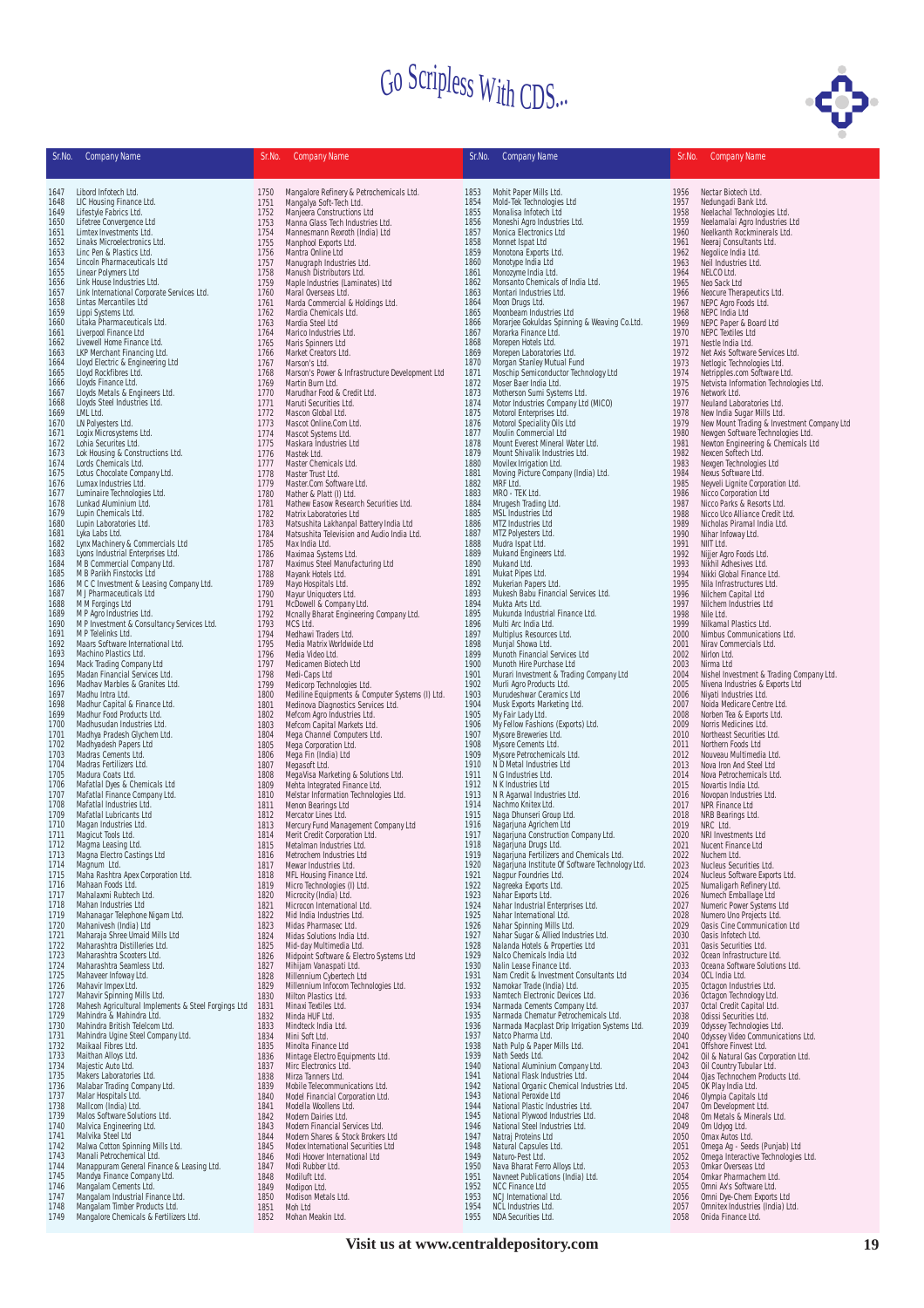

| Sr.No.       | <b>Company Name</b>                                                      | Sr.No.       | Company Name                                                                                 | Sr.No.       | <b>Company Name</b>                                                    | Sr.No.       | <b>Company Name</b>                                                 |
|--------------|--------------------------------------------------------------------------|--------------|----------------------------------------------------------------------------------------------|--------------|------------------------------------------------------------------------|--------------|---------------------------------------------------------------------|
|              |                                                                          |              |                                                                                              |              |                                                                        |              |                                                                     |
| 2059         | Onida Savak Ltd                                                          | 2162         | Pharmaids Pharmaceuticals Ltd                                                                | 2265         | PVD Plast Mould Industries Ltd.                                        | 2368         | Reliance Chemotex Industries Ltd.                                   |
| 2060<br>2061 | Online Media Solutions Ltd.<br>Ontrack Systems Ltd.                      | 2163<br>2164 | Phil Corporation Ltd.<br>Philips India Ltd.                                                  | 2266<br>2267 | Pyxis Technology Solutions Ltd.<br>Q-Flex Cables & Softwares Ltd.      | 2369<br>2370 | Reliance Industrial Infrastructure Ltd.<br>Reliance Industries Ltd. |
| 2062         | Onward Technologies Ltd.                                                 | 2165         | Phillips Carbon Black Ltd.                                                                   | 2268         | Quantum Digital Vision (India) Ltd                                     | 2371         | Reliance Petroleum Ltd                                              |
| 2063         | Optel Telecommunications Ltd.                                            | 2166<br>2167 | Phoenix International Ltd.                                                                   | 2269<br>2270 | Quantum Softech Ltd.<br>Quest Financial Services Ltd.                  | 2372         | Relish Pharmaceuticals Ltd                                          |
| 2064<br>2065 | Opto Circuits (India) Ltd<br>Oracle Credit Ltd.                          | 2168         | Phoenix Lamps India Ltd<br>Phoenix Mills Ltd.                                                | 2271         | Quest International India Ltd                                          | 2373<br>2374 | Remsons Industries Ltd<br>REPL Engineering Ltd.                     |
| 2066         | Orbit Airfreight Ltd.                                                    | 2169         | Photoquip India Ltd.                                                                         | 2272         | R C A Ltd.                                                             | 2375         | Repro India Ltd.                                                    |
| 2067<br>2068 | Orcap Securities Ltd.<br>Orchaltree Leasing & Finance Ltd                | 2170<br>2171 | Phyto Chem (India) Ltd.<br>Piccadily Agro Industries Ltd.                                    | 2273<br>2274 | R K Ispat Ltd.<br>R M Mohite Textiles Ltd.                             | 2376<br>2377 | Response Informaters Ltd.<br>Revathi - CP Equipment Ltd.            |
| 2069         | Orchid Chemicals & Pharmaceuticals Ltd.                                  | 2172         | Piccadily Sugar & Allied Industries Ltd.                                                     | 2275         | R R Financial Consultants Ltd.                                         | 2378         | Revati Organics Ltd.                                                |
| 2070         | Orchid Securities Ltd.                                                   | 2173         | Pidilite Industries Ltd.                                                                     | 2276         | R S Software India Ltd.                                                | 2379         | Rexnord Electronics & Controls Ltd.                                 |
| 2071<br>2072 | Orient Abrasives Ltd.<br>Orient Ceramics & Industries Ltd                | 2174<br>2175 | Pilani Investment & Industries Corporation Ltd.<br>Pinnacle Trades & Investments Ltd.        | 2277<br>2278 | Raajratna Metal Industries Ltd.<br>Radhe Developers (India) Ltd        | 2380<br>2381 | RFL International Ltd<br>RGF Capital Markets Ltd                    |
| 2073         | Orient Information Technologies Ltd.                                     | 2176         | Pioneer Embroideries Ltd.                                                                    | 2279         | Radhika Spinning Mills Ltd.                                            | 2382         | Rhone Poulenc (India) Ltd.                                          |
| 2074         | Orient Paper & Industries Ltd.                                           | 2177         | Pioneer Polyfeb Ltd.                                                                         | 2280         | Radiant Financial Services Ltd.                                        | 2383         | Richfield Financial Services Ltd                                    |
| 2075<br>2076 | Orient Press Ltd<br>Orient Tradelink Ltd                                 | 2178<br>2179 | Pioneer Technoparks Ltd<br>Pitamber Coated Papers Ltd.                                       | 2281<br>2282 | Radiant Software Ltd.<br>Radico Khaitan Finance Ltd                    | 2384<br>2385 | Richirich Agro Ltd.<br>RICO Auto Industries Ltd.                    |
| 2077         | Oriental Bank of Commerce (OBC)                                          | 2180         | Pithampur Poly Products Ltd                                                                  | 2283         | Radico Khaitan Ltd.                                                    | 2386         | Ricoh India Ltd.                                                    |
| 2078<br>2079 | Oriental Carbon & Chemicals Ltd<br>Oriental Containers Ltd.              | 2181<br>2182 | Pitti Laminations Ltd<br>Pittie Finance Ltd.                                                 | 2284<br>2285 | Raghav Industries Ltd                                                  | 2387         | Riddhi - Siddhi Gluco Biols Ltd                                     |
| 2080         | Oriental Hotels Ltd.                                                     | 2183         | Pix Transmissions Ltd.                                                                       | 2286         | Raghunath International Ltd<br>Raghunath Tobacco Company Ltd.          | 2388<br>2389 | Rider Electronics Ltd<br>Riga Sugar Company Ltd.                    |
| 2081         | Orissa Sponge Iron Ltd.                                                  | 2184         | Plastiblends India Ltd.                                                                      | 2287         | Raghuvir Synthetics Ltd                                                | 2390         | Rishiroop Rubber (International) Ltd                                |
| 2082<br>2083 | Orpine Systems Ltd.<br>Ortin Laboratories Ltd.                           | 2185<br>2186 | Platy Metallurgicals Ltd<br>PMCSoft Ltd.                                                     | 2288<br>2289 | Rahul Commercials Ltd.<br>Raigarh Paper & Board Mills Ltd.             | 2391<br>2392 | Ritesh Industries Ltd.<br>Ritesh International Ltd                  |
| 2084         | Oscar Investments Ltd                                                    | 2187         | PNB Gilts Ltd.                                                                               | 2290         | Rain Calcining Ltd.                                                    | 2393         | RLF Ltd.                                                            |
| 2085         | Oswal Agro Mills Ltd.                                                    | 2188         | PNC Capital Trust Ltd.                                                                       | 2291         | Rainbow Denim Ltd.                                                     | 2394         | <b>RMB Financial Services Ltd</b>                                   |
| 2086<br>2087 | Oswal Chemicals & Fertilisers Ltd.<br>Oswal Spinning & Weaving Mills Ltd | 2189<br>2190 | Poddar Pigments Ltd.<br>Pokarna Granites Ltd.                                                | 2292<br>2293 | Rainbow Papers Ltd<br>Raipur Alloys & Steel Ltd.                       | 2395<br>2396 | RNT Plantations Ltd.<br>Roadways India Ltd.                         |
| 2088         | Oswal Sugars Ltd                                                         | 2191         | Polar Industries Ltd                                                                         | 2294         | Raj Agro Mills Ltd.                                                    | 2397         | Rohan Finance & Securities Ltd.                                     |
| 2089         | Otco International Ltd.                                                  | 2192         | Polar Pharma India Ltd                                                                       | 2295         | Raj Irrigation Pipes & Fittings Ltd                                    | 2398         | Rohit Agro Products Ltd                                             |
| 2090<br>2091 | OTIS Elevator Company (India) Ltd.<br>Otoklin Plants & Equipments Ltd    | 2193<br>2194 | Polaris Software Lab Ltd.<br>Polo Hotels Ltd.                                                | 2296<br>2297 | Raj Packaging Industries Ltd.<br>Raj Rayon Ltd                         | 2399<br>2400 | Rollatainers Ltd.<br>Rolta India Ltd.                               |
| 2092         | Oudh Sugar Mills Ltd.                                                    | 2195         | Polychem Ltd                                                                                 | 2298         | Rajasthan Gases Ltd.                                                   | 2401         | Roofit Industries Ltd.                                              |
| 2093         | Overseas Capital Ltd                                                     | 2196<br>2197 | Polycon International Ltd<br>Polylink Polymers (India) Ltd.                                  | 2299<br>2300 | Rajasthan Polyesters Ltd.                                              | 2402<br>2403 | Roopa Industries Ltd                                                |
| 2094<br>2095 | Oxford Industries Ltd.<br>P G Foils Ltd.                                 | 2198         | Polymechplast Machines Ltd.                                                                  | 2301         | Rajasthan Spinning and Weaving Mills Ltd.<br>Raidarshan Industries Ltd | 2404         | Rose Investments Ltd<br>Rose Merc Ltd.                              |
| 2096         | P K Leasing & Finance Ltd.                                               | 2199         | Polyplex Corporation Ltd                                                                     | 2302         | Rajdhani Leasing & Industries Ltd                                      | 2405         | Roselabs Finance Ltd                                                |
| 2097<br>2098 | P R Cements Ltd<br>Pacific Cotspin Ltd.                                  | 2200<br>2201 | Polypro Fibrils (India) Ltd<br>Ponni Sugars & Chemicals Ltd.                                 | 2303<br>2304 | Rajesh Exports Ltd.<br>Rajesh Global Solutions Ltd.                    | 2406<br>2407 | Roselabs Ltd<br>Rossell Industries Ltd                              |
| 2099         | Pacific Industries Ltd.                                                  | 2202         | Porritts & Spencer (Asia) Ltd.                                                               | 2305         | Rajeswari Graphics Ltd.                                                | 2408         | Rossell Tea Ltd.                                                    |
| 2100         | Padam Cotton Yarns Ltd                                                   | 2203         | Powersoft Global Solutions Ltd.                                                              | 2306         | Rajnish Enterprises Ltd.                                               | 2409         | Royal Cushion Vinyl Products Ltd.                                   |
| 2101<br>2102 | Padmalaya Telefilms Ltd.<br>Padmini Technologies Ltd                     | 2204<br>2205 | Prabhat (India) Ltd<br>Pradeep Metals Ltd.                                                   | 2307<br>2308 | Rajpurohit GMP India Ltd.<br>Rajratan Gustav Wolf Ltd                  | 2410<br>2411 | Royal Finance Ltd.<br>Royal Infosys Ltd                             |
| 2103         | Pal Credit & Capital Ltd.                                                | 2206         | Pragnya Software Systems Ltd.                                                                | 2309         | Rajratan Synthetics Ltd.                                               | 2412         | Royal Traders Ltd                                                   |
| 2104         | Palace Heights Hotels Ltd.                                               | 2207<br>2208 | Praj Industries Ltd.                                                                         | 2310<br>2311 | Rajshree Sugar & Chemicals Ltd.<br>Rallis India Ltd.                   | 2413<br>2414 | Royale Manor Hotels & Industries Ltd                                |
| 2105<br>2106 | Palsoft Infosystems Ltd<br>Pampasar Distillery Ltd.                      | 2209         | Prajay Engineers Syndicate Ltd.<br>Prakash Industries Ltd                                    | 2312         | Ram Informates Ltd.                                                    | 2415         | RPG Cables Ltd.<br>RPG Life Sciences Ltd.                           |
| 2107         | Pan India Resorts & Land Development Ltd                                 | 2210         | Prakash Leasing Ltd.                                                                         | 2313         | Rama Industries Ltd.                                                   | 2416         | RPG Transmission Ltd                                                |
| 2108<br>2109 | Pan Packaging Industries Ltd<br>Panacea Biotec Ltd                       | 2211<br>2212 | Pranavaditya Spinning Mills Ltd<br>Pratibha Manufacturing & Marketing Ltd                    | 2314<br>2315 | Rama Newsprint and Papers Ltd.<br>Rama Petrochemicals Ltd.             | 2417<br>2418 | RSL Industries Ltd.<br>RTS Power Corporation Ltd.                   |
| 2110         | Panama Petrochem Ltd.                                                    | 2213         | Pratik Panels Ltd                                                                            | 2316         | Rama Phosphates Ltd.                                                   | 2419         | Rubfila International Ltd                                           |
| 2111         | Panjon Ltd                                                               | 2214<br>2215 | Pratiksha Chemicals Ltd                                                                      | 2317         | Rama Vision Ltd                                                        | 2420         | Ruchi Infrastructure Ltd                                            |
| 2112<br>2113 | Pankaj Polymers Ltd<br>Pantaloon Retail (India) Ltd.                     | 2216         | Precision Electronics Ltd.<br>Precision Fastners Ltd.                                        | 2318<br>2319 | Ramco Industries Ltd.<br>Ramco Systems Ltd.                            | 2421<br>2422 | Ruchi Soya Industries Ltd.<br>Ruchi Strips and Alloys Ltd.          |
| 2114         | Paramount Communications Ltd.                                            | 2217         | Precision Wires India Ltd                                                                    | 2320         | Ramgopal Polytex Ltd                                                   | 2423         | Rungta Irrigations Ltd.                                             |
| 2115<br>2116 | Paras Petrofils Ltd.<br>Paras Pharmaceuticals Ltd.                       | 2218<br>2219 | Precot Mills Ltd.<br>Premier Auto Electric Ltd.                                              | 2321<br>2322 | Ramsons Projects Ltd<br>Rana Sugars Ltd                                | 2424<br>2425 | Rupa & Company Ltd.<br>Rupangi Impex Ltd                            |
| 2117         | Parekh Aluminex Ltd.                                                     | 2220         | Premier Explosives Ltd.                                                                      | 2323         | Ranbaxy Laboratories Ltd.                                              | 2426         | S B & T International Ltd                                           |
| 2118<br>2119 | Parekh Distributors Ltd<br>Parekh Platinum Ltd.                          | 2221<br>2222 | Premier Instruments & Controls Ltd.<br>Premier Road Carriers Ltd.                            | 2324<br>2325 | Rander Corporation Ltd<br>Rane (Madras) Ltd.                           | 2427         | S B International Ltd                                               |
| 2120         | Pariwar Finance & Investment (I) Ltd                                     | 2223         | Premium Capital Market & Investments Ltd                                                     | 2326         | Rane Brake Lining Ltd.                                                 | 2428<br>2429 | S E Investments Ltd.<br>S Kumars Nationwide Ltd                     |
| 2121         | Parke Davis (India) Ltd.                                                 | 2224         | Prima Plastics Ltd.                                                                          | 2327         | Rane Computers Consultancy Ltd.                                        | 2430         | S M Telesys Ltd.                                                    |
| 2122<br>2123 | Parker Agrochem Exports Ltd.<br>Parnami Credits Ltd.                     | 2225<br>2226 | Primax Fiscal Services Ltd<br>Prime Securities Ltd.                                          | 2328<br>2329 | Rane Engine Valves Ltd.<br>Range Apparels Ltd.                         | 2431<br>2432 | S R Industries Ltd.<br>S&S Power Switchgears Ltd                    |
| 2124         | Parry Agro Industries Ltd                                                | 2227         | Primesoftex Ltd.                                                                             | 2330         | Ranklin Investments Ltd.                                               | 2433         | S.Kumars.Com Ltd.                                                   |
| 2125<br>2126 | Parrys Confectionery Ltd.<br>Paschim Petrochem Ltd.                      | 2228<br>2229 | Principal Capital Markets Ltd<br>Principal Pharmaceuticals & Chemicals Ltd.                  | 2331<br>2332 | Ransi Softwares India Ltd.<br>Rapicut Carbides Ltd.                    | 2434<br>2435 | Saarc Net Ltd.<br>Sab Nife Power Systems Ltd.                       |
| 2127         | Pasupati Acrylon Ltd                                                     | 2230         | Prism Cement Ltd.                                                                            | 2333         | Ras Propack Lamipack Ltd.                                              | 2436         | Sabero Organics Gujarat Ltd.                                        |
| 2128         | Pasupati Fabrics Ltd                                                     | 2231<br>2232 | Pritish Nandy Communications Ltd.<br>Privy Financial Services Ltd                            | 2334         | Ras Resorts & Apart Hotels Ltd                                         | 2437         | Saboo Sodium Chloro Ltd.                                            |
| 2129<br>2130 | Pasupati Fincap Ltd.<br>Pasupati Seohung Ltd                             | 2233         | Prix India Ltd.                                                                              | 2335<br>2336 | Rasandik Engineering Industries India Ltd.<br>Rashel Agrotech Ltd.     | 2438<br>2439 | Sachdev Securities Ltd.<br>Sadhana Nitro Chem Ltd.                  |
| 2131         | Pasupati Spinning & Weaving Mills Ltd                                    | 2234         | Priya Ltd.                                                                                   | 2337         | Rasi Electrodes Ltd                                                    | 2440         | Sagar Cements Ltd                                                   |
| 2132<br>2133 | Patel Engineering Ltd.<br>Patel On-Board Couriers Ltd.                   | 2235<br>2236 | Priyadarshini Cement Ltd<br>Priyansh Saree Industries Ltd.                                   | 2338<br>2339 | Rathi Graphic Technologies Ltd.<br>Rathi Ispat Ltd                     | 2441<br>2442 | Sagar International Ltd.<br>Sagarsoft (India) Ltd.                  |
| 2134         | Patel Roadways Ltd                                                       | 2237         | Procal Electronics India Ltd.                                                                | 2340         | Rathi Udyog Ltd.                                                       | 2443         | Sahara India Media Communication Ltd                                |
| 2135         | Patels Airtemp (India) Ltd.<br>Patriot Trading Company Ltd.              | 2238<br>2239 | Procter & Gamble (India) Ltd.<br>Proline Software & Finance Ltd.                             | 2341<br>2342 | Ratnabali Capital Markets Ltd.<br>Ratnajyot Metcast Ltd                | 2444         | Sai Service Station Ltd                                             |
| 2136<br>2137 | Patspin India Ltd                                                        | 2240         | Promact Plastics Ltd.                                                                        | 2343         | Ratnamani Metals & Tubes Ltd                                           | 2445<br>2446 | Sai Television Ltd.<br>SAIL Power Supply Company Ltd.               |
| 2138         | Paushak Ltd                                                              | 2241         | Prosoft Systems Ltd.                                                                         | 2344         | Ratni Investments Company Ltd                                          | 2447         | Sainik Finance & Industries Ltd.                                    |
| 2139<br>2140 | PCI Papers Ltd.<br>PCS Industries Ltd.                                   | 2242<br>2243 | Proto Infosys Ltd<br>Provestment Services Ltd                                                | 2345<br>2346 | Rattan Vanaspati Ltd.<br>Raunag Automotive Components Ltd              | 2448<br>2449 | Saket Projects Ltd<br>Sakthi Sugars Ltd.                            |
| 2141         | Peacock Industries Ltd.                                                  | 2244         | Prraneta Industries Ltd.                                                                     | 2347         | Raval Finance Ltd                                                      | 2450         | Salguti Plastics Ltd.                                               |
| 2142         | Peacock Traders & Exporters Ltd                                          | 2245<br>2246 | Prudential ICICI AMC - ICICI Premier Scheme<br>Prudential ICICI AMC Ltd - ICICI Power Scheme | 2348<br>2349 | RayBan Sun Optics India Ltd                                            | 2451         | Salora International Ltd.                                           |
| 2143<br>2144 | Pearl Energy & Infrastructures Ltd.<br>Pearl Engineering Polymers Ltd.   | 2247         | Prudential Pharmaceuticals Ltd.                                                              | 2350         | Raymed Labs Ltd.<br>Raymond Ltd                                        | 2452<br>2453 | Sam Industries Ltd<br>Samarth International Finlease Ltd.           |
| 2145         | Pearl Global Ltd                                                         | 2248         | Prudential Stock Broking Services Ltd                                                        | 2351         | <b>RCF Ltd</b>                                                         | 2454         | Sameera Infotainment Ltd.                                           |
| 2146<br>2147 | Pearl Polymers Ltd.<br>Peerless Abasan Finance Ltd.                      | 2249<br>2250 | Prudential Sugar Corporation Ltd<br>PSI Data Systems Ltd.                                    | 2352<br>2353 | RCS Financial Technology Ltd.<br>RDB Industries Ltd.                   | 2455<br>2456 | Samkrg Pistons & Rings Ltd.<br>Sampre Nutritions Ltd.               |
| 2148         | Peeti Securities Ltd.                                                    | 2251         | PSL Holdings Ltd                                                                             | 2354         | Real Strips Ltd                                                        | 2457         | Samtel Color Ltd.                                                   |
| 2149         | Pegasus Castalloy Ltd.                                                   | 2252         | PSM Spinning Ltd                                                                             | 2355         | Real Value Appliances Ltd.                                             | 2458         | Samtel India Ltd                                                    |
| 2150<br>2151 | Pennar Aluminium Company Ltd.<br>Pennar Aqua Exports Ltd.                | 2253<br>2254 | Pudumjee Agro Industries Ltd.<br>Pudumjee Pulp & Paper Mills Ltd.                            | 2356<br>2357 | Reckitt Benckiser (India) Ltd.<br>Recon Healthcare Ltd                 | 2459<br>2460 | San Media Ltd.<br>Sanchay Finvest Ltd                               |
| 2152         | Pennar Industries Ltd.                                                   | 2255         | Puneet Resins Ltd                                                                            | 2358         | Recron Synthetics Ltd.                                                 | 2461         | Sandvik Asia Ltd.                                                   |
| 2153         | Pennar Profiles Ltd.                                                     | 2256<br>2257 | Punjab Alkalies & Chemicals Ltd.<br>Punjab Anand Lamp Industries Ltd.                        | 2359         | Recursion Software Ltd.                                                | 2462         | Sangal Papers Ltd.                                                  |
| 2154<br>2155 | Penrose Mercantiles Ltd.<br>Penta Pharmadyes Ltd.                        | 2258         | Punjab Chemicals & Pharmaceuticals Ltd.                                                      | 2360<br>2361 | Refnol Resins & Chemicals Ltd.<br>Regency Ceramics Ltd.                | 2463<br>2464 | Sangam (India) Ltd<br>Sanghi Industries Ltd                         |
| 2156         | Pentagon Global Solutions Ltd.                                           | 2259         | Punjab Communications Ltd.                                                                   | 2362         | Regency Leasing Ltd.                                                   | 2465         | Sanghi Polysters Ltd.                                               |
| 2157<br>2158 | Pentamedia Graphics Ltd.<br>Pentasoft Technologies Ltd.                  | 2260<br>2261 | Punjab Tractors Ltd.<br>Punjab Woolcombers Ltd                                               | 2363<br>2364 | Regent Leasing & Finance Ltd.<br>REI Agro Ltd.                         | 2466<br>2467 | Sanghvi Movers Ltd.<br>Sanjeevni Industries Ltd                     |
| 2159         | Pentium Infotech Ltd.                                                    | 2262         | Punsumi India Ltd.                                                                           | 2365         | Relaxo Footwears Ltd.                                                  | 2468         | Sankhya Infotech Ltd.                                               |
| 2160<br>2161 | Petron Engineering Construction Ltd.<br>Pfizer Ltd.                      | 2263<br>2264 | Purbasha Resources Ltd<br>Pushpanjali Floriculture Ltd.                                      | 2366<br>2367 | Reliable Plastics Ltd.<br>Reliance Capital Ltd.                        | 2469<br>2470 | Sanmar Properties & Investments Ltd<br>Sanra Software Ltd           |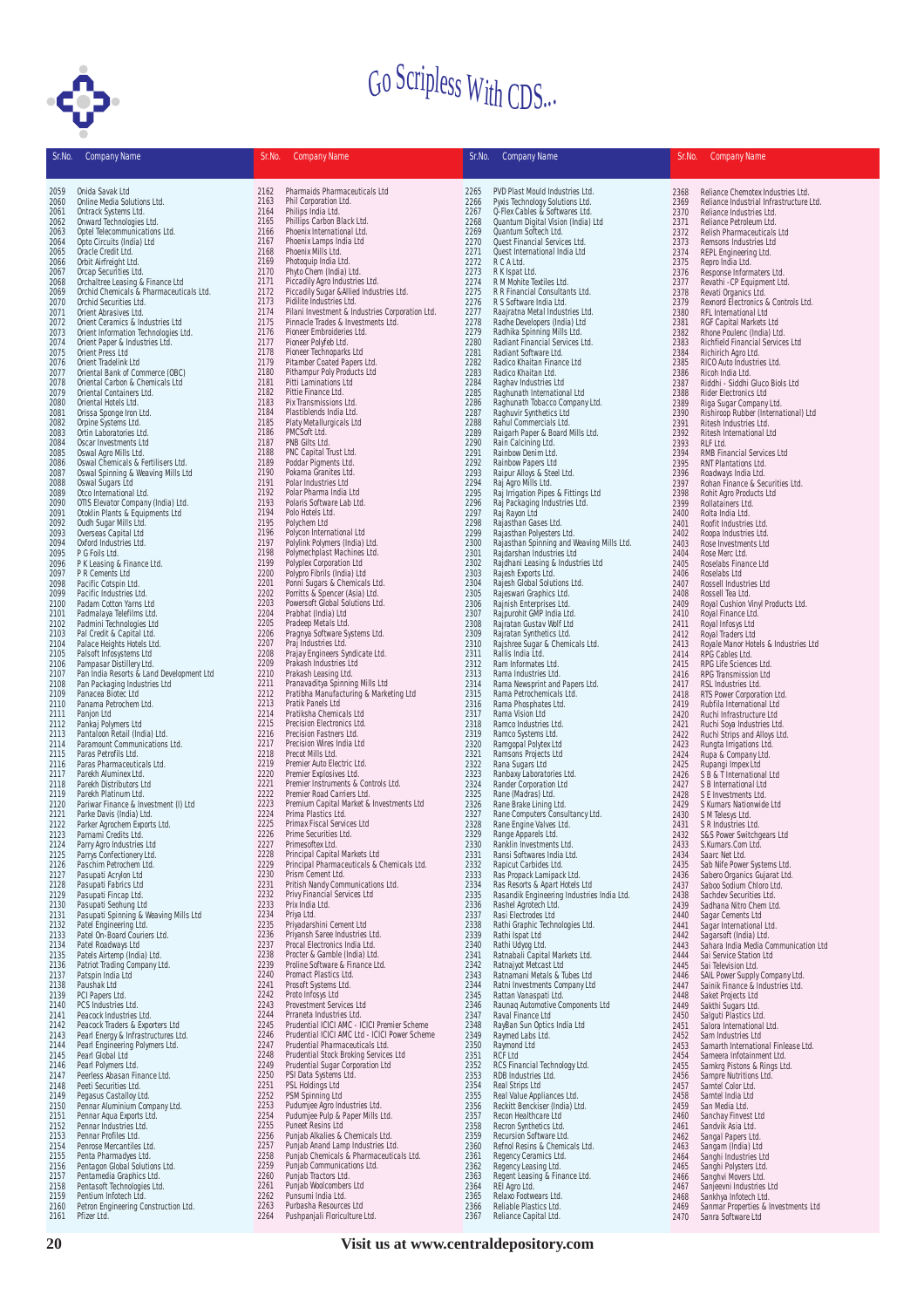

| Sr.No.       | <b>Company Name</b>                                                              | Sr.No.       | <b>Company Name</b>                                                      | Sr.No.       | <b>Company Name</b>                                                              | Sr.No.       | <b>Company Name</b>                                                        |
|--------------|----------------------------------------------------------------------------------|--------------|--------------------------------------------------------------------------|--------------|----------------------------------------------------------------------------------|--------------|----------------------------------------------------------------------------|
| 2471         | Santaram Spinners Ltd.                                                           | 2574         | Shree Securities Ltd.                                                    | 2677         | Southern Infosys Ltd.                                                            | 2780         | Sunil Agro Foods Ltd.                                                      |
| 2472<br>2473 | Santogen Exports Ltd<br>Santosh Fine Fab Ltd                                     | 2575<br>2576 | Shree Shubhlabh Infoline.Com Ltd.<br>Shree Steel Wire Ropes Ltd          | 2678<br>2679 | Southern Iron & Steel Company Ltd<br>Southern Ispat Ltd.                         | 2781<br>2782 | Sunil Synchem Ltd.<br>Sunitee Chemicals Ltd                                |
| 2474         | Santosh Industries Ltd.                                                          | 2577         | Shree Synthetics Ltd.                                                    | 2680         | Southern Online Services Ltd.                                                    | 2783         | Sunku Auto Ltd.                                                            |
| 2475         | Sanvan Software Ltd.                                                             | 2578<br>2579 | Shree Tulsi Online.Com Ltd<br>Shree Vatsaa Finance & Leasing Ltd.        | 2681         | Southern Petrochemicals Industrial Corporation Ltd.                              | 2784         | Sunraj Diamond Exports Ltd<br>Sunrise Zinc Ltd.                            |
| 2476<br>2477 | Sanwaria Agro Oils Ltd.<br>Sanyo Impex Ltd.                                      | 2580         | Shree Vindhya Paper Mills Ltd                                            | 2682<br>2683 | Sovika Infotek Ltd.<br>Sowbhagya Exports Ltd                                     | 2785<br>2786 | Sunstar Lubricants Ltd                                                     |
| 2478         | Sarabhai Electronics Ltd                                                         | 2581         | Shreeji Phosphate Ltd                                                    | 2684         | Space Computer And Systems Ltd.                                                  | 2787         | Sunstar Software Systems Ltd.                                              |
| 2479<br>2480 | Sarda Information Technologies Ltd.                                              | 2582<br>2583 | Shrenuj & Company Ltd.<br>Shreyans Industries Ltd                        | 2685<br>2686 | Spanco Telesystems & Solutions Ltd.<br>Sparc Systems Ltd.                        | 2788<br>2789 | Super Bakers (India) Ltd                                                   |
| 2481         | Sarda Papers Ltd<br>Saregama India Ltd                                           | 2584         | Shreyas Shipping Ltd                                                     | 2687         | Spartek Ceramics India Ltd                                                       | 2790         | Super Forgings And Steels Ltd.<br>Super Sales Agencies Ltd                 |
| 2482         | Sarita Software & Industries Ltd.                                                | 2585         | Shri Dinesh Mills Ltd                                                    | 2688         | Spectra Industries Ltd.                                                          | 2791         | Super Spinning Mills Ltd                                                   |
| 2483<br>2484 | Sark Systems India Ltd.<br>Sarla Polyester Ltd                                   | 2586<br>2587 | Shri Ganesh Spinners Ltd.<br>Shri Niranjan Ayurved Bhawan Ltd.           | 2689<br>2690 | Spectrum Foods Ltd.<br>SPEL Semiconductor Ltd.                                   | 2792<br>2793 | Super Tannery (India) Ltd<br>Superhouse Leathers Ltd.                      |
| 2485         | Saroh Infotech Ltd.                                                              | 2588         | Shri Shakti LPG Ltd.                                                     | 2691         | Spenta International Ltd.                                                        | 2794         | Superprecise Medisys & Softech Ltd                                         |
| 2486         | Sarvodaya Labs Ltd.                                                              | 2589<br>2590 | Shricon Industries Ltd<br>Shriram City Union Finance Ltd.                | 2692         | Spentex Industries Ltd                                                           | 2795         | Superstar Distilleries & Foods Ltd                                         |
| 2487<br>2488 | Satellite Engineering Ltd<br>Sathavahana Ispat Ltd.                              | 2591         | Shriram Investments Ltd.                                                 | 2693<br>2694 | Spic PHI Seeds Ltd.<br>Spice Net Ltd                                             | 2796<br>2797 | Superstar Leafin Ltd.<br>Supertex Industries Ltd.                          |
| 2489         | Satin Creditcare Network Ltd.                                                    | 2592         | Shriram Transport Finance Ltd.                                           | 2695         | SPL Infoweb Ltd                                                                  | 2798         | Suprajit Engineering Ltd.                                                  |
| 2490<br>2491 | Satkar Electronics Ltd<br>Satnam Overseas Ltd.                                   | 2593<br>2594 | Shriyam Securities & Finance Ltd.<br>Shubham Industries Ltd.             | 2696<br>2697 | SPL Ltd.<br>Sprint RPG India Ltd.                                                | 2799<br>2800 | Supraneet Finance & Consultants Ltd<br>Supreme Agro Products Ltd           |
| 2492         | Satyam Computers Services Ltd.                                                   | 2595         | SHV Energy India Ltd                                                     | 2698         | SPS International Ltd.                                                           | 2801         | Supreme Petrochem Ltd.                                                     |
| 2493         | Saumya Consultants Ltd.                                                          | 2596<br>2597 | Shyam Software Ltd.<br>Shyam Star Gems Ltd.                              | 2699         | SPT Securities Ltd.                                                              | 2802         | Supreme Telecom & Network (I) Ltd                                          |
| 2494<br>2495 | Saurashtra Cement Ltd.<br>Saven Technologies Ltd.                                | 2598         | Shyam Telecom Ltd.                                                       | 2700<br>2701 | SQL Star International Ltd.<br>Sree Rayalaseema Alkalies & Allied Chemicals Ltd. | 2803<br>2804 | Supriya Pharmaceuticals Ltd.<br>Su-raj Diamonds (India) Ltd.               |
| 2496         | Savita Chemicals Ltd                                                             | 2599         | Sibar Autoparts Ltd.                                                     | 2702         | Sree Rayalaseema Hi Strength Hypo Ltd.                                           | 2805         | Suraj Holdings Ltd                                                         |
| 2497<br>2498 | Savitri Overseas Ltd.<br>Saw Pipes Ltd.                                          | 2600<br>2601 | Sibar Media & Entertainment Ltd.<br>Sibar Software Services (India) Ltd  | 2703<br>2704 | SREI International Finance Ltd.<br>SRF Ltd.                                      | 2806<br>2807 | Suraj Stainless Ltd<br>Surana Financial Corporation (India) Ltd            |
| 2499         | Sawaca Business Machines Ltd.                                                    | 2602         | Sica Breweries Ltd.                                                      | 2705         | SRG Infotec Ltd.                                                                 | 2808         | Surana Metals & Steels (India) Ltd                                         |
| 2500         | Sawaca Communications Ltd.                                                       | 2603         | Siddharth Tubes Ltd                                                      | 2706         | SRH Synthetics Ltd.                                                              | 2809         | Surana Strips Ltd.                                                         |
| 2501<br>2502 | Sayaji Hotels Ltd<br>SBI Home Finance Ltd                                        | 2604<br>2605 | Siddheswari Garments Ltd.<br>Sidh Industries Ltd.                        | 2707<br>2708 | Sri Adhikari Brothers Television Network Ltd.<br>Sri Chakra Cements Ltd          | 2810<br>2811 | Surana Telecom Ltd.<br>Surat Electricity Company Ltd.                      |
| 2503         | Scanpoint Graphics Ltd.                                                          | 2606         | SIEL Ltd.                                                                | 2709         | Sri Chakra Remedies Ltd.                                                         | 2812         | Surat Textile Mills Ltd.                                                   |
| 2504         | Schablona India Ltd.                                                             | 2607         | Siemens Ltd.                                                             | 2710         | Sri Gopal Investments Ltd.                                                       | 2813         | Surprise Traders Ltd.                                                      |
| 2505<br>2506 | Schenectady - Beck India Ltd<br>Schlafhorst Engineering (India) Ltd.             | 2608<br>2609 | Sierra Optima Ltd.<br>Silicon Valley Infotech Ltd                        | 2711<br>2712 | Sri Krishna Drugs Ltd.<br>Sri Lakshmi Saraswathi Textiles (Arni) Ltd             | 2814<br>2815 | Surya Agroils Ltd<br>Surya Roshni Ltd.                                     |
| 2507         | Scintilla Software Technologies Ltd.                                             | 2610         | Silktex Ltd.                                                             | 2713         | Sri Vishnu Cement Ltd.                                                           | 2816         | Suryachakra Seafoods Ltd.                                                  |
| 2508         | Seagull Leafin Ltd.                                                              | 2611<br>2612 | Siltap Chemicals Ltd.<br>Silverline Industries Ltd.                      | 2714         | Srico Software India Ltd.                                                        | 2817         | Suryajyoti Spinning Mills Ltd.                                             |
| 2509<br>2510 | Search Chem Industries Ltd.<br>Seasons Furnishings Ltd                           | 2613         | Silveroak Commercials Ltd.                                               | 2715<br>2716 | Srinivasa Shipping & Property Development Ltd.<br>Sriven Multi-tech Ltd.         | 2818<br>2819 | Suryalakshmi Cotton Mills Ltd.<br>Suryalata Spinning Mills Ltd.            |
| 2511         | Seasons Textiles Ltd.                                                            | 2614         | Silversmith India Ltd.                                                   | 2717         | SRU Knitters Ltd.                                                                | 2820         | Suryamukhi Trading & Finance Ltd                                           |
| 2512<br>2513 | Secunderabad Healthcare Ltd.<br>Securities Capital Investments (India) Ltd       | 2615<br>2616 | Simmonds Marshall Ltd.<br>Simplex Castings Ltd                           | 2718<br>2719 | SSI Ltd.<br>St. Angelo's Computers Ltd.                                          | 2821<br>2822 | Suryanagri Finlease Ltd<br>Suryavanshi Spinning Mills Ltd                  |
| 2514         | Sekurit Saint-Gobain India Ltd.                                                  | 2617         | Simplex Concrete Piles (India) Ltd.                                      | 2720         | Standard Industries Ltd.                                                         | 2823         | Suryoday Allo-Metal Powders Ltd.                                           |
| 2515         | Selan Exploration Technology Ltd.                                                | 2618         | Simran Farms Ltd                                                         | 2721         | Stanpacks (India) Ltd                                                            | 2824         | Suryodaya Plastics Ltd                                                     |
| 2516<br>2517 | Selvas Photographics Ltd.<br>Senbo Industries Ltd.                               | 2619<br>2620 | Sinclairs Hotels & Transportation Ltd.<br>Sindhu Trade Links Ltd         | 2722<br>2723 | Star Light Credit (India) Ltd.<br>Star Paper Mills Ltd.                          | 2825<br>2826 | Sutlej Industries Ltd<br>Suven Pharmaceuticals Ltd.                        |
| 2518         | Senthil Infotek Ltd.                                                             | 2621         | Singer India Ltd                                                         | 2724         | Starchik Specialities Ltd.                                                       | 2827         | Suvridhi Financial Services Ltd.                                           |
| 2519         | Sequel e-Routers Ltd.                                                            | 2622<br>2623 | Singhal Overseas Ltd<br>Sinhal Holdings Ltd                              | 2725         | Starlite Components Ltd.                                                         | 2828         | Svam Software Ltd.                                                         |
| 2520<br>2521 | Sequelsoft India Ltd.<br>Servotech Engineering Industries Ltd.                   | 2624         | Sintex Industries Ltd                                                    | 2726<br>2727 | State Bank of India (SBI)<br>Steel Authority of India Ltd.                       | 2829<br>2830 | SVC Superchem Ltd.<br>Swal Computers Ltd.                                  |
| 2522         | Sesa Goa Ltd.                                                                    | 2625         | SIP Industries Ltd.                                                      | 2728         | Steel Strips Leasing Ltd.                                                        | 2831         | Swaraj Engines Ltd.                                                        |
| 2523<br>2524 | Seshasayee Paper & Boards Ltd.<br><b>SGN Telecoms Ltd</b>                        | 2626<br>2627 | SIP Technologies & Exports Ltd.<br>Siporex India Ltd                     | 2729<br>2730 | Steel Strips Wheels Ltd.<br>Steel Tubes of India Ltd.                            | 2832<br>2833 | Swaraj Mazda Ltd.<br>Swastik Securities & Finance Ltd.                     |
| 2525         | Shah Alloys Ltd                                                                  | 2628         | Siris Soft Ltd.                                                          | 2731         | Steelco Gujarat Ltd.                                                             | 2834         | Swastik Vinayaka Synthetics Ltd.                                           |
| 2526         | Shah Foods Ltd                                                                   | 2629         | Sita Enterprises Ltd                                                     | 2732         | Stelco Strips Ltd.                                                               | 2835         | Swastika Fin-Lease Ltd.                                                    |
| 2527<br>2528 | Shahi Shipping Ltd<br>Shalibhadra Infosec Ltd.                                   | 2630<br>2631 | SIV Industries Ltd.<br>Siyaram Silk Mills Ltd.                           | 2733<br>2734 | Stencil Apparel Brands Ltd.<br>Step Two Corporation Ltd                          | 2836<br>2837 | SWIL Ltd.<br>Swiss Glascoat Equipments Ltd                                 |
| 2529         | Shalimar Paints Ltd                                                              | 2632         | SKF Bearings India Ltd.                                                  | 2735         | Sterling Biotech Ltd                                                             | 2838         | Switching Technologies Gunther Ltd                                         |
| 2530         | Shambhu Mercantile Ltd.                                                          | 2633         | SKG Consolidated Ltd                                                     | 2736         | Sterling Holiday Resorts (India) Ltd.                                            | 2839         | Swojas Energy Foods Ltd.                                                   |
| 2531<br>2532 | Shamken Cotsyn Ltd.<br>Shamken Multifab Ltd.                                     | 2634<br>2635 | SKM Egg Products Export (India) Ltd<br>SKN Industries Ltd.               | 2737<br>2738 | Sterling Tools Ltd.<br>Sterlite Industries (India) Ltd.                          | 2840<br>2841 | Sword & Shield Pharma Ltd.<br>Sybly Industries Ltd                         |
| 2533         | Shamken Spinners Ltd                                                             | 2636         | SKOL Breweries Ltd.                                                      | 2739         | Sterlite Optical Technologies Ltd.                                               | 2842         | Symphony Comfort Systems Ltd.                                              |
| 2534         | Shanthi Gears Ltd                                                                | 2637<br>2638 | SKP Securities Ltd.<br>Sky Industries Ltd                                | 2740<br>2741 | Stewarts & Lloyds of India Ltd.<br>STI India I td.                               | 2843<br>2844 | Syncom Formulations (India) Ltd.<br>Syndicate Bank                         |
| 2535<br>2536 | Shantivijay Jewels Ltd<br>Shapoorji Data Processing Private Ltd                  | 2639         | Skylark India Ltd.                                                       | 2742         | <b>STL Exports Ltd</b>                                                           | 2845         | Synergy Log-In Systems Ltd.                                                |
| 2537         | Shapre Global Services Ltd.                                                      | 2640         | Skylid Telecommunication Ltd.                                            | 2743         | Stocknet International Ltd                                                       | 2846         | Synfosys Business Solutions Ltd.                                           |
| 2538<br>2539 | Shardaraj Tradefin Ltd.<br>Sharon Pharma Chem Ltd.                               | 2641<br>2642 | Skyline NEPC Ltd.<br>Skypak Service Specialists Ltd                      | 2744<br>2745 | Stone India Ltd.<br>Stovec Industries Ltd                                        | 2847<br>2848 | Syngenta India Ltd.<br>Systematix Corporate Services Ltd.                  |
| 2540         | Sharp Industries Ltd.                                                            | 2643         | SM Dyechem Ltd.                                                          | 2746         | Stresscrete India Ltd.                                                           | 2849         | T & I Global Ltd                                                           |
| 2541         | Sharp Trading & Finance Ltd                                                      | 2644         | SM Energy Teknik & Electronics Ltd<br>SMC Global Securities Ltd.         | 2747         | Strides Arcolab Ltd                                                              | 2850         | T T Ltd.                                                                   |
| 2542<br>2543 | Sharpscan & Prints Ltd.<br>Sharyans Resources Ltd                                | 2645<br>2646 | SMIFS Capital Markets Ltd.                                               | 2748<br>2749 | Suashish Diamonds Ltd<br>Subex Systems Ltd.                                      | 2851<br>2852 | Tabassum International Ltd.<br>Tactfull Investments Ltd                    |
| 2544         | Shasun Chemicals & Drugs Ltd.                                                    | 2647         | Smithkline Beecham Consumer Healthcare Ltd.                              | 2750         | Subhash Capital Markets Ltd.                                                     | 2853         | Tai Chonbang Textile Industries Ltd.                                       |
| 2545         | Shaw Wallace & Company Ltd.                                                      | 2648<br>2649 | Smithkline Beecham Pharmaceuticals Ltd.<br>SMR Universal Softech Ltd.    | 2751         | Subhash Projects & Marketing Ltd.                                                | 2854         | Tai Industries Ltd                                                         |
| 2546<br>2547 | Shaw Wallace Gelatines Ltd.<br>Shayona Petrochem Ltd.                            | 2650         | SMZS Chemicals Ltd                                                       | 2752<br>2753 | Subhash Silk Mills Ltd<br>Subros Ltd.                                            | 2855<br>2856 | Tainwala Chemical & Plastics (India) Ltd.<br>Taj GVK Hotels & Resorts Ltd. |
| 2548         | Sheetal Securities Finance Ltd.                                                  | 2651         | Snowcem India Ltd.                                                       | 2754         | Suchinfotech Ltd.                                                                | 2857         | Talbros Automotive Components Ltd                                          |
| 2549<br>2550 | Shervani Industrial Syndicate Ltd<br>Shetron Ltd                                 | 2652<br>2653 | Snowtex Udyog Ltd.<br>Sobhagya Mercantile Ltd.                           | 2755<br>2756 | Suchitra Finance & Trading Company Ltd<br>Sudal Industries Ltd                   | 2858<br>2859 | Tamil Nadu Newsprint and Papers Ltd.<br>Tamilnadu Petroproducts Ltd.       |
| 2551         | Shikhar Consultants Ltd                                                          | 2654         | Soffia Software Ltd.                                                     | 2757         | Sudev Industries Ltd.                                                            | 2860         | Tamilnadu Telecommunications Ltd                                           |
| 2552         | Shilp Gravures Ltd                                                               | 2655         | Softcell Technologies Ltd                                                | 2758         | Sudha Commercial Company Ltd.                                                    | 2861         | Taneja Aerospace And Aviation Ltd.                                         |
| 2553<br>2554 | Shimoga Technologies Ltd.<br>Shin Ho Petrochemical (India) Ltd                   | 2656<br>2657 | Softpro Systems Ltd.<br>Softrak Technology Exports Ltd.                  | 2759<br>2760 | Sugal & Damani Finlease Ltd<br>Sulzer India Ltd                                  | 2862<br>2863 | Tanfac Industries Ltd<br>Tanlaw Solutions Ltd.                             |
| 2555         | Shine Computech Ltd.                                                             | 2658         | SoftSol India Ltd                                                        | 2761         | Suma Finance & Investments Ltd.                                                  | 2864         | Tanu Healthcare Ltd.                                                       |
| 2556         | Shiva Cement Ltd.                                                                | 2659         | Software Technology Group International Ltd.<br>Solid Carbide Tools Ltd. | 2762         | Suman Motels Ltd.                                                                | 2865         | Tarai Foods Ltd.                                                           |
| 2557<br>2558 | Shiva Paper Mills Ltd.<br>Shivalik Bimetal Controls Ltd.                         | 2660<br>2661 | Solitaire Machine Tools Ltd.                                             | 2763<br>2764 | Sumedha Fiscal Services Ltd.<br>Sumeru Leasing & Finance Ltd.                    | 2866<br>2867 | Tasc Pharmaceuticals Ltd.<br>Tata Advanced Materials Ltd                   |
| 2559         | Shivam Apperals Export Ltd                                                       | 2662         | Som Construction & Developers Ltd                                        | 2765         | Sun Beam Infotech Ltd.                                                           | 2868         | Tata Chemicals Ltd.                                                        |
| 2560         | Shivgarh Resorts Ltd.                                                            | 2663<br>2664 | Som Datt Finance Corporation Ltd.<br>Som Distilleries & Breweries Ltd.   | 2766<br>2767 | Sun Earth Ceramics Ltd.                                                          | 2869         | Tata Coffee Ltd                                                            |
| 2561<br>2562 | Shiv-Vani Universal Ltd.<br>Shrachi Securities Ltd.                              | 2665         | Soma Textiles & Industries Ltd                                           | 2768         | Sun Finlease (Gujarat) Ltd<br>Sun Gold Capital Ltd.                              | 2870<br>2871 | Tata Elxsi Ltd.<br>Tata Engineering & Locomotive Co. Ltd (TELCO)           |
| 2563         | Shree Acids & Chemicals Ltd                                                      | 2666         | Sona Koyo Steering Systems Ltd.                                          | 2769         | Sun Infoways Ltd.                                                                | 2872         | Tata Finance Ltd.                                                          |
| 2564<br>2565 | Shree Ajit Pulp & Paper Ltd.<br>Shree Ambeshwar Paper Mills Ltd                  | 2667<br>2668 | Sonata Software Ltd.<br>Soni Infosys Ltd                                 | 2770<br>2771 | Sun Pharmaceuticals Ltd.<br>Suncity Synthetics Ltd                               | 2873<br>2874 | Tata Honeywell Ltd.<br>Tata Hydro Electric Power Supply Co. Ltd.           |
| 2566         | Shree Bhawani Paper Mills Ltd.                                                   | 2669         | Soni Softech Ltd.                                                        | 2772         | Sundaram Brake Linings Ltd                                                       | 2875         | Tata Infomedia Ltd                                                         |
| 2567         | Shree Cements Ltd.                                                               | 2670         | Soundcraft Industries Ltd.                                               | 2773         | Sundaram Clayton Ltd.                                                            | 2876         | Tata Infotech Ltd.                                                         |
| 2568<br>2569 | Shree Digvijay Cement Company Ltd.<br>Shree Krishna Paper Mills & Industries Ltd | 2671<br>2672 | South Asian Enterprises Ltd.<br>South Asian Petrochem Ltd.               | 2774<br>2775 | Sundaram Finance Ltd.<br>Sundram Fasteners Ltd.                                  | 2877<br>2878 | Tata Investment Corporation Ltd.<br>Tata Metaliks Ltd                      |
| 2570         | Shree Pacetronix Ltd                                                             | 2673         | South East Asia Marine Engineering & Construction Ltd.                   | 2776         | Sunehari Exports Ltd.                                                            | 2879         | Tata Sponge Iron Ltd.                                                      |
| 2571         | Shree Rajasthan Syntex Ltd                                                       | 2674         | South India Corporation (Agencies) Ltd.                                  | 2777         | Sunflag Iron & Steel Company Ltd.                                                | 2880         | Tata SSL Ltd                                                               |
| 2572<br>2573 | Shree Rajeshwaranand Paper Mills Ltd<br>Shree Rama Multi-Tech Ltd.               | 2675<br>2676 | South India Projects Ltd.<br>Southern Herbals Ltd                        | 2778<br>2779 | Sunflex Finance & Investment Ltd<br>Sunflower Commerce Ltd.                      | 2881<br>2882 | Tata Tea Ltd.<br>Tata Telecom Ltd.                                         |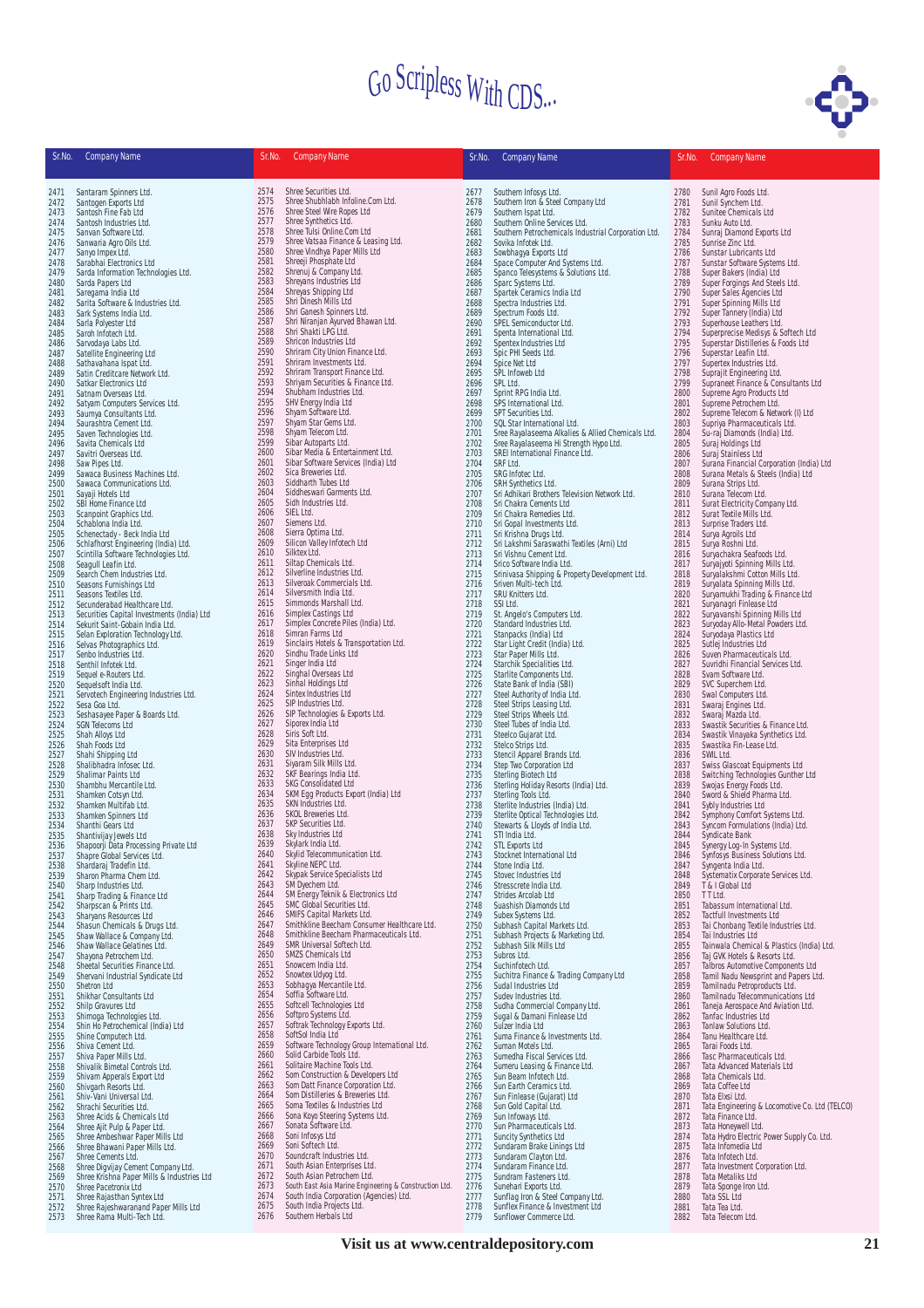

| Sr.No.       | <b>Company Name</b>                                                                      | Sr.No.       | <b>Company Name</b>                                                            | Sr.No.       | <b>Company Name</b>                                                       | Sr.No.       | <b>Company Name</b>                                                    |
|--------------|------------------------------------------------------------------------------------------|--------------|--------------------------------------------------------------------------------|--------------|---------------------------------------------------------------------------|--------------|------------------------------------------------------------------------|
|              | Tata Yodogawa Ltd                                                                        |              |                                                                                |              |                                                                           |              |                                                                        |
| 2883<br>2884 | <b>TCFC Finance Ltd</b>                                                                  | 2987<br>2988 | Timken Ltd.<br>Tinna Overseas Ltd.                                             | 3092<br>3093 | Uttam Steel Ltd.<br>UTV Software Communications Ltd.                      | 3197<br>3198 | VLS Finance Ltd.<br>VMC Software Ltd.                                  |
| 2885<br>2886 | <b>TCI Finance Ltd</b><br>TCI Industries Ltd.                                            | 2989<br>2990 | Tips Industries Ltd<br>Tirumala Seung Han Textiles Ltd.                        | 3094         | V & K Softech Ltd.                                                        | 3199         | VMF Soft Tech Ltd.                                                     |
| 2887         | TCP Ltd.                                                                                 | 2991         | Tirupati Shelters Ltd.                                                         | 3095<br>3096 | V B Desai Financial Services Ltd.<br>VIP Industries Ltd.                  | 3200<br>3201 | Volex Finance & Industries Ltd<br>Volga Air Technics Ltd               |
| 2888<br>2889 | Teage Ltd.<br>TechDNA Solutions Ltd.                                                     | 2992<br>2993 | Titagarh Industries Ltd.<br>Titan Biotech Ltd                                  | 3097<br>3098 | Vadilal Enterprises Ltd<br>Vadilal Industries Ltd                         | 3202<br>3203 | Volplast Ltd.<br>Voltaire Leasing & Finance Ltd.                       |
| 2890         | <b>TechNest Solutions Ltd</b>                                                            | 2994         | Titan Industries Ltd.                                                          | 3099         | Vaibhav Gems Ltd.                                                         | 3204         | Voltas Ltd.                                                            |
| 2891<br>2892 | Techno Electric & Engineering Company Ltd.<br>Techtran Polylenses Ltd.                   | 2995<br>2996 | Titanor Components Ltd.<br>Today's Writing Products Ltd.                       | 3100<br>3101 | Vajra Bearings Ltd.<br>Vakrangee Softwares Ltd.                           | 3205<br>3206 | Vorin Laboratories Ltd<br>VR Woodart Ltd.                              |
| 2893         | Teem Laboratories Ltd.                                                                   | 2997         | Tokyo Finance Ltd                                                              | 3102         | Valecha Engineering Ltd.                                                  | 3207         | VST Industries Ltd.                                                    |
| 2894<br>2895 | Teesta Agro Industries Ltd<br>Tej Infoways Ltd.                                          | 2998<br>2999 | Tokyo Plast International Ltd.<br>Tolani Bulk Carriers Ltd                     | 3103<br>3104 | Valiant Communications Ltd.<br>Valley Indiana Leisure Ltd.                | 3208<br>3209 | VST Tillers Tractors Ltd<br>Vulcan Engineers Ltd                       |
| 2896         | Tele Data Informaters Ltd.                                                               | 3000         | <b>Top Cassettes Ltd</b>                                                       | 3105         | Valson Industries Ltd.                                                    | 3210         | VXL Instruments Ltd.                                                   |
| 2897<br>2898 | Telephone Cables Ltd<br>Telephoto Entertainments Ltd.                                    | 3001<br>3002 | Top Media Entertainment Ltd<br>Toplight Commercial Ltd.                        | 3106<br>3107 | Vam Organic Chemicals Ltd.<br>Vamshi Rubber Ltd.                          | 3211<br>3212 | Vyapar.Com & Industries Ltd<br>W H Brady & Company Ltd.                |
| 2899<br>2900 | Telesys Software Ltd.<br>Television Eighteen India Ltd.                                  | 3003<br>3004 | Torrent Cables Ltd<br>Torrent Gujarat Biotech Ltd                              | 3108         | Vanasthali Textile Industries Ltd.<br>Vanavil Dyes and Chemicals Ltd.     | 3213         | W S Industries (India) Ltd                                             |
| 2901         | Tera Software Ltd.                                                                       | 3005         | Torrent Pharmaceuticals Ltd.                                                   | 3109<br>3110 | Vans Information and Investers Services Ltd.                              | 3214<br>3215 | Walchand Capital Ltd<br>Walchandnagar Industries Ltd.                  |
| 2902<br>2903 | Terai Tea Company Ltd<br>Terrygold (India) Ltd.                                          | 3006<br>3007 | Toubro Infotech & Industries Ltd.<br>Tourism Finance Corporation of India Ltd. | 3111<br>3112 | Vantage Corporate Services Ltd<br>Vantel Technologies Ltd.                | 3216<br>3217 | Wall Street Finance Ltd<br>Wallfort Financial Services Ltd.            |
| 2904         | Texmaco Ltd.                                                                             | 3008         | Toyama Electric Ltd                                                            | 3113         | Vapi Paper Mills Ltd                                                      | 3218         | Warner Multimedia Ltd.                                                 |
| 2905<br>2906 | Texplast Industries Ltd<br>Textool Company Ltd.                                          | 3009<br>3010 | TPI India Ltd<br>Trans Financial Resources Ltd.                                | 3114<br>3115 | Varanasi Commercial Ltd<br>Vardhman Polytex Ltd.                          | 3219<br>3220 | Warren Tea Ltd.<br>Wartsila NSD India Ltd.                             |
| 2907         | Tezpore Tea Company Ltd.                                                                 | 3011         | Trans Freight Containers Ltd.                                                  | 3116         | Vardhman Spinning & General Mills Ltd.                                    | 3221         | Washington Softwares Ltd.                                              |
| 2908<br>2909 | Thambbi Modern Spinning Mills Ltd<br>The Ahmedabad Electricity Co. Ltd.                  | 3012<br>3013 | Trans Techno Foods Ltd.<br>Transchem Ltd.                                      | 3117<br>3118 | Varun Shipping Company Ltd.<br>Vas Animations & Entertainment Ltd         | 3222<br>3223 | Watson Software Ltd<br>Ways India Ltd.                                 |
| 2910<br>2911 | The Andhra Petrochemicals Ltd.<br>The Andhra Pradesh Paper Mills Ltd.                    | 3014         | Transcon Research & Infotech Ltd.                                              | 3119         | Vashisti Detergents Ltd.                                                  | 3224         | Weal Infotech Ltd.                                                     |
| 2912         | The Andhra Sugars Ltd                                                                    | 3015<br>3016 | Transmatic Systems Ltd.<br>Transpek Industry Ltd.                              | 3120<br>3121 | Vasparr Containeurs Ltd<br>Vasparr Fischer Ltd                            | 3225<br>3226 | Webel-SL Energy Systems Ltd<br>Webpulse Consulting (India).Com Ltd     |
| 2913<br>2914 | The Andhra Valley Power Supply Co. Ltd.<br>The Anil Starch Products Ltd.                 | 3017<br>3018 | Transport Corp. of India Ltd<br>Transtream India.Com Ltd.                      | 3122<br>3123 | Vatican Commercial Ltd.                                                   | 3227<br>3228 | Websity Infosys Ltd.<br>Weizmann Ltd.                                  |
| 2915         | The Antifriction Bearings Corporation Ltd.                                               | 3019         | Transworld Infotech Ltd.                                                       | 3124         | Vatsa Corporations Ltd<br>Vatsa Education Ltd.                            | 3229         | Welcome Coir Industries Ltd.                                           |
| 2916<br>2917 | The Arvind Mills Ltd.<br>The Assam Company Ltd.                                          | 3020<br>3021 | TRC Financial Services Ltd<br>Trent Ltd.                                       | 3125<br>3126 | Vatsa Music Ltd.<br>Vatsa World Ltd.                                      | 3230<br>3231 | Welcure Drugs & Pharmaceuticals Ltd.<br>Wellman Incandescent India Ltd |
| 2918         | The Associated Cement Companies Ltd.                                                     | 3022         | TRF Ltd.                                                                       | 3127         | Vax Housing Finance Corp. Ltd                                             | 3232         | Wellwin Industries Ltd.                                                |
| 2919<br>2920 | The Bishnauth Tea Company Ltd.<br>The Bombay Burmah Trading Corporation Ltd.             | 3023<br>3024 | Tricom Finance Ltd.<br>Trident Projects Ltd.                                   | 3128<br>3129 | VBC Finance & Leasing Ltd.<br>VBC Industries Ltd.                         | 3233<br>3234 | Wellworth Overseas Ltd<br>Welspun Cotton Yarn Ltd.                     |
| 2921         | The Bombay Dyeing & Mfg. Co.Ltd.                                                         | 3025         | Trigyn Technologies Ltd                                                        | 3130         | VCK Capital Market Services Ltd.                                          | 3235         | Welspun Finance Ltd.                                                   |
| 2922<br>2923 | The Central Provinces Railway Company Ltd<br>The Champdany Industries Ltd                | 3026<br>3027 | Trillenium Technologies Ltd.<br>Trimbak Industries Ltd.                        | 3131<br>3132 | Veejay Lakshmi Engineering Works Ltd.<br>Velan Hotels Ltd                 | 3236<br>3237 | Welspun Gujarat Stahl Rohren Ltd.<br>Welspun India Ltd.                |
| 2924         | The Dhampur Sugar Mills Ltd.                                                             | 3028         | Trishakti Electronics & Industries Ltd.                                        | 3133         | Venkateshwar Vanijya India Ltd                                            | 3238         | Welspun Syntex Ltd.                                                    |
| 2925<br>2926 | The Dhanalakshmi Bank Ltd.<br>The Dhar Textile Mills Ltd.                                | 3029<br>3030 | Triumph International Finance Ltd.<br>Triveni Engineering & Industries Ltd     | 3134<br>3135 | Venky's (India) Ltd.<br>Venlon Polyester Film Ltd.                        | 3239<br>3240 | Welterman International Ltd<br>Wendt (India) Ltd                       |
| 2927<br>2928 | The Federal Bank Ltd.<br>The Fertilizers and Chemicals Travancore Ltd.                   | 3031<br>3032 | Triveni Glass Ltd.                                                             | 3136         | Ventron Polymers Ltd.                                                     | 3241         | Western India Shipyard Ltd.                                            |
| 2929         | The First Custodian Fund (India) Ltd.                                                    | 3033         | <b>TSL Industries Ltd</b><br>TTK Healthcare Ltd.                               | 3137<br>3138 | Ventura Textiles Corporation Ltd.<br>Venus Eyevision Ltd.                 | 3242<br>3243 | Western Industries Ltd.<br>Western Outdoor Media Technologies Ltd.     |
| 2930<br>2931 | The Great Eastern Shipping Co. Ltd.<br>The Grob Tea Company Ltd.                         | 3034<br>3035 | TTK Prestige Ltd.<br>Tube Investments of India Ltd.                            | 3139<br>3140 | Venus Leasing & Finance Ltd<br>Venus Remedies Ltd.                        | 3244<br>3245 | Wheels India Ltd                                                       |
| 2932         | The Hindoostan Spinning & Weaving Mills Ltd                                              | 3036         | Tudor India Ltd.                                                               | 3141         | Venus Sugar Ltd.                                                          | 3246         | Whirlpool of India Ltd.<br>White Diamond Industries Ltd.               |
| 2933<br>2934 | The India Cements Ltd.<br>The Indian Hotels Company Ltd.                                 | 3037<br>3038 | Tulip Finance Ltd.<br>Tulip Star Hotels Ltd.                                   | 3142<br>3143 | Vera Laboratories Ltd.<br>Veronica Laboratories Ltd.                      | 3247<br>3248 | Widia (India) Ltd.<br>Willard India Ltd                                |
| 2935         | The Indian Hume Pipe Co. Ltd.                                                            | 3039         | Tulsyan NEC Ltd                                                                | 3144         | Vertex Securities Ltd                                                     | 3249         | Williamson Magor & Company Ltd.                                        |
| 2936<br>2937 | The Indian Seamless Metal Tubes Ltd.<br>The Industrial Finance Corporation of India Ltd. | 3040<br>3041 | TVS Electronics Ltd.<br>TVS Srichakra Ltd.                                     | 3145<br>3146 | Vesuvius India Ltd.<br>Vickers Systems International Ltd                  | 3250<br>3251 | Wimco Ltd.<br>Wimplast Ltd.                                            |
| 2938         | The Jam Shri Ranjitsinghji Spg. & Wvg. Mills Co. Ltd                                     | 3042         | TVS-Suzuki Ltd.                                                                | 3147         | Videocon Appliances Ltd.                                                  | 3252         | Winsome Breweries Ltd.                                                 |
| 2939<br>2940 | The Karnataka Bank Ltd<br>The Karur Vysya Bank Ltd                                       | 3043<br>3044 | Twenty-First Century Printers Ltd<br>Twin Cities Infotech Ltd.                 | 3148<br>3149 | Videocon International Ltd.<br>Videocon Leasing & Industrial Finance Ltd. | 3253<br>3254 | Winsome Textile Industries Ltd.<br>Winsome Yarns Ltd                   |
| 2941<br>2942 | The KCP Ltd<br>The Lakshmi Mills Company Ltd.                                            | 3045<br>3046 | Twinstar Software Exports Ltd.<br>Tyche Peripheral Systems Ltd.                | 3150<br>3151 | Videsh Sanchar Nigam Ltd.                                                 | 3255<br>3256 | Wintac Ltd.                                                            |
| 2943         | The Lakshmi Vilas Bank Ltd                                                               | 3047         | Tyroon Tea Company Ltd.                                                        | 3152         | Vidhi Dyestuffs Manufacturing Ltd<br>Vijay Growth Financial Services Ltd. | 3257         | Winy Commercial & Fiscal Services Ltd.<br>Wipro Ltd.                   |
| 2944<br>2945 | The Madras Aluminium Company Ltd.<br>The Modern Mills Ltd.                               | 3048<br>3049 | U G Hotels & Resorts Ltd<br>U P Asbestos Ltd.                                  | 3153<br>3154 | Vijay Industries & Projects Ltd<br>Vijaya Bank                            | 3258<br>3259 | Wires & Fabrics (SA) Ltd<br>Wisec Global Ltd.                          |
| 2946         | The Motor & General Finance Ltd.                                                         | 3050         | <b>UB Engineering Ltd</b>                                                      | 3155         | Vikas Laminator Ltd.                                                      | 3260         | Wockhardt Life Sciences Ltd.                                           |
| 2947<br>2948 | The Narang Industries Ltd.<br>The Paper Products Ltd.                                    | 3051<br>3052 | Ucal Fuel Systems Ltd.<br>Ultramarine & Pigments Ltd.                          | 3156<br>3157 | Vikas Leasing Ltd.<br>Vikas WSP Ltd.                                      | 3261<br>3262 | Wockhardt Ltd.<br>Women Networks Ltd                                   |
| 2949         | The Phosphate Company Ltd.                                                               | 3053         | Uma Petroproducts India Ltd                                                    | 3158         | Vikasjyoti Commerce Ltd.                                                  | 3263         | Worldwide Leather Exports Ltd                                          |
| 2950<br>2951 | The Prag Bosimi Synthetics Ltd.<br>The Premier Automobiles Ltd.                          | 3054<br>3055 | Uni Abex Alloy Products Ltd.<br>Unichem Laboratories Ltd.                      | 3159<br>3160 | Vikram Commercial Ltd<br>Vikram Software Ltd.                             | 3264<br>3265 | Wyeth Lederle Ltd.<br>Xedd Telecom Ltd                                 |
| 2952         | The Rai Saheb Rekhchand Mohota Spinning &<br>Weaving Mills Ltd                           | 3056<br>3057 | Uniflex Cables Ltd.<br>Unimin India Ltd.                                       | 3161         | Vikrant Tyres Ltd.<br>Vimal Oil & Foods Ltd.                              | 3266         | XO Infotech Ltd.<br>Xpro India Ltd.                                    |
| 2953         | The Ravalgaon Sugar Farm Ltd                                                             | 3058         | Uniport Computers Ltd.                                                         | 3162<br>3163 | Vimta Labs Ltd.                                                           | 3267<br>3268 | Yarn Syndicate Ltd.                                                    |
| 2954<br>2955 | The Rubber Products Ltd<br>The Sandesh Ltd.                                              | 3059<br>3060 | Uniproducts (India) Ltd.<br>Unique Manufacturing & Marketing Ltd               | 3164<br>3165 | Vinati Organics Ltd.<br>Vinay Cements Ltd.                                | 3269<br>3270 | Yash Management & Satellite Ltd.<br>Yash Papers Ltd                    |
| 2956         | The Saraswati Industrial Syndicate Ltd.                                                  | 3061         | Unison Metals Ltd                                                              | 3166         | Vincent Commercial Company Ltd.                                           | 3271         | Yatish Securities Ltd.                                                 |
| 2957<br>2958 | The Shipping Corporation of India Ltd.<br>The Silcal Metallurgic Ltd                     | 3062<br>3063 | Unistar Multimedia Ltd.<br>Unisys Softwares & Holding Industries Ltd.          | 3167<br>3168 | Vindhya Telelinks Ltd.<br>Vindus Holdings Ltd.                            | 3272<br>3273 | Yogi Sungwon (India) Ltd.<br>Yokogawa Blue Star Ltd.                   |
| 2959         | The Simbhaoli Sugar Mills Ltd.<br>The Sirdar Carbonic Gas Company Ltd                    | 3064         | Unitech Ltd.                                                                   | 3169         | Vintage Cards & Creations Ltd.                                            | 3274         | Yuken India Ltd                                                        |
| 2960<br>2961 | The Sirpur Paper Mills Ltd                                                               | 3065<br>3066 | United Breweries Ltd.<br>United Credit Ltd.                                    | 3170<br>3171 | Vintage Securities Ltd.<br>Vintron Informaters Ltd.                       | 3275<br>3276 | Yule Financing & Leasing Company Ltd.<br>Z F Steering Gear (India) Ltd |
| 2962<br>2963 | The South Indian Bank Ltd<br>The Standard Batteries Ltd                                  | 3067<br>3068 | United Phosphorous Ltd.<br>Universal Cables Ltd.                               | 3172<br>3173 | Vinyl Chemicals (India) Ltd.<br>Vippy Spinpro Ltd                         | 3277<br>3278 | Zandu Pharmaceutical Works Ltd.                                        |
| 2964         | The Supreme Industries Ltd.                                                              | 3069         | Universal Luggage Mfg. Co. Ltd.                                                | 3174         | Viral Syntex Ltd.                                                         | 3279         | Zee Telefilms Ltd.<br>Zen Soft Solutions Ltd.                          |
| 2965<br>2966 | The Tata Iron & Steel Company Ltd.<br>The Tata Power Company Ltd.                        | 3070<br>3071 | Universal Plastics Ltd.<br>Universal Prime Aluminium Ltd                       | 3175<br>3176 | Virat Crane Industries Ltd.<br>Virat Industries Ltd.                      | 3280<br>3281 | Zen Technologies Ltd.<br>Zen Yarns Ltd.                                |
| 2967         | The Tinplate Company Of India Ltd                                                        | 3072         | Uniworth International Ltd                                                     | 3177         | Virinchi Consultants Ltd.                                                 | 3282         | Zenergy Ltd                                                            |
| 2968<br>2969 | The United Western Bank Ltd.<br>The Victoria Mills Ltd.                                  | 3073<br>3074 | Uniworth Ltd<br>Uniworth Textiles Ltd                                          | 3178<br>3179 | Virtual Dynamics Software Ltd.<br>VirtualSoft Systems Ltd                 | 3283<br>3284 | Zenith Computers Ltd.<br>Zenith Exports Ltd                            |
| 2970         | The Vysya Bank Ltd.                                                                      | 3075         | Unjha                                                                          | 3180         | Visaka Industries Ltd.                                                    | 3285         | Zenith Fibres Ltd.                                                     |
| 2971<br>2972 | The West Coast Paper Mills Ltd.<br>Themis Chemicals Ltd.                                 | 3076<br>3077 | Uno Metals Ltd.<br>Upper Ganges Sugar & Industries Ltd.                        | 3181<br>3182 | Visesh Infosystems Ltd<br>Vishal Exports Overseas Ltd.                    | 3286<br>3287 | Zenith Global Consultants Ltd.<br>Zenith Health Care Ltd.              |
| 2973<br>2974 | Thermax Ltd.<br>Thermax Systems & Software Ltd.                                          | 3078         | Upsurge Investment & Finance Ltd.                                              | 3183         | Vishvprabha Trading Ltd.                                                  | 3288         | Zenith Infotech Ltd.                                                   |
| 2975         | Thirani Projects Ltd.                                                                    | 3079<br>3080 | Usha (India) Ltd<br>Usha Beltron Ltd.                                          | 3184<br>3185 | Vishwas Steels Ltd.<br>Visie Cyber Tech Ltd.                              | 3289<br>3290 | Zenith Ltd.<br>Zensar Technologies Ltd.                                |
| 2976<br>2977 | Thirdwave Financial Intermediaries Ltd.<br>Thiru Arooran Sugars Ltd.                     | 3081<br>3082 | Usha International Ltd.<br>Usha Ispat Ltd                                      | 3186<br>3187 | Vision Organics Ltd.<br>Vision Paints Ltd                                 | 3291<br>3292 | Zicom Electronic Security Systems Ltd.<br>Zigma Software Ltd.          |
| 2978         | Thirumalai Chemicals Ltd.                                                                | 3083         | Usha Martin Infotech Ltd.                                                      | 3188         | Vision Soft Ltd.                                                          | 3293         | Zircon Traders Ltd                                                     |
| 2979<br>2980 | Thomas Cook (India) Ltd.<br>Tibrewal Global Finance Ltd                                  | 3084<br>3085 | Ushakiran Finance Ltd.<br>UT Ltd.                                              | 3189<br>3190 | Vision Technology India Ltd.<br>Vista Pharmaceuticals Ltd.                | 3294<br>3295 | Zodiac Clothing Company Ltd.<br>Zodiac-JRD-MKJ Ltd.                    |
| 2981         | Tickwell Commercial Ltd.                                                                 | 3086         | UTI - Mastershare 86                                                           | 3191         | Visu Cybertech Ltd.                                                       | 3296         | Zuari Industries Ltd.                                                  |
| 2982<br>2983 | Tide Water Oil Co. (India) Ltd<br>TIL Ltd.                                               | 3087<br>3088 | UTI - UNIT SCHEME 64<br>UTI Bank Ltd.                                          | 3192<br>3193 | Visual Vistas Ltd.<br>Visualsoft Technologies Ltd.                        | 3297         | Zydus Cadila Ltd                                                       |
| 2984         | Times Guaranty Ltd<br>Times Internet Ltd.                                                | 3089         | Utkal Soap Products Ltd.                                                       | 3194         | Vital Communications Ltd.                                                 |              |                                                                        |
| 2985<br>2986 | Timex Watches Ltd.                                                                       | 3090<br>3091 | Uttam Commercial Company Ltd.<br>Uttam Commercial Ltd.                         | 3195<br>3196 | Vivid Chemicals Ltd.<br>VJIL Consulting Ltd.                              |              |                                                                        |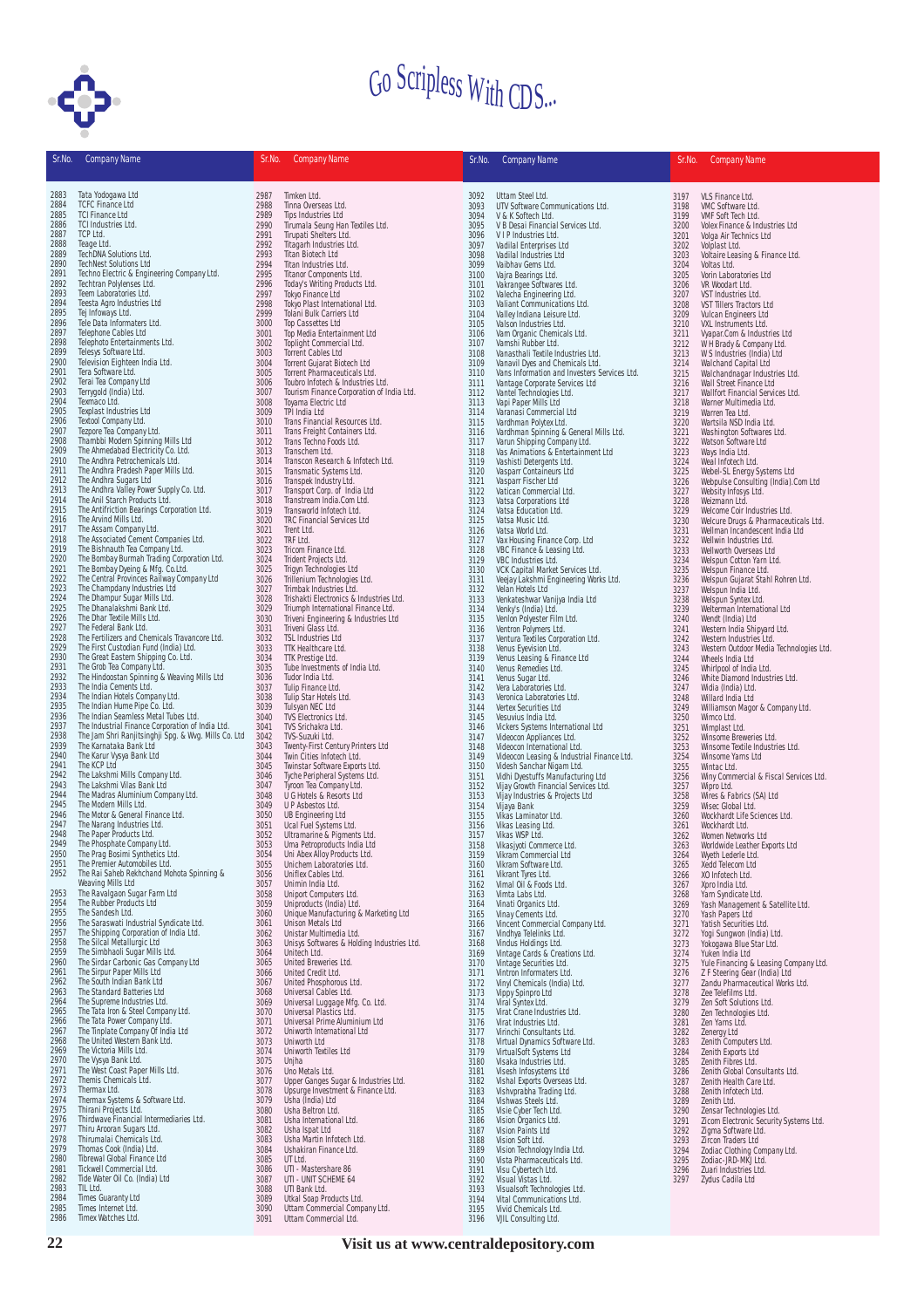

# **Frequently Asked Questions : Rolling Settlement**

#### **What is rolling settlement?**

difference in money changes hands (reflecting the difference in purchase and sale price, minus brokerage). **Rolling settlement involves shrinking the netting or settlement period to one day.** Rolling settlement is one of the cycles of settling trades. Hitherto, the stock market operated under a system of settlement of trades done during the 5 days of a week on the 4<sup>th</sup> day of the next week on net basis of one week or more (for exchanges which used badla). On BSE, it was possible to buy 100 shares of ITC on Monday morning, sell 100 shares of ITC upto Friday evening of the same week, and have no deliveries to, or receipts from the clearing corporation: the two transactions net out and only

This means that trades can be net only within the day.A person can buy 100 shares of ITC in the morning, sell 100 shares of ITC in the evening, and have to deliver no shares and receive no shares from or to the clearing corporation. However, if there is a net sell position of 100 shares at close of a trading day, then shares have to be delivered 5 working days later. Similarly, a net buy position means payment of money and receipt of shares 5 working days later. The 5 working days period for settlement has been stipulated by SEBI. This is because the Indian Capital Market has adopted a T+5 day format. This could in future be reduced to T+1.

#### **Why is the world calling for a rolling settlement format?**

For many reasons.<br>
International

- Internationally, the rolling settlement has been accepted as the best method of settling trades. In Rolling settlements the time gap between trading and settlement is reduced which results in reduced risks to the market participants. Rolling settlement, therefore, in any capital markets represents a best international practice. The G-30 or Group of 30 (a group to identify the best international practices of clearing & settlements) way back in 1989 had recommended that settlement of all securities trades should take place on rolling settlement, T+3 basis.
- **Rolling settlement makes shares closer to money** Today, when shares are sold, the seller has to wait for one to two *.* weeks for obtaining the money. With T+5 rolling settlement, the time lag is reduced. It is easy and convenient to think "Shares sold on Thursday yield money on the next Thursday". It is perceived that when shares are closer to money, it makes shares more attractive; investors would be more willing to supply risk capital in the country, if they know that shares can be *rapidly* converted into cash when the need arises. For active traders, the `velocity of trading' is higher owing to rapid turnaround under rolling settlement with short settlement delays. |<br>| |<br>|
- Rolling settlement makes the equity market more robust. With rolling settlement, highly leveraged trading only takes place intra-day. This yields a robust and smoothly functioning stock market. |<br>|
- **Rolling settlement yields cleaner prices.** The information contained in prices is central to the market economy. With weekly settlement, price movements were to an extent influenced by the proximity to the start and end of the settlement period. This will end with rolling settlement, where the prices on any day will be comparable with any other.
- **Rolling settlement has helped to bring in uniform settlement cycles across all exchanges in the country**<br>■ **Rolling settlement has helped to bring in uniform settlement cycles across all exchanges in the country**

### **What do you mean byT+5, orT+3 …What is 3 or 5?**

In the rolling settlement, 3 or 5 denotes after how many days the trades done on "T" day will be settled. In India, we have adopted the T+5 format. Trades done on Monday of one week have to be settled on Monday of the next week etc.

### **How will various investors be affected by rolling settlements?**

For intra-day traders, rolling settlement changes nothing. For institutional investors, who cannot square off within the same settlement anyway, there would be no change. It is for speculators who take leveraged positions across one night or more that rolling settlement has an impact.

#### **Can I square off my transactions done in rolling settlement?**

Yes. Since the trades in a rolling settlement are netted for a day, you can square off the transaction but only before the close of the trading on that day.

### **How do I prepare myself for rolling settlement?**

The Securities and Exchange Board of India has mandated that certain scrips would be settled on a compulsory rolling settlement basis. Since the movement of money payment and securities deliveries need to be very fast in rolling settlements, the investors need to consider the depository and banking infrastructure available at his location. Investors are advised to take delivery of their shares from their broker's account after the buy transaction is done.